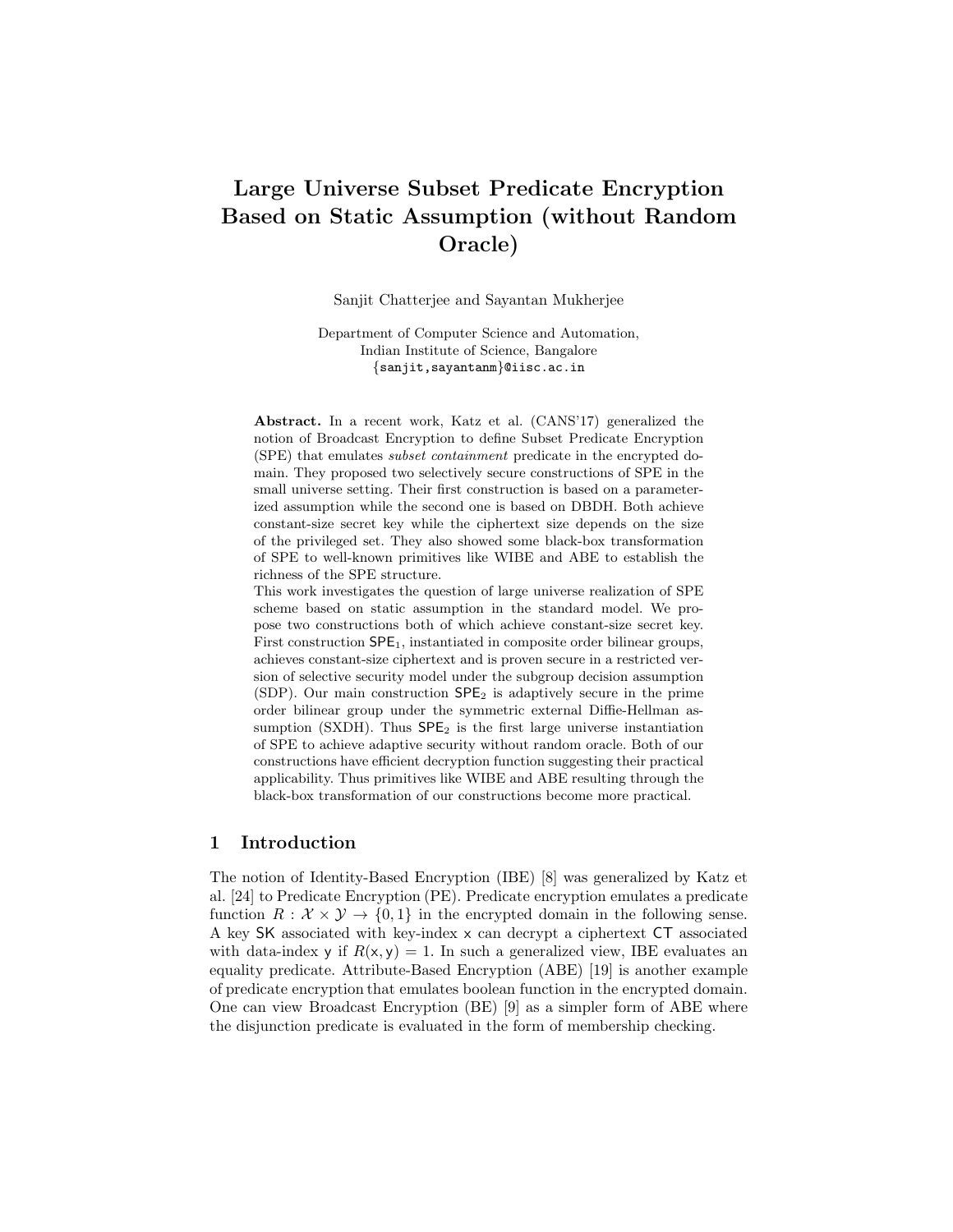Katz et al. [23] recently introduced a new primitive called Subset Predicate Encryption (SPE) that allows checking for subset containment in the encrypted domain. Let  $\mathcal{ID}$  be the set of identities. Then, in an SPE, a key SK associated with a key-index set  $\Omega \subset \mathcal{ID}$  can decrypt a ciphertext CT associated with dataindex set  $\Theta \subset \mathcal{ID}$  if  $\Omega \subseteq \Theta$ . There is an obvious connection between BE and SPE in the sense that both encrypt for a privileged set Θ. However, unlike BE, the KeyGen in SPE takes a set of identities  $\Omega$  as input. In terms of functionality, it is trivial to achieve subset containment through multiple membership testing as  $\Omega \subseteq \Theta \iff (i \in \Omega \Rightarrow i \in \Theta).$ 

Thus, one may be tempted to use an efficient BE instantiation [9] to construct a small universe (i.e.  $|\mathcal{ID}| = \text{poly}(\lambda)$  for security parameter  $\lambda$ ) SPE. In such an instantiation, KeyGen of SPE would simply be a concatenation of output of KeyGen of BE for each  $x \in \Omega$  i.e.  $\mathsf{SK}_{\Omega} = (\mathsf{SK}_{x_1}, \ldots, \mathsf{SK}_{x_k})$  where  $\Omega = (x_1, \ldots, x_k)$ . However, such a realization of SPE suffers from an obvious security issue. Given a ciphertext  $CT_{\Theta}$ , an unprivileged set  $\Omega$  (having secret key  $SK_{\Omega}$  for  $\Omega \not\subseteq \Theta$ ) can easily derive a valid key by stripping  $\mathsf{SK}_{\Omega}$  as long as  $\Omega \cap \Theta \neq \emptyset$ .

In their work, Katz et al. [23] discussed and then ruled out a few generic techniques to construct small universe SPE from Inner-Product Encryption (IPE) [24], Wildcard Identity-Based Encryption (WIBE) [1] and Fuzzy Identity-Based Encryption (FIBE) [26] due to the reason of inefficiency. They proposed two dedicated SPE constructions in the small universe setting. Both of their constructions have constant-size secret key while the ciphertext size depends on the cardinality of the privileged set it is intended to. Informally speaking, their first construction utilized the exponent inversion technique [11] and the second one utilized the commutative blinding technique [7]. However, both the constructions were proven only *selectively secure*. The security of the first construction is based on a non-static assumption  $(q$ -BDHI) whereas the security of the second construction is based on a static assumption (DBDH). In fact, the second construction can be lifted to be selectively secure in the large universe setting, but the proof requires the random oracle assumption.

Given the above results of [23], the main open question in the context of SPE is the following. Can we realize an adaptively secure SPE in the large universe setting under some static assumption without random oracle? In this paper, we answer this question in the affirmative. In addition, we also ask whether one can achieve an SPE with constant-size ciphertext. On this front, this paper reports some partial success through a trade-off in the security model.

We start with a rather obvious observation. Recall the connection between SPE in the small universe and public key broadcast encryption mentioned above. In a similar vein, Identity-Based Broadcast Encryption (IBBE) can be seen as a special case of large universe SPE. In fact, the KeyGen of IBBE can be considered to be a special case of the KeyGen of SPE that always takes a singleton set as input. However, trivially extending the KeyGen of IBBE to that of SPE may still be problematic. The security model of IBBE has a natural restriction that the intersection of challenge identity set and the set of identities compromised in the key extraction phase must be null. On the other hand, corresponding natural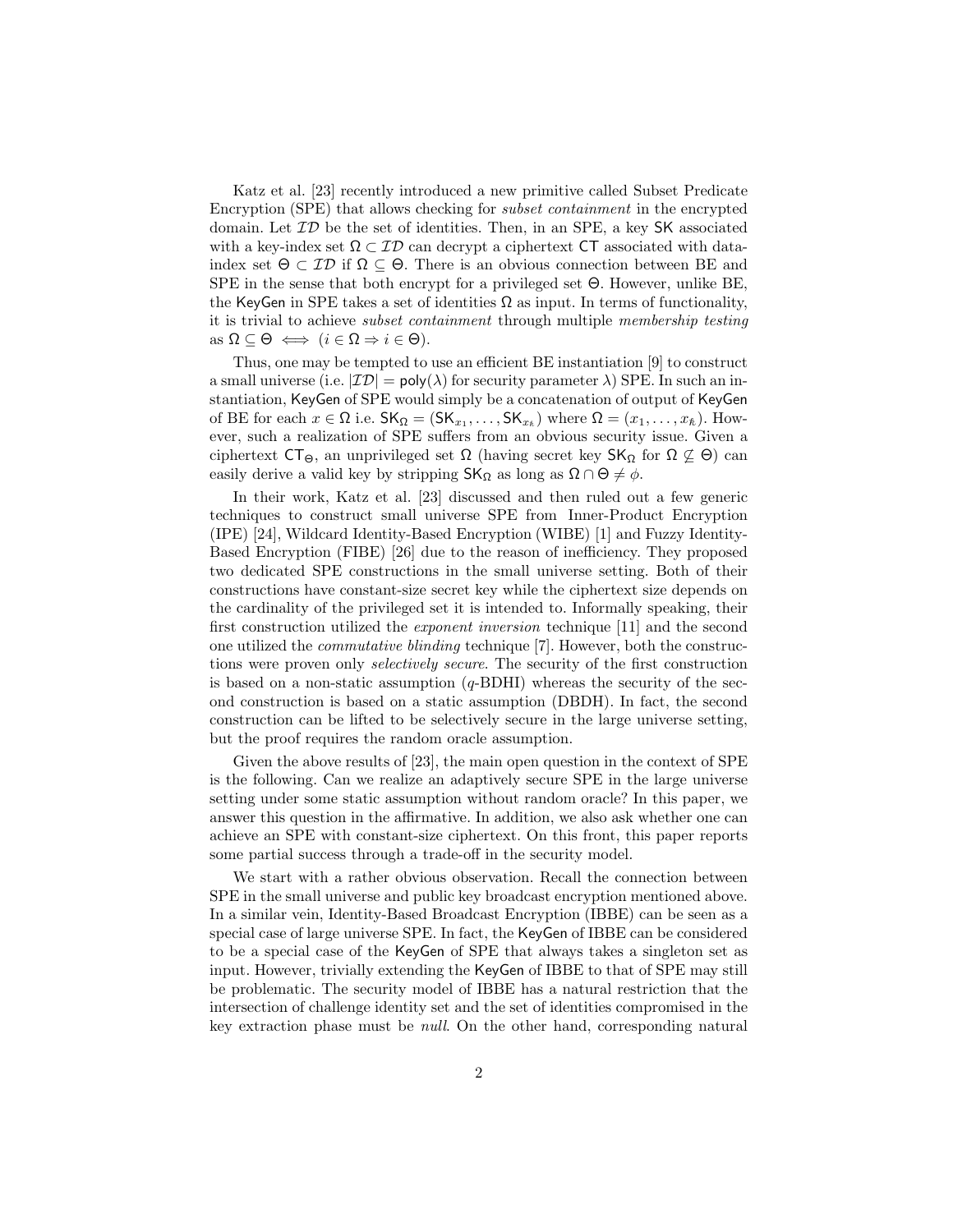restriction in the context of SPE would be that none of the set of identities (here we call key-index set) queried in the key extraction phase should be a subset of the challenge identity set (here we call data-index set). In fact, the security model of SPE introduces two new issues due to aforementioned involved structure of SPE:

- $\mathcal{P}1$ : the challenge data-index set might share a few elements with the queried key-index sets.
- $\mathcal{P}2$ : the queried key-index sets might have a non-empty intersection among themselves.

We will discuss in details the relevance of  $\mathcal{P}1$  and  $\mathcal{P}2$  in the context of the security argument of our first construction.

Our first construction  $(SPE<sub>1</sub>)$  structurally is a descendant of IBBE by Delerablée  $[15]$ . Note that, Delerablée's IBBE was a constant-size ciphertext construction and was proven selectively secure under a q-type parameterized assumption in the random oracle model. Recently, Gong et al. [18] proposed integration of  $[15]$  and Déjà Q  $[30]$  towards selectively secure IBBE with constant-size ciphertext under static subgroup decision assumptions in the standard model. Recall that, the IBBE KeyGen encodes a single identity whereas the SPE KeyGen encodes a set  $\Omega$  into a secret key of constant size. However, we show that the KeyGen of [18] can be tweaked appropriately to generate a constant-size secret key corresponding to a set. This observation leads to our first construction  $SPE<sub>1</sub>$ , a constant-size ciphertext SPE in the large universe setting without the random oracle assumption.

The security reduction of  $\mathsf{SPE}_1$  uses Déjà Q framework just as was done in [18]. However, we have to address the above mentioned issues ( $\mathcal{P}1$  and  $\mathcal{P}2$ ) that stem from more involved structure of SPE1. Here we report a complete success against both the issues but in a weaker version of security settings. In some sense, this is the cost we had to bear to construct the first large-universe SPE with constant-size ciphertext. Here we would like to point out that pairing-based construction of an adaptively secure IBBE achieving constant-size secret key and constant-size ciphertext still remains an open problem.

Our main construction  $(SPE<sub>2</sub>)$  achieves adaptive security in the prime order groups under the SXDH assumption with constant-size secret key. This construction resembles the IBBE structure of [25] which extended JR-IBE [22] to achieve an efficient tag-based IBBE construction. We tweak the KeyGen algorithm of their IBBE<sub>1</sub> [25] to realize adaptive secure SPE in the large universe setting. Again, the non-triviality lies in the security argument. Precisely, in the security model of IBBE<sub>1</sub> [25], for a challenge set  $\Theta^* = (y_1, \ldots, y_\ell)$ , the set of identities queried for key extraction should be strictly non-overlapping. In the security argument of  $(SPE<sub>2</sub>)$  however, no such restriction is imposed. In particular, the query  $(\Omega)$  adversary makes, may contain some elements that also belong to the challenge set  $\Theta^*$ .

Here we mention that, our second construction handles both the earlier mentioned issues completely that too in the adaptive security model. The KeyGen in SPE<sup>2</sup> introduces enough randomness in the secret key to handle the second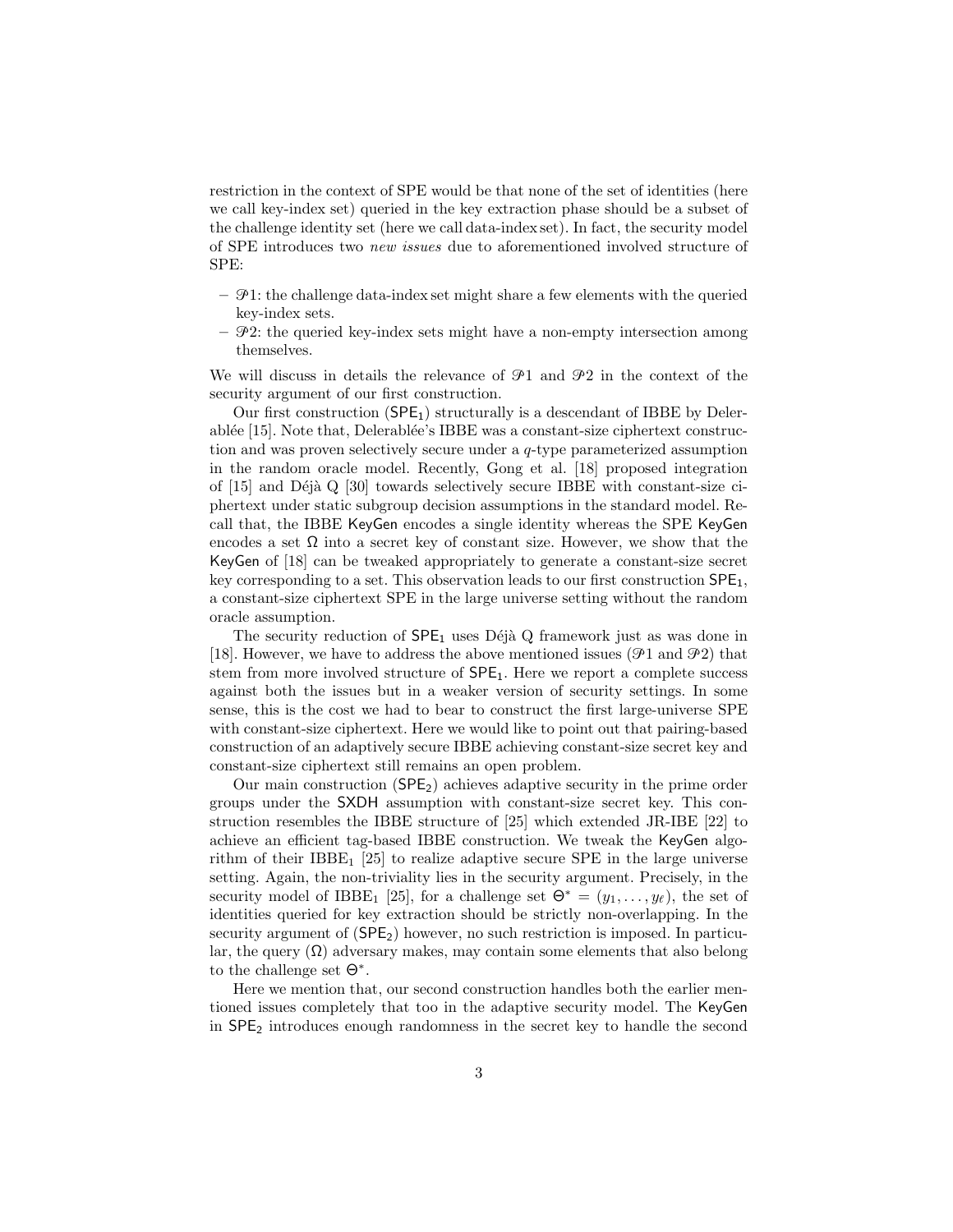issue  $\mathcal{P}2$  completely. We are thus able to realize the first large universe adaptively secure SPE without random oracle assumption. Our construction is quite efficient in terms of parameter size, encryption and decryption cost. For example, the encryption does not require any pairing evaluation while the decryption evaluates only 3 pairings. Only limitation on this construction is obvious: the ciphertext size depends on the size of the privileged set it is intended to.

We conclude with a brief discussion on the effect of the black-box transformations due to Katz et al.  $[23]$  on our  $\text{SPE}_2$  constructions. We achieve the first adaptively secure CP-DNF (CP-ABE with DNF policy) evaluation with a constant-size secret key.

Organization of the Paper. In Section 2 we recall a few definitions and present the notations that will be followed in this paper. In Section 3 we define Subset Predicate Encryption (SPE) and its security model. In Sections 4 and 5, we present two SPE constructions along with their proofs. Section 6 concludes this paper.

## 2 Preliminaries

**Notations.** Here we denote  $[a, b] = \{i \in \mathbb{N} : a \leq i \leq b\}$  and for any  $n \in \mathbb{N}$ ,  $[n] = [1, n]$ . The security parameter is denoted by  $1^{\lambda}$  where  $\lambda \in \mathbb{N}$ . By  $s \leftrightarrow S$  we denote a uniformly random choice s from S. By  $\mathfrak{B}(S)$  we denote the power set of set S. We use  $A \approx_{\epsilon} B$  to denote that A and B are computationally indistinguishable such that for any PPT adversary  $\mathcal{A}$ ,  $|\Pr[\mathcal{A}(A) \to 1] - \Pr[\mathcal{A}(B) \to 1]| \leq \epsilon$ where  $\epsilon \leq \text{neg}(\lambda)$  for  $\text{neg}(\lambda)$  denoting negligible function. We use  $\text{Adv}_{\mathcal{A},M}^{\Pi}(\lambda)$  to denote the advantage adversary  $A$  has against protocol  $\Pi$  in security model  $M$ and  $\mathsf{Adv}_{\mathcal{A}}^{\mathsf{HP}}(\lambda)$  is used to denote the advantage of  $\mathcal A$  to solve the hard problem HP.

## 2.1 Bilinear Groups

This paper presents two subset predicate encryption schemes. The first construction is instantiated in the composite order symmetric bilinear groups whereas the second one is instantiated in the prime order asymmetric bilinear groups.

Composite Order Bilinear Pairings. A composite order symmetric bilinear group generator  $\mathcal{G}_{\text{sbg}}$ , apart from security parameter  $1^{\lambda}$  takes an additional parameter *n* and returns  $(n+3)$ -tuple  $(p_1, \dots, p_n, \mathsf{G}, \mathsf{G}_T, e)$  where both  $\mathsf{G}, \mathsf{G}_T$  are cyclic groups of order  $N = \prod p_i$  where all  $p_i$  are large primes and  $e : G \times G \rightarrow$  $i \in [n]$  $G_T$  is an admissible, non-degenerate bilinear pairing [8, 10]. Here,  $G_{p_i}$  denotes a

subgroup of G of order  $p_i$ . This notation is naturally extended to  $\mathsf{G}_{p_i\cdots p_j}$  denoting a subgroup of G of order  $p_i \times \cdots \times p_j$ . By convention  $g_{i \cdots j}$  is an element of subgroup  $\mathsf{G}_{p_i\cdots p_j}$ . It is evident that  $e(h_i, h_j) = 1$  if  $i \neq j$  for  $h_i \in \mathsf{G}_{p_i}$  and  $h_j \in \mathsf{G}_{p_j}$ . This is called the orthogonality property of the composite order bilinear pairing.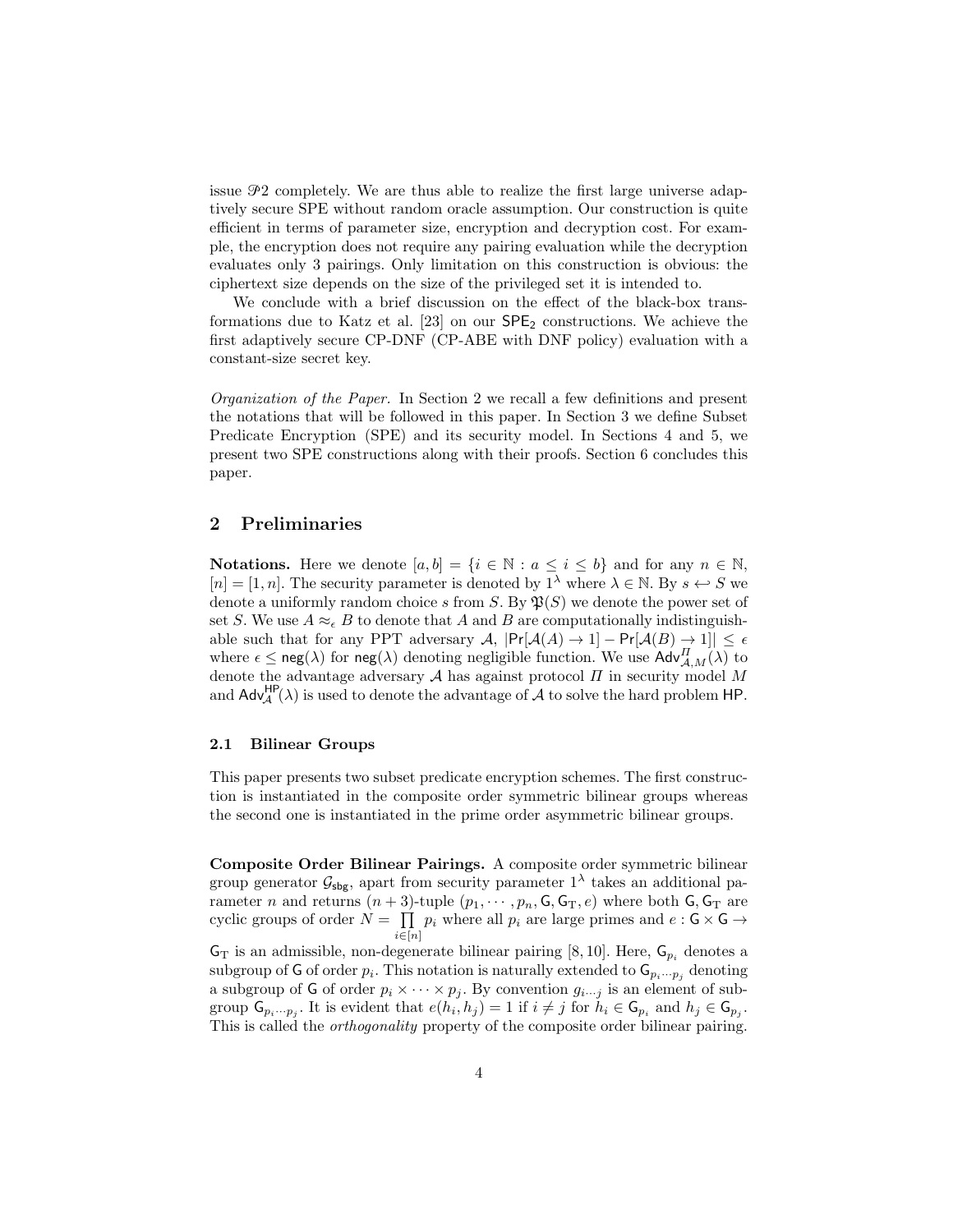Prime Order Bilinear Pairings. The prime order asymmetric bilinear group generator  $\mathcal{G}_{\text{abs}}$ , takes security parameter  $1^{\lambda}$  and returns a 5 tuple  $(p, \mathsf{G}_1, \mathsf{G}_2, \mathsf{G}_T, e)$ where all of  $G_1, G_2, G_T$  are cyclic groups of order large prime p and  $e : G_1 \times G_2 \rightarrow$  $G_T$  is an admissible, non-degenerate bilinear pairing [17].

#### 2.2 Hardness Assumptions

**Composite Order Setting.** Let  $(p_1, p_2, p_3, \mathsf{G}, \mathsf{G}_T, e) \leftarrow \mathcal{G}_{\mathsf{sbg}}(1^\lambda, 3)$  be the output of symmetric bilinear group generator where both  $G$ ,  $G_T$  are cyclic groups of order  $N = p_1p_2p_3$  where  $p_1, p_2, p_3$  are large primes. We define two variants of subgroup decision problems [30] as follows:

SD1 : The SD1 problem in group G is defined as following.

Given  $g_1 \leftrightarrow G_{p_1}, g_3 \leftrightarrow G_{p_3}, g_{12} \leftrightarrow G_{p_1p_2}, Z \leftrightarrow G_{p_1p_2}$ ; decide if  $Z \in \mathsf{G}_{p_1}$  or  $Z \in \mathsf{G}_{p_1p_2}$ .

The advantage of a probabilistic polynomial time algorithm  $A$  to solve SD1 is  $\mathsf{Adv}_{\mathcal{A}}^{\mathsf{SD1}}(\lambda) = |\mathsf{Pr}[\mathcal{A}(g_1, g_3, g_{12}, Z) = 1 : Z \in \mathsf{G}_{p_1}] - \mathsf{Pr}[\mathcal{A}(g_1, g_3, g_{12}, Z) =$  $1: Z \in \mathsf{G}_{p_1p_2}$  where the probability is calculated over the random choice of  $g_1 \in \mathsf{G}_{p_1}, g_3 \in \mathsf{G}_{p_3}, g_{12} \in \mathsf{G}_{p_1p_2}, Z \in \mathsf{G}_{p_1p_2}$  as well as the random bits used by  $A$ . The SD1 assumption holds if for any probabilistic polynomial time algorithm  $A$ ,  $\mathsf{Adv}_{\mathcal{A}}^{\mathsf{SD1}}(\lambda) \leq \mathsf{neg}(\lambda)$ .

SD2 : The SD2 problem in group G is defined as following.

 $\text{Given } g_1 \leftrightarrow \mathsf{G}_{p_1}, g_3 \leftrightarrow \mathsf{G}_{p_3}, g_{12} \leftrightarrow \mathsf{G}_{p_1p_2}, g_{23} \leftrightarrow \mathsf{G}_{p_2p_3}, Z \leftrightarrow \mathsf{G};$ decide if  $Z \in \mathsf{G}_{p_1p_3}$  or  $Z \in \mathsf{G}$ .

The advantage of a probabilistic polynomial time algorithm  $A$  to solve SD2 is  $\mathsf{Adv}_{\mathcal{A}}^{\mathsf{SD2}}(\lambda) = |\mathsf{Pr}[\mathcal{A}(g_1,g_3,g_{12},g_{23},Z) = 1 : Z \in \mathsf{G}_{p_1p_3}] - \mathsf{Pr}[\mathcal{A}(g_1,g_3,g_{12},g_{23},Z) =$  $1: Z \in \mathsf{G}$  where the probability is calculated over the random choice of  $g_1 \in \mathsf{G}_{p_1}, g_3 \in \mathsf{G}_{p_3}, g_{12} \in \mathsf{G}_{p_1p_2}, g_{23} \in \mathsf{G}_{p_2p_3}, Z \in \mathsf{G}$  as well as the random bits used by A. The SD2 assumption holds if for any probabilistic polynomial time algorithm  $A$ ,  $\mathsf{Adv}_{\mathcal{A}}^{\mathsf{SD2}}(\lambda) \leq \mathsf{neg}(\lambda)$ .

**Prime Order Setting.** Let  $(p, G_1, G_2, G_T, e) \leftarrow \mathcal{G}_{\text{abg}}(1^{\lambda})$  be the output of asymmetric bilinear group generator where  $G_1, G_2, G_T$  are cyclic groups of order p that is a large prime.

Symmetric External Diffie-Hellman Assumption (SXDH). The Symmetric External Diffie-Hellman assumption was introduced by Ateniese et al. in [3]. This assumption is defined based on decisional Diffie-Hellman assumption (DDH) on both the source groups  $G_1$  and  $G_2$ .

 $DDH_{G_1}$ : The decisional Diffie-Hellman problem (DDH) in group  $G_1$  is defined as following.

Given  $g_1, g_2, g_1^b, g_1^{bs}, Z = g_1^{s+\hat{s}} \in \mathsf{G}_1$  where  $g_1$  is a generator of  $\mathsf{G}_1, g_2$ is a generator of  $\mathsf{G}_2$  and  $b, s \leftrightarrow \mathbb{Z}_p$ ; decide if  $\hat{s} = 0$  or  $\hat{s} \in \mathbb{Z}_p^*$ .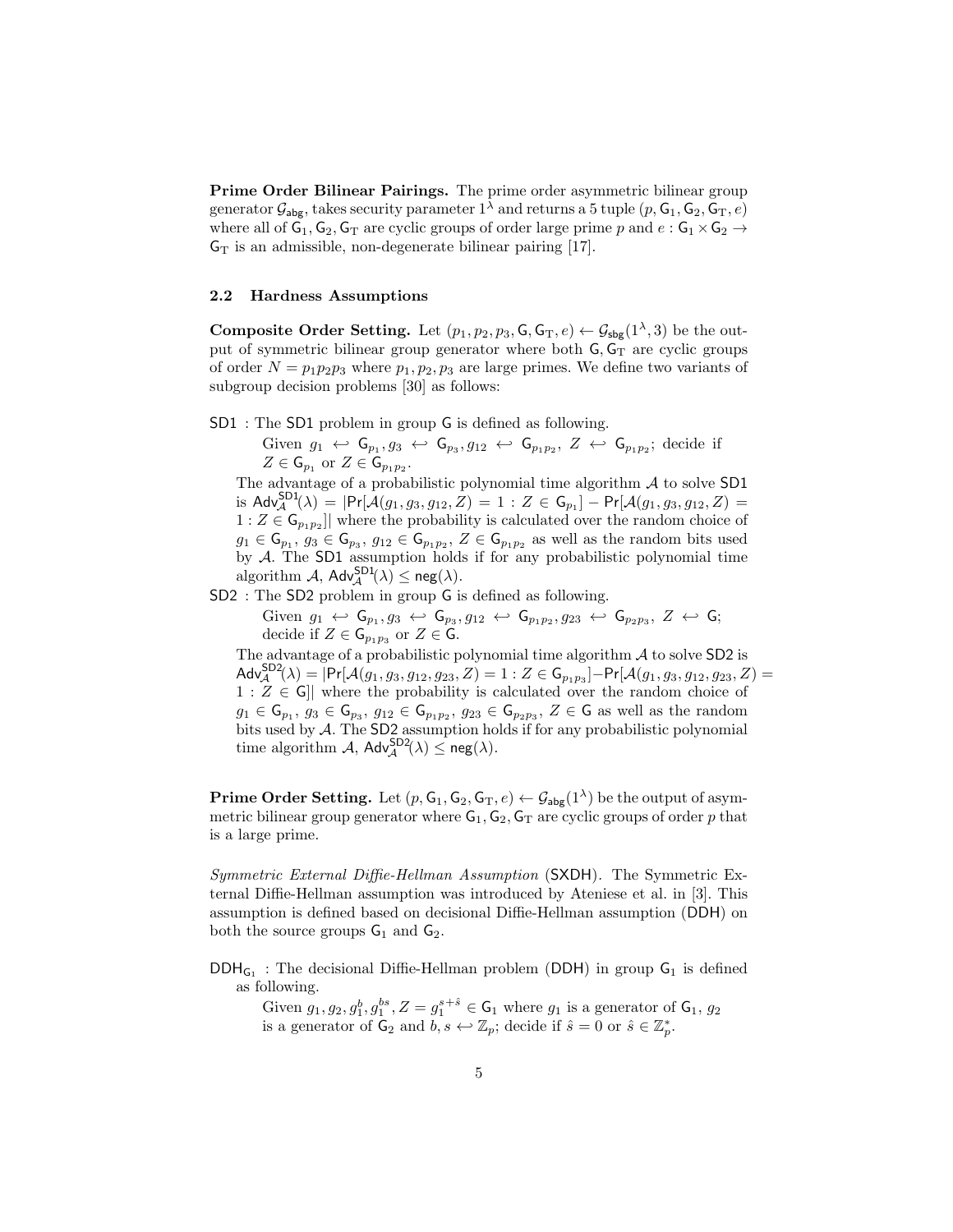The advantage of a probabilistic polynomial time algorithm  $A$  to solve  $\mathsf{DDH}_{\mathsf{G}_1}$  is  $\mathsf{Adv}_{\mathcal{A}}^{\mathsf{DDH}_{\mathsf{G}_1}}(\lambda) = |\mathsf{Pr}[\mathcal{A}(g_1, g_2, g_1^b, g_1^{bs}, Z) = 1: Z = g_1^s] - \mathsf{Pr}[\mathcal{A}(g_1, g_2, g_2^{bs}, Z)]$  $(g_1^b, g_1^{bs}, Z) = 1: Z = g_1^{s+\hat{s}}, \hat{s} \leftrightarrow \mathbb{Z}_p^*$  where the probability is calculated over the random choice of  $g_1 \in \mathsf{G}_1$ ,  $g_2 \in \mathsf{G}_2$ ,  $b, s \in \mathbb{Z}_p$  as well as the random bits used by  $A$ . The  $DDH_{G_1}$  assumption holds if for any probabilistic polynomial time algorithm  $\mathcal{A}$ ,  $\mathsf{Adv}_{\mathcal{A}}^{\mathsf{DDH}_{G_1}}(\lambda) \le \mathsf{neg}(\lambda)$ .

 $DDH_{G_2}$ : The decisional Diffie-Hellman problem (DDH) in group  $G_2$  is defined as following.

Given  $g_1, g_2, g_2^c, g_2^r, Z = g_2^{cr+\hat{r}} \in \mathsf{G}_2$  where  $g_1$  is a generator of  $\mathsf{G}_1, g_2$ 

is a generator of  $\mathsf{G}_2$  and  $c, r \leftrightarrow \mathbb{Z}_p$ ; decide if  $\hat{r} = 0$  or  $\hat{r} \in \mathbb{Z}_p^*$ .

The advantage of a probabilistic polynomial time algorithm  $\mathcal A$  to solve  $\mathsf{DDH}_{\mathsf{G}_2}$  is  $\mathsf{Adv}_{\mathcal{A}}^{\mathsf{DDH}_{\mathsf{G}_2}}(\lambda) = \mathsf{Pr}[\mathcal{A}(g_1, g_2, g_2^c, g_2^r, Z) = 1: Z = g_2^{cr}] - \mathsf{Pr}[\mathcal{A}(g_1, g_2, g_2^c, g_2^r, Z)]$  $g_2^c, g_2^r, Z$  = 1 :  $Z = g_2^{cr + \hat{r}}, \hat{r} \leftrightarrow \mathbb{Z}_{p}^{*}$  where the probability is calculated over the random choice of  $g_1 \in \mathsf{G}_1$ ,  $g_2 \in \mathsf{G}_2$ ,  $c, r \in \mathbb{Z}_p$  as well as the random bits used by  $A$ . The DDH<sub>G<sub>2</sub></sub> assumption holds if for any probabilistic polynomial time algorithm  $\mathcal{A}$ ,  $\mathsf{Adv}_{\mathcal{A}}^{\mathsf{DDH}_{G_2}}(\lambda) \leq \mathsf{neg}(\lambda).$ 

Note that, in the above description,  $DDH_{G_1}$  and  $DDH_{G_2}$  are presented in different manner. The representation of  $DDH_{G_1}$  given here is called the 1-Lin problem which in reality is equivalent to the standard form of DDH in  $G_1$ .

# 3 Subset Predicate Encryption

We next give the definition of Subset Predicate Encryption (SPE) in terms of a predicate encryption [24] and formally model its security requirement.

## 3.1 Definition

Let  $\mathcal{ID}$  be the identity space. For a key-index set  $\Omega \in \mathcal{X} \subset \mathfrak{P}(\mathcal{ID})$  and a data-index set  $\Theta \in \mathcal{Y} \subset \mathfrak{P}(\mathcal{ID})$ , the predicate function for SPE is

$$
R_s(\Omega,\Theta)=\begin{cases} 1 & \text{if } \Omega\subseteq\Theta \\ 0 & \text{otherwise}\end{cases}.
$$

The following description of an SPE scheme is presented here as a Key-Encapsulation Mechanism (KEM) where  $\mathcal{C}, \mathcal{SK}$  and  $\mathcal{K}$  denote ciphertext space, secret key space, and encapsulation key space respectively.

- $-$  Setup: It takes  $m ∈ ℕ$  along with security parameter 1<sup>λ</sup>. It outputs a master secret key msk and corresponding public key mpk.
- KeyGen: It takes mpk, msk and a key-index set  $\Omega \in \mathcal{X}$  of size  $\mathcal{K} \leq m$  as input. It generates a secret key  $\mathsf{SK} \in \mathcal{SK}$  corresponding to key-index set  $\Omega$ .
- Encrypt: It takes mpk, a data-index set  $\Theta \in \mathcal{Y}$  of size  $\ell \leq m$  as input. It generates the encapsulation key  $\kappa \in \mathcal{K}$  and the ciphertext  $CT \in \mathcal{C}$ .
- Test: It takes (SK, Ω) and (CT,  $\Theta$ ) as input. Outputs  $\kappa$  or  $\perp$ .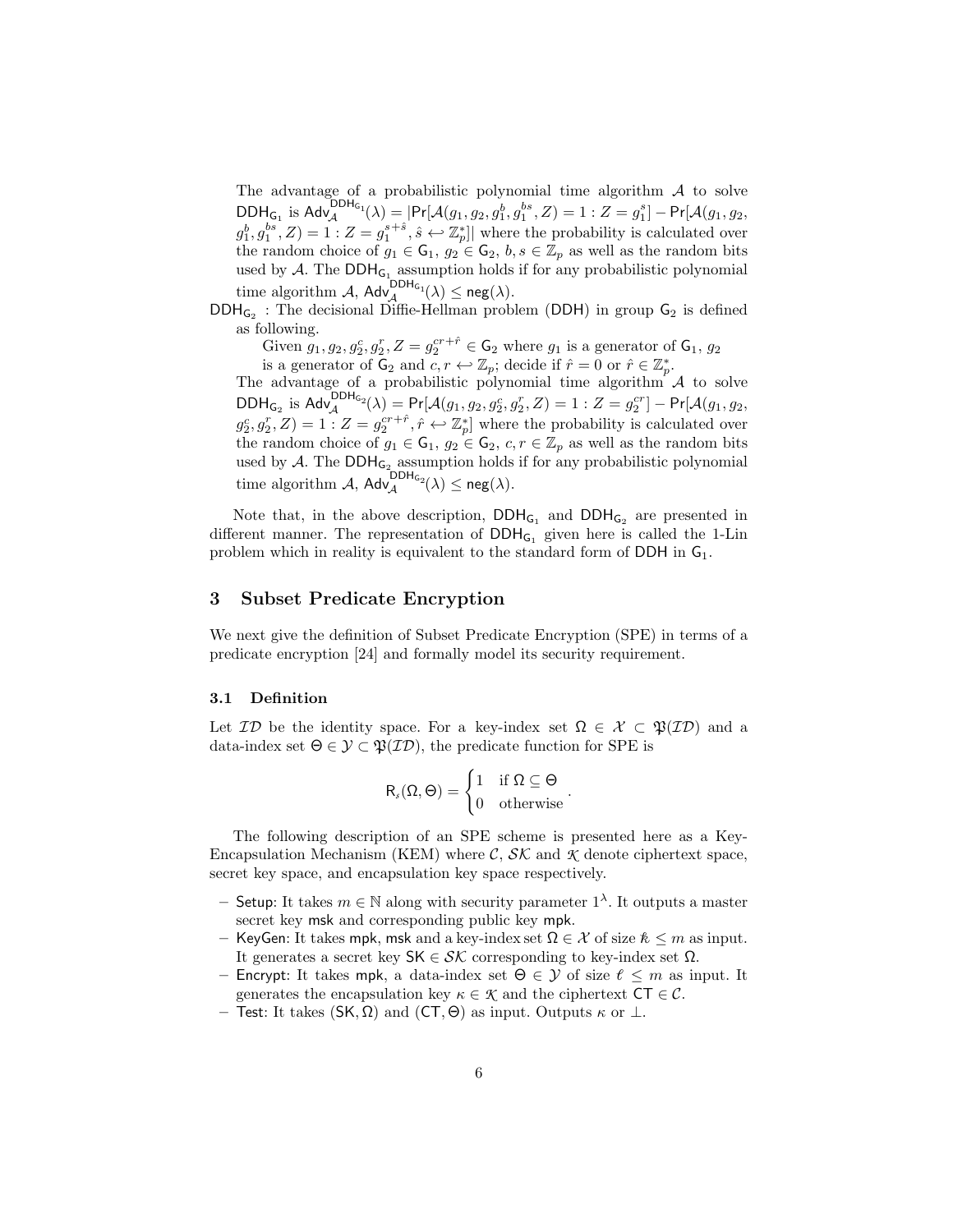Correctness. For all  $(mpk, msk) \leftarrow \mathsf{Setup}(1^{\lambda})$ , all key-index set  $\Omega \in \mathcal{X}$ , all  $\mathsf{SK} \leftarrow \mathsf{KeyGen}(\mathsf{msk}, \Omega)$ , all data-index set  $\Theta \in \mathcal{Y}$ , all  $(\kappa, \mathsf{CT}) \leftarrow \mathsf{Encrypt}(\mathsf{mpk}, \Theta)$ ,

$$
\text{Decrypt}(mpk, (SK, \Omega), (CT, \Theta)) = \left\{ \begin{matrix} \kappa & \text{if } R_s(\Omega, \Theta) = 1 \\ \bot & \text{otherwise} \end{matrix} \right.
$$

.

*Remark 1.* The Setup algorithms takes an additional parameter m along with the security parameter  $\lambda$ . This is because, both our constructions are large universe constructions. The cardinality of the sets processed in ciphertext generation and key generation in both of our constructions will be upper bounded by  $m$  like any other available standard model large universe construction [5, 25].

## 3.2 Security Definition

Adaptive CPA-Security of SPE. The IND-ID-CPA security game of SPE is defined between challenger  $\mathcal C$  and adversary  $\mathcal A$  as following:

- Setup: The challenger C gives mpk to the adversary A and keeps msk as secret.
- Query Phase-I: Given a key-index set Ω, C returns SK ← KeyGen(msk, Ω).
- **Challenge**: *A* provides challenge data-index  $Θ^*$  (such that  $R_s(Ω, Θ^*) = 0$ for all previous key queries). C then generates  $(\kappa_0, \text{CT}) \leftarrow \text{Encrypt}(\text{mpk}, \Theta^*)$ and chooses  $\kappa_1 \leftrightarrow \mathcal{K}$ . It returns  $(CT, \kappa_b)$  to adversary for  $\mathfrak{b} \leftrightarrow \{0, 1\}$ .
- $-$  **Query Phase-II**: Given a key-index Ω such that  $R_s(Ω, Θ^*) = 0$ , *C* returns  $SK \leftarrow KeyGen(msk, \Omega).$
- Guess: Finally A outputs its guess  $\mathfrak{b}' \in \{0,1\}$  and wins if  $\mathfrak{b} = \mathfrak{b}'$ .

For any adversary  $A$ ,

$$
\operatorname{Adv}_{\mathcal{A}, \mathsf{SPE}}^{\mathsf{ind-id-cpa}}(\lambda) = |\mathsf{Pr}[\mathfrak{b}=\mathfrak{b}'] - 1/2|.
$$

We say SPE is IND-ID-CPA secure if for any PPT adversary A,  $\mathsf{Adv}_{\mathcal{A},\mathsf{SPE}}^{ind-id-cpa}(\lambda) \leq$  $neg(\lambda)$ . If there is an **Init** phase before the **Setup** where the adversary A commits to the challenge data-index set Θ<sup>∗</sup> , we call such model selective IND-ID-CPA or IND-sID-CPA security model.

# 4 **SPE**<sub>1</sub>: Realizing Constant Size Ciphertext

We present the first SPE construction having constant-size secret key and constantsize ciphertext in the composite order pairing setting.

### 4.1 Construction

 $SPE<sub>1</sub>$  is defined by the following four algorithms.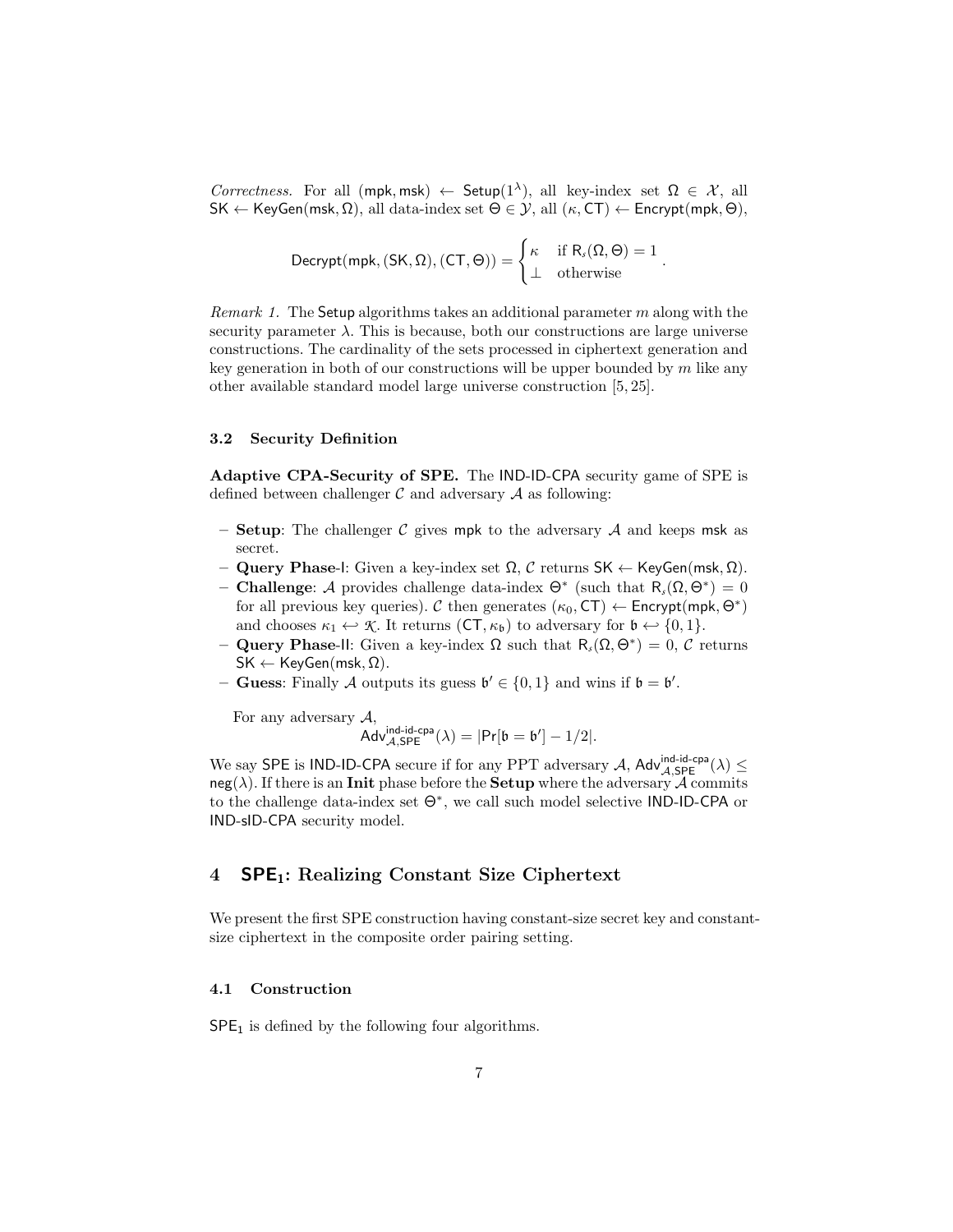- Setup $(1^{\lambda}, m)$ : The symmetric bilinear group generator outputs  $(p_1, p_2, p_3, p_4)$  $\mathsf{G},\mathsf{G}_T,e\rangle \leftarrow \mathcal{G}_{\mathsf{sbg}}(1^{\lambda},3)$  where both  $\mathsf{G},\mathsf{G}_T$  are cyclic groups of order  $N=$  $p_1p_2p_3$ . Then pick  $\alpha, \beta \leftrightarrow N$ , generators  $g_1, u \leftrightarrow \mathsf{G}_{p_1}$  and  $g_3 \leftrightarrow \mathsf{G}_{p_3}$ . Choose  $R_{3,i} \leftrightarrow \mathsf{G}_{p_3}$  for all  $i \in [m]$ . Define the msk =  $(\alpha, \beta, u, g_3)$  and the public parameter is

$$
\mathsf{mpk} = (g_1, g_1^{\beta}, \left( G_i = g_1^{\alpha^i}, U_i = u^{\alpha^i} \cdot R_{3,i} \right)_{i \in [m]}, e(g_1, u)^{\beta}, \mathsf{H})
$$

where  $H: G_T \to \mathcal{K}$  is a universal hash function for encapsulation key space  $\mathcal{K} = \{0, 1\}^n$  where  $n = \text{poly}(\lambda)$ .

– KeyGen(msk, Ω) : Given a key-index set Ω, such that  $|\Omega| = \kappa ≤ m$ ; define the polynomial  $P_{\Omega}(z) = \prod_{x \in \Omega} (z + x) = d_0 + d_1 z + d_2 z^2 + \ldots + d_k z^k$ , pick  $Y_3 \leftrightarrow \mathsf{G}_{p_3}$  and define secret key as

$$
\mathsf{SK}_\Omega = u^{\frac{\beta}{P_\Omega(\alpha)}} \cdot Y_3 = u^{\frac{\beta}{\prod_{\alpha \in \Omega} (\alpha + x)}} \cdot Y_3.
$$

– Encrypt(mpk,  $\Theta$ ) : Given a data-index set  $\Theta$ , such that  $|\Theta| = \ell \leq m$ ; the polynomial  $P_{\Theta}(z) = \prod_{y \in \Theta} (z+y) = c_0 + c_1 z + c_2 z^2 + \ldots + c_{\ell} z^{\ell}$ . Choose  $s \leftarrow \mathbb{Z}_p$ and compute  $\kappa$  and  $CT_{\Theta} = (C_0, C_1)$  such that

$$
\kappa = \mathsf{H}(e(g_1,u)^{s\beta}), \mathsf{C}_0 = g_1^{s\beta}, \mathsf{C}_1 = g_1^{sP_\Theta(\alpha)} = \left(g_1^{c_0} \prod_{i \in [\ell]} G_i^{c_i} \right)^s.
$$

 $-$  Decrypt((SK<sub>Ω</sub>, Ω), (CT<sub>Θ</sub>, Θ)): As Ω ⊆ Θ, compute  $P_{\Theta \setminus \Omega}(\alpha) = \prod_{w \in \Theta \setminus \Omega}$  $(\alpha + w)$  $= a_0 + a_1 \alpha + a_2 \alpha^2 + \ldots + a_t \alpha^t$  where  $t = |\Theta \setminus \Omega|$ . Then compute  $\kappa =$  $H((B/A)^{1/a_0})$  where

$$
A = e(\mathsf{C}_0, \prod_{i \in [t]} U_i^{a_i}), B = e(\mathsf{C}_1, \mathsf{SK}_{\Omega}).
$$

Correctness. Notice that, due to orthogonality property,

$$
A = e(\mathsf{C}_0, \prod_{i \in [t]} U_i^{a_i}) = e(g_1^{s\beta}, u^{P_{\Theta \setminus \Omega}(\alpha) - a_0} \prod_{i \in [t]} R_{3,i}^{a_i}) = e(g_1, u)^{s\beta \left( P_{\Theta \setminus \Omega}(\alpha) - a_0 \right)},
$$
  
\n
$$
B = e(\mathsf{C}_1, \mathsf{SK}_\Omega) = e(g_1^{s\beta} \cdot u^{B_{\Omega}(\alpha)} \cdot Y_3) = e(g_1, u)^{s\beta P_{\Theta \setminus \Omega}(\alpha)}.
$$
  
\nThen, 
$$
B/A = e(g_1, u)^{s\beta a_0}, \ \mathsf{H}((B/A)^{1/a_0}) = \mathsf{H}(e(g_1, u)^{s\beta}) = \kappa.
$$

#### 4.2 Security

Recall that  $SPE<sub>1</sub>$  has its root in the Gong et al. [18] modification of the IBBE construction of Delerablée [15]. Following [18], we have applied Déjà Q [12, 30]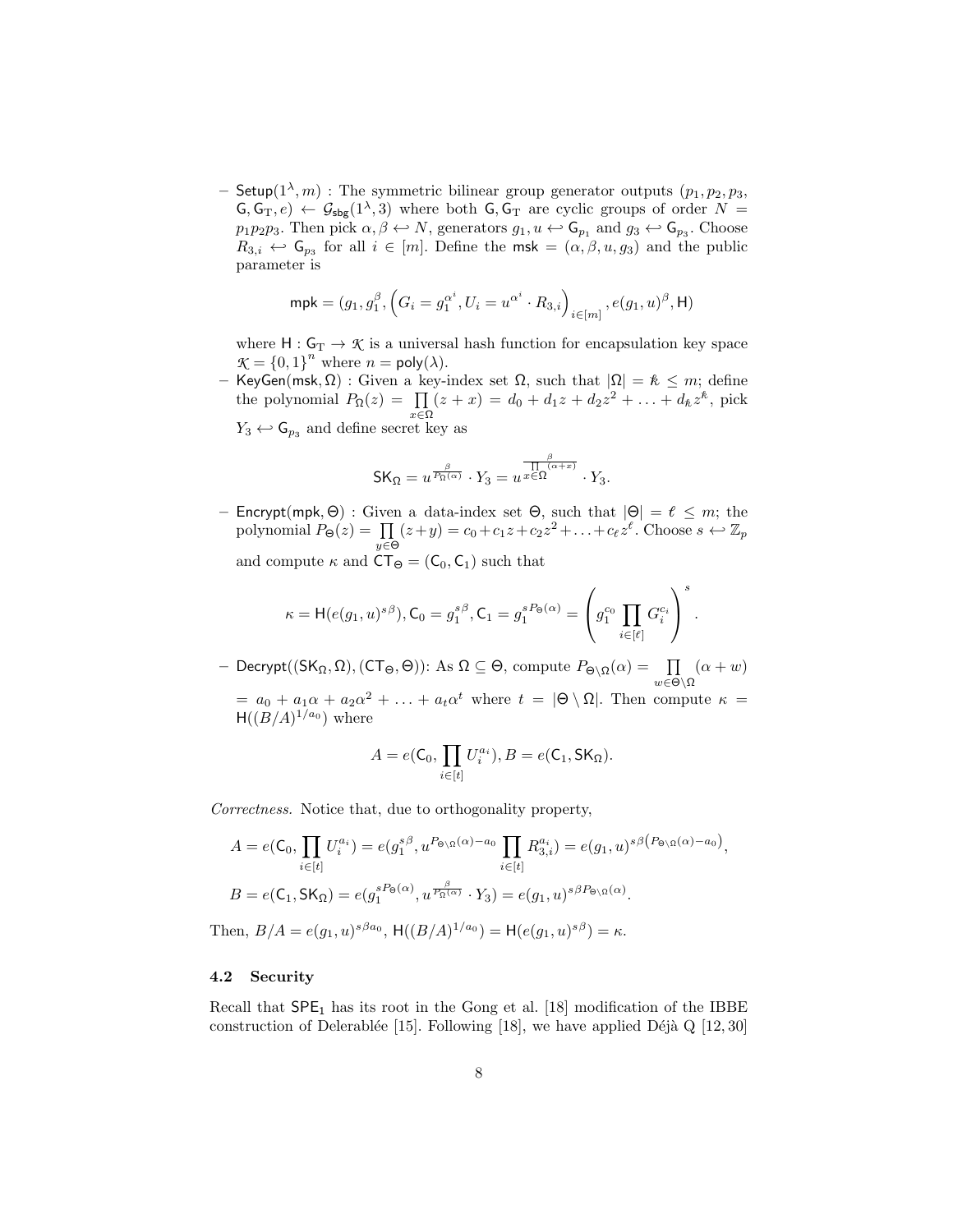to prove the security of  $SPE<sub>1</sub>$  in the standard model. However, the Déjà Q based argument requires further restriction on the adversary in terms of the key extraction queries and we elaborate on this point first.

Recall that, in case of SPE, the adversary  $A$  makes key extraction queries on sets. Thus, unlike IBBE, the same identity can be present in more than one distinct key extraction queries. Suppose A makes key extraction queries on  $\Omega' = {\x_1, x_2}, \, \Omega'' = {\x_2, x_3} \text{ and } \Omega''' = {\x_1, x_3} \text{ where } x_1, x_2, x_3 \in \mathcal{ID}.$  Note that, the corresponding secret keys in  $\mathsf{SPE}_1$  are  $\mathsf{SK}_{\Omega'} = u^{\frac{1}{(\alpha + x_1)(\alpha + x_2)}} \cdot X_{3,1}$ ,  $\mathsf{SK}_{\Omega''} =$  $u^{\frac{1}{(\alpha+x_2)(\alpha+x_3)}}$  ·  $X_{3,2}$  and  $\mathsf{SK}_{\Omega'''} = u^{\frac{1}{(\alpha+x_1)(\alpha+x_3)}}$  ·  $X_{3,3}$ . Then, for  $\Omega = \{x_1, x_2, x_3\}$ ,

$$
SK_{\Omega} = u^{\frac{1}{(\alpha + x_1)(\alpha + x_2)(\alpha + x_3)}} = \left(\frac{SK_{\Omega'}}{SK_{\Omega''}}\right)^{(x_3 - x_1)^{-1}} = \left(\frac{SK_{\Omega'}}{SK_{\Omega'''}}\right)^{(x_3 - x_2)^{-1}}
$$
(1)

Precisely, given any two elements from the set  $\{SK_{\Omega'}, SK_{\Omega''}, SK_{\Omega'''}\}\$ , an adversary can easily compute  $SK_{\Omega}$ . Collusion of this sort has already been studied in the literature and goes by the name Aggregate [16].

If the above-mentioned query sequence  $\{\Omega', \Omega'', \Omega'''\}$  (which results in corresponding secret key sequence  $\{SK_{\Omega'}, SK_{\Omega''}, SK_{\Omega'''}\})$  is allowed in the security game, both the sets  $\{SK_{\Omega'}, SK_{\Omega''}\}\$  and  $\{SK_{\Omega'}, SK_{\Omega'''}\}\$  can be combined to make the same  $SK_{\Omega}$ . Such a dependency relation also sinks into corresponding semifunctional components making the Déjà Q-based proof fail since it required the semi-functional secret key components to be independent. We call such a query sequence as claw. Allowing claws in the key extraction queries thus lead to a technical problem for the Déjà Q-based security argument. This will become clear in the context of our proof of  $\text{SPE}_1$  and is discussed further in Footnote 1.

The easiest workaround to avoid such *claw* would be to ensure that no two queries have any element in common i.e.  $\Omega_i \cap \Omega_j = \phi$  for all distinct  $i, j \in [q]$ . In IND-s ∗ ID-CPA security model, we put a much weaker restriction on the adversary who is allowed to make key queries only on the *cover-free* sets. Like IND-sID-CPA security model, the challenge data-index set  $\Theta^*$  here is committed before the Setup phase. But the security model restricts the adversary in terms of the queries it can make for key extraction to avoid claws. Precisely, the adversary in this security model, is allowed to make key extraction queries on the key-index sets  $(\Omega_1, \Omega_2, \ldots, \Omega_q)$  adaptively with the restriction  $\Omega_i \setminus (\bigcup_{j \in [q] \setminus \{i\}} \Omega_j) \neq \emptyset$ . We say SPE is selective\* CPA-secure (IND-s\*ID-CPA) if, for any  $\overrightarrow{PPT}$  adversary A that gives out the challenge data-index set  $\Theta^*$  during Init and the queries it make following above restriction,  $\mathsf{Adv}_{\mathcal{A}, \mathsf{SPE}}^{\mathsf{ind}\text{-}\mathsf{c}^{\mathsf{pa}}}(\lambda) \leq \mathsf{neg}(\lambda)$ .

Here we mention that we do not see any ready vulnerability in our construction due to Aggregate (or any other way for that matter). This is because, given the secret keys corresponding to  $\Omega_i$  and  $\Omega_j$ , the Aggregate computes secret key for *bigger* set  $\Omega$  (precisely  $\Omega = \Omega_i \cup \Omega_j$  for distinct  $\Omega_i, \Omega_j$ ). Now, for a challenge data-index set  $\Theta^*$ , the natural restriction ensures  $\Omega_i, \Omega_j \not\subset \Theta^*$  and therefore  $\Omega \not\subset \Theta^*$ . Although the existence of Aggregate function allows A to compute the corresponding secret key  $SK_{\Omega}$ , our security argument establishes that it does not help the adversary to win in the security game with non-negligible advantage.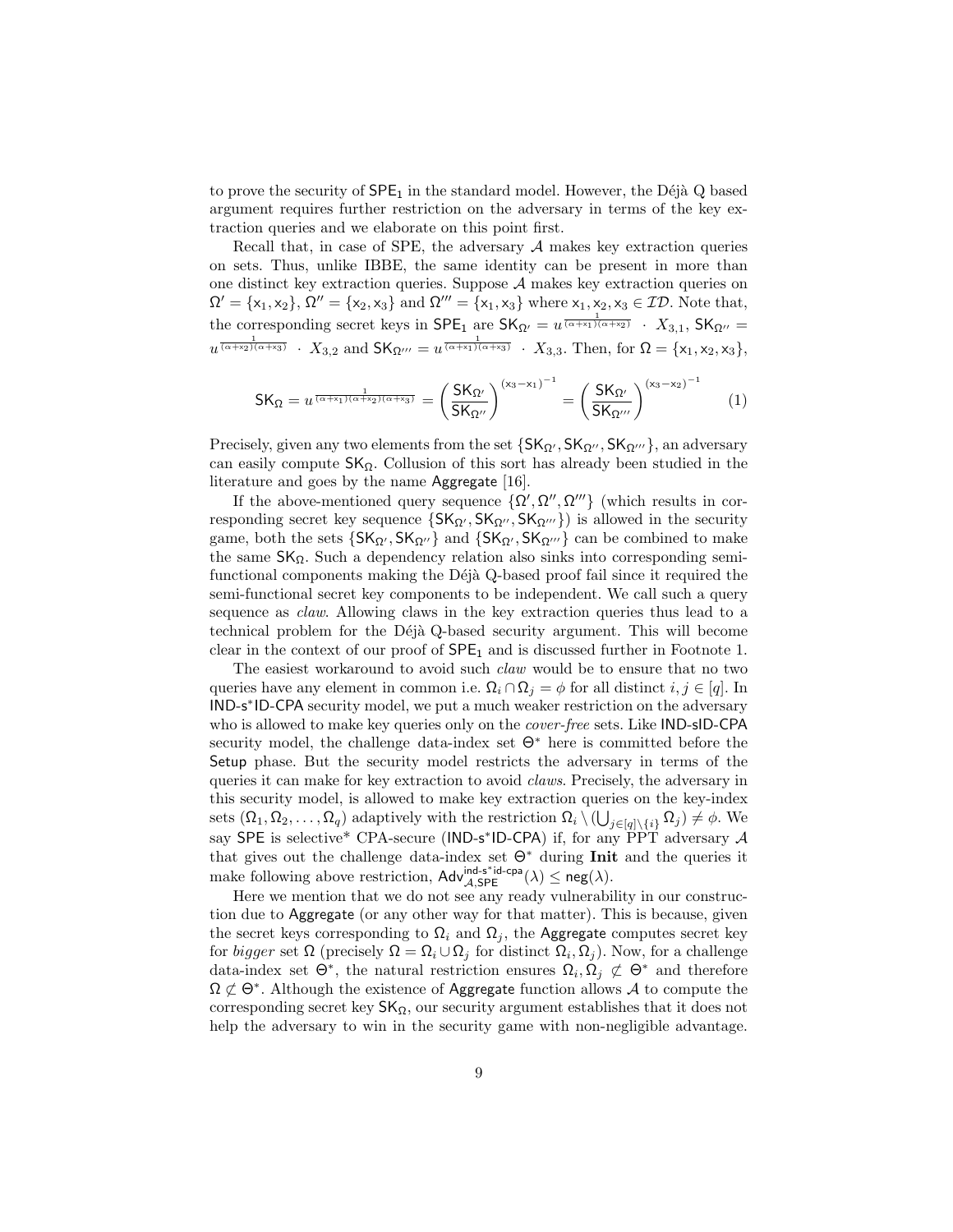We reiterate that we do not put any restriction on the relation between the challenge data-index set  $\Theta^*$  and the queried key-index sets  $\Omega$  apart from the natural restriction  $\Omega \nsubseteq \Theta^*$ . The IND-s<sup>\*</sup>ID-CPA model in this respect behaves exactly same as the IND-sID-CPA model. The restriction imposed in selective\*-model is sort of a proof artifact that is inherited in the context of  $\text{SPE}_1$  from earlier Déjà Q based proofs [18, 30]. The question of arguing security of  $SPE<sub>1</sub>$  or similar scheme without the above restriction remains an interesting open problem.

## 4.2.1 Formal Proof of Security

Theorem 1. For any adversary  $A$  of SPE construction  $\textsf{SPE}_1$  in the IND-s\*ID-CPA model that makes at most q many secret key queries, there exist adversary  $\mathcal{B}_1$ ,  $\mathcal{B}_2$  such that

$$
\mathsf{Adv}_{\mathcal{A},\mathsf{SPE}_1}^{\mathsf{ind}\text{-}\mathsf{s}^*\mathsf{id}\text{-}\mathsf{cpa}}(\lambda) \leq 2\cdot\mathsf{Adv}_{\mathcal{B}_1}^{\mathsf{SD1}}(\lambda) + (m+q+2)\cdot\mathsf{Adv}_{\mathcal{B}_2}^{\mathsf{SD2}}(\lambda)\\ \qquad \qquad + \tfrac{((m+q)(m+q+1)+1)}{p_2} + 2^{-\lambda}.
$$

Proof. The proof is established via a hybrid argument. The idea is to modify each game only a small amount that allows the solver  $\beta$  to model the intermediate games properly. The hybrid argument is based on Wee's [29] porting of Déjà Q framework introduced by Chase and Meiklejohn [12]. In the first game Game<sub>0</sub>, both the challenge ciphertext and secret keys are normal. Game<sub>1</sub> differs from  $Game_0$  as we introduce some simplifying natural restrictions.  $Game_2$ reformulates the challenge ciphertext to a different representation that will be useful in later games. In Game<sub>3</sub>, we replace the challenge ciphertext component  $\mathsf{C}_0$  with a random  $\mathsf{G}_{p_1}$  element. Then, in  $\mathsf{Game}_4$ , we introduce semi-functional component in the challenge ciphertext. We next define a sub-sequence of games  $(Game_{5,1,0}, Game_{5,1,1}, Game_{5,2,0}, Game_{5,2,1}, \ldots, Game_{5,m+q+1,0}, Game_{5,m+q+1,1})$ to introduce entropy into the semi-functional components of secret key and few related public parameters. Note that till this point, we mostly have followed the proof of [18]. Now, the above sub-sequence of games effectively introduces enough entropy in the semi-functional component such that we can replace it with pure random choice in  $\mathsf{Game}_6$ . This game, in particular, uses the property that key-queries are done on *cover-free* sets only. Finally, in Game<sub>7</sub>, we show that semi-functional components as a whole supply enough entropy to hide the encapsulation key  $\kappa$ .

Let the adversary A make challenge query on  $\Theta^*$  and q many key extraction queries on the sets  $(\Omega_1, \Omega_2, \ldots, \Omega_q)$  where  $\Omega_i \not\subseteq \Theta^*$  for all  $i \in [q]$ . Let us denote  $\Theta^* = \{y_1, y_2, \ldots, y_\ell\}$  and  $\Omega_i = \{x_{i,1}, \ldots, x_{i,k_i}\}\$ for all  $i \in [q]$ . Then we define sets  $C_i' = \Theta^* \setminus \Omega_i$  and  $C_i = \Omega_i \setminus \Theta^*$  for all  $i \in [q]$  and denote their cardinality by  $\ell'_i$  and  $\ell_i$  respectively. The set  $M_{i,j} = \Omega_i \setminus \Omega_j$  is the set of identities that is queried in  $i^{th}$  query but not in  $j^{th}$  query for all  $i, j \in [q]$  and  $i \neq j$ . Let us denote  $X_i$  be the event that  $\mathcal A$  has won the game Game<sub>i</sub>.

Game<sub>0</sub>. This is same as the real game.  $Game<sub>1</sub>$ . The following natural assumptions are made on the game.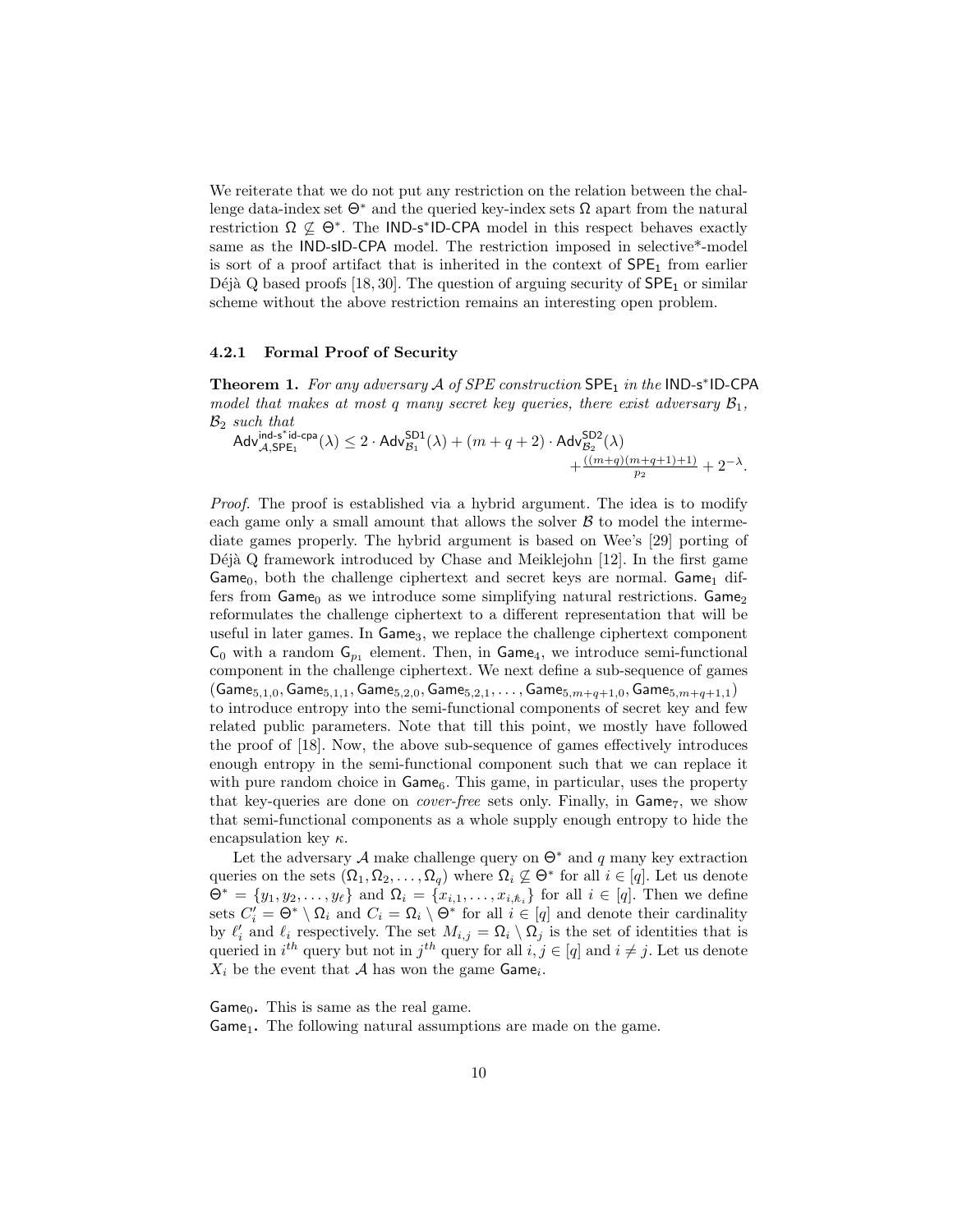- $-$  For all  $z \in (\Theta^* \cup \bigcup_{i \in [q]} \Omega_i)$ ,  $(α + z)$  is not divisible by  $p_1$ . Otherwise, B can easily solve the subgroup decision problem SD1 by computing  $gcd((\alpha + z), N)$ .
- − For all  $i, j \in [q]$  and  $i \neq j$ , for all  $x, x' \in M_{i,j}$ , if  $x \neq x' \mod N$  then  $x \neq x' \mod p_2$ . Otherwise, B can easily solve the subgroup decision problem SD2 by computing  $gcd((x - x'), N)$ .

Therefore,  $|\Pr[X_1] - \Pr[X_0]| \leq \mathsf{Adv}_{\mathcal{B}}^{\mathsf{SD1}}(\lambda) + \mathsf{Adv}_{\mathcal{B}}^{\mathsf{SD2}}(\lambda).$ 

 $Game<sub>2</sub>$ . We perform a conceptual change to  $Game<sub>1</sub>$  here. Given the challenge data-index set  $\Theta^* = \{y_1, \ldots, y_\ell\}$ , pick  $\alpha, \tilde{\beta}, u \leftarrow \mathbb{Z}_N^2 \times \mathsf{G}_{p_1}$ . Define polynomial  $P_{\Theta^*}(z) = \prod_{y \in \Theta^*} (z + y)$  and set  $\beta = \tilde{\beta} \cdot P_{\Theta^*}(\alpha) \mod N$ . In mpk, this affects

only  $g_1^{\beta}$ . Rest of the public parameters in mpk are defined the same as in Game<sub>1</sub>. The secret keys corresponding to  $\Omega_i$  is  $SK_{\Omega_i} = u$  $\tilde{\beta} \cdot P_{\bigTheta^*}(\alpha)$  $\frac{P_{\Omega_i}(\alpha)}{\cdot} \cdot Y_3$  for  $i \in [q]$ . The encapsulation key and challenge ciphertext are  $(\kappa, \mathsf{CT})$  where  $CT = (C_0, C_1, C_2)$  such that

$$
\kappa = \mathsf{H}(e(\mathsf{C}_0, U_0)), \mathsf{C}_0 = g_1^{s\tilde{\beta}P_{\Theta^*}(\alpha)}, \mathsf{C}_1 = g_1^{sP_{\Theta^*}(\alpha)} = \mathsf{C}_0^{1/\tilde{\beta}},
$$

where  $U_0 = u \cdot \mathsf{R}_3$  for  $\mathsf{R}_3 \leftrightarrow \mathsf{G}_{p_3}$ . Note that, the replacement  $\beta = \tilde{\beta} \cdot P_{\Theta^*}(\alpha)$ mod N doesn't change the ciphertext distribution as  $\hat{\beta}$  is uniformly random and  $P_{\Theta^*}(\alpha) \neq 0 \mod p_1$ . Therefore,  $Pr[X_2] = Pr[X_1]$ .

Game<sub>3</sub>. Another conceptual change to Game<sub>2</sub> is performed here. Choose  $C_0 \leftrightarrow C_1$  $\mathsf{G}_{p_1}$ . The rest of the ciphertext is defined the same as in Game<sub>2</sub>. As both  $\kappa$ and  $C_1$  are functions of  $C_0$ , namely  $\kappa = H(e(C_0, U_0))$  and  $C_1 = C_0^{1/\tilde{\beta}}$ , such a replacement doesn't change the distribution of the challenge ciphertext or the challenge encapsulation key. Therefore,  $Pr[X_3] = Pr[X_2]$ .

- Game<sub>4</sub>. Here the subgroup decision assumption SD1 is used to choose  $C_0$  from the group  $\mathsf{G}_{p_1p_2}$  uniformly at random. Other ciphertext components and secret keys are generated similar to Game<sub>3</sub>. Therefore,  $|\Pr[X_4] - \Pr[X_3]| \le$  $\mathsf{Adv}_{\mathcal{B}}^{\mathsf{SD1}}(\lambda)$ . We provide an informal argument here. Given the problem instance SD1, B chooses  $\alpha, \tilde{\beta} \leftrightarrow \mathbb{Z}_N$ . This allows B to compute all of mpk similar to Game<sub>3</sub>. As  $\beta$  holds both  $\alpha$  and  $\beta$ , it can answer any key extraction query. In the challenge phase, it uses the target  $T$  of  $SD1$  problem instance to simulate  $C_0$ . If T was from  $G_{p_1}$ ,  $C_0$  is normal whereas if T was from  $\mathsf{G}_{p_1p_2}$ , then  $\mathsf{C}_0$  is semi-functional. Since  $\mathsf{C}_0$  determines the challenge ciphertext completely, the distribution from which  $T$  was chosen determines if the challenge ciphertext is normal or semi-functional.
- Game<sub>5</sub>. At this point, we change all the secret keys  $\{SK_{\Omega_i}\}_{i \in [q]}$  and the public parameters  ${U_i}_{i \in [m]}$  to semi-functional. At the same time  $U_0$  is also converted into semi-functional. This is done via intermediate games  $\{Game_{5,k,0},$ Game<sub>5,k,1</sub>}<sub>k∈[m+q+1]</sub>. Informally speaking, this sub-sequence of games inject semi-functional component to all of secret keys  $\{SK_{\Omega_i}\}_{i \in [q]}$  and parameters  ${U_i}_{i \in [0,m]}$  multiple times. This is done by repeating the following steps exactly  $(m+q+1)$  times. On every step (i.e.  $k^{th}$  step where  $k \in [m+q+1]$ ),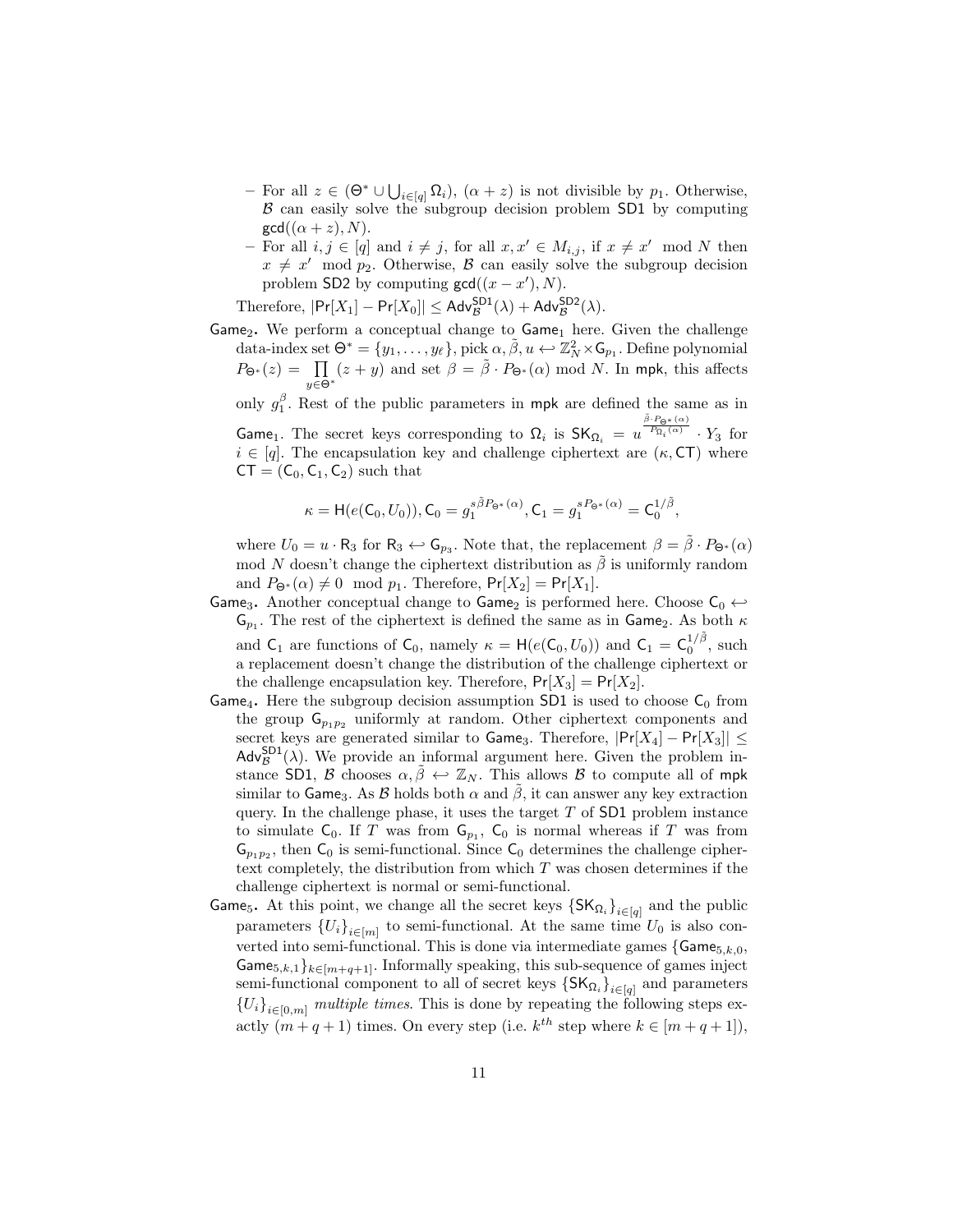(*i*) first add  $g_2^{\alpha \mod p_2}$  in all  $\mathsf{SK}_{\Omega_i}$  and all  $U_i$  for  $\alpha \in \mathbb{Z}_N$  fixed during Setup, (*ii*) then replace  $g_2^{\alpha \mod p_2}$  with  $g_2^{\alpha_k \mod p_2}$  where  $\alpha_k$  is a freshly chosen randomness. Here we follow the approach of Wee [30] which lets us argue that all semi-functional components in  $\{SK_{\Omega_i}\}_{i \in [q]}$  and  $\{U_i\}_{i \in [0,m]}$  are random to adversary (in  $Game<sub>6</sub>$ ).

 $−\,$  In Game<sub>5,*k*,0</sub>, the parameters  ${U_i}_{i ∈ [0,m]}$  and the secret keys  ${SK_{Ω_i}}_{i ∈ [q]}$ are defined as following:

$$
U_i = u^{\alpha^i} \cdot \boxed{g_2^{r\alpha^i}} \cdot g_2^{\sum_{j \in [k-1]} r_j \alpha_j^i} R'_{3,i}
$$
 (2)

$$
\mathsf{SK}_{\Omega_i} = u^{\frac{\tilde{\beta} \cdot P_{\mathsf{Q}^*}(\alpha)}{P_{\Omega_i}(\alpha)}} \cdot \boxed{\frac{r \cdot \tilde{\beta} \cdot P_{\mathsf{Q}^*}(\alpha)}{P_{\Omega_i}(\alpha)}} \cdot g_2^{\sum_{j \in [k-1]} \frac{r_j \cdot \tilde{\beta} \cdot P_{\mathsf{Q}^*}(\alpha_j)}{P_{\Omega_i}(\alpha_j)}} Y_3' \tag{3}
$$

Informally speaking, this game "adds" the boxed parts to  ${U_i}_{i \in [0,m]}$ and  $\{SK_{\Omega_i}\}_{i \in [q]}$  of Game<sub>5,k-1,1</sub> where r is a uniformly random choice from  $\mathbb{Z}_N$ . Note that,  $\beta$  does not have explicit access to  $g_2$  and simulates this using the "target" element of SD2 problem instance. We then claim in Lemma 1 that such a modification is invisible to any probabilistic polynomial time adversary A under the hardness assumption SD2.

- In Game<sub>5,k,1</sub>, as mentioned earlier, we replace  $g_2^{\alpha \mod p_2}$  with  $g_2^{\alpha_k \mod p_2}$ for a fresh randomness  $\alpha_k \in \mathbb{Z}_N$ . The change on the parameters  $\{U_i\}_{i\in[0,m]}$ and the secret key  $\{SK_{\Omega_i}\}_{i \in [q]}$  distributions are shown in the boxed part below. It is easy to see that we can rewrite  $U_i$  and  $\mathsf{SK}_{\Omega_i}$  in a simpler manner as presented in Equations (4) and (5).

$$
U_{i} = u^{\alpha^{i}} \cdot \left[ g_{2}^{r_{k}\alpha_{k}^{i}} \right] \cdot g_{2}^{\sum_{j \in [k-1]} r_{j}\alpha_{j}^{i}} R'_{3,i}
$$
  
=  $u^{\alpha^{i}} \cdot g_{2}^{\sum_{j \in [k]} r_{j}\alpha_{j}^{i}} R'_{3,i}.$  (4)

$$
\begin{split} \mathsf{SK}_{\Omega_{i}} &= u^{\frac{\tilde{\beta} \cdot P_{\Theta^{*}}(\alpha)}{P_{\Omega_{i}}(\alpha)}} \cdot \frac{\left[\frac{r_{k} \cdot \tilde{\beta} \cdot P_{\Theta^{*}}(\alpha_{k})}{P_{\Omega_{i}}(\alpha_{k})}\right]}{g_{2}} \cdot \frac{\sum_{j \in [k-1]} \frac{r_{j} \cdot \tilde{\beta} \cdot P_{\Theta^{*}}(\alpha_{j})}{P_{\Omega_{i}}(\alpha_{j})}}{Y'_{3}} Y'_{3} \\ &= u^{\frac{\tilde{\beta} \cdot P_{\Theta^{*}}(\alpha)}{P_{\Omega_{i}}(\alpha)}} \cdot g_{2}^{\sum_{j \in [k]} \frac{r_{j} \cdot \tilde{\beta} \cdot P_{\Theta^{*}}(\alpha_{j})}{P_{\Omega_{i}}(\alpha_{j})}} Y'_{3} \end{split} \tag{5}
$$

Here we claim that  $|\Pr[X_{5,k,0}] - \Pr[X_{5,k,1}]| = 0$ . First note that, at the end of Game<sub>4</sub>,  $CT^*$  and  $\kappa$  are independent of  $\alpha$  mod  $p_2$ . Moreover, due to Chinese Remainder Theorem, the public parameters  $g_1^{\beta}$ ,  $(G_i)_{i \in [m]}$  are also independent of  $\alpha$  mod  $p_2$ . Thus,  $\alpha$  mod  $p_2$  is only present in the parameters  ${U_i}_{i \in [0,m]}$  and in the secret keys  ${S}K_{\Omega_i}$ ,  ${I_i}_{i \in [q]}$ . As a result, the replacement of  $\alpha$  mod  $p_2$  using  $\alpha_k$  mod  $p_2$  is information-theoretically hidden to the adversary for freshly chosen uniformly random  $\alpha_k \in \mathbb{Z}_N$ . Moreover, r mod  $p_2$  is involved only in  $\{U_i\}_{i\in[0,m]}$  and in  $\{\mathsf{SK}_{\Omega_i}\}_{i\in[q]}$ and can be replaced with uniformly random choice  $r_k \in \mathbb{Z}_N$  trivially. Thus these changes are invisible to any adversary  $A$  and its winning probability doesn't change.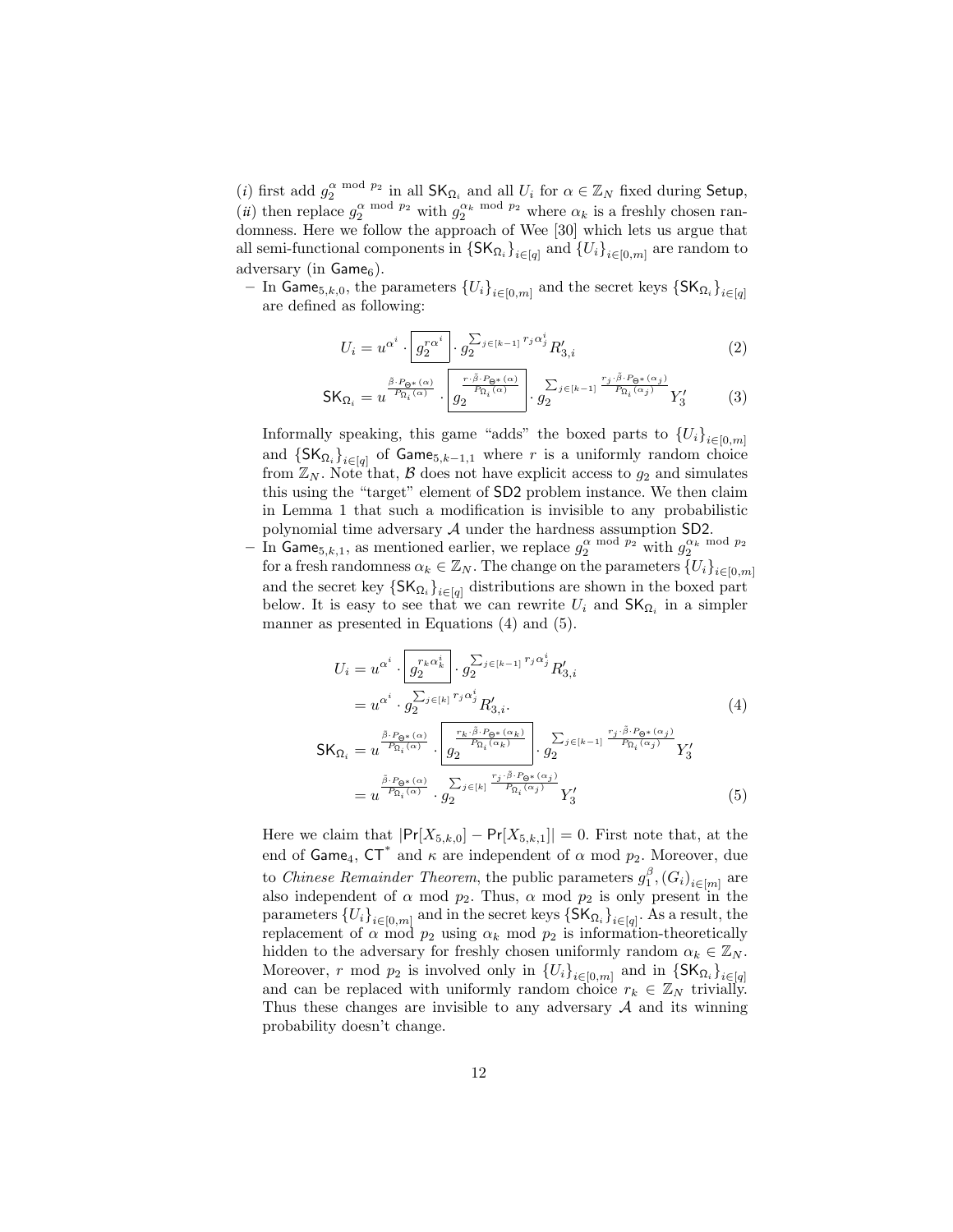Here, we denote  $\mathsf{Game}_4$  by  $\mathsf{Game}_{5,0,1}$  and  $\mathsf{Game}_5$  by  $\mathsf{Game}_{5,m+q+1,1}$  to get a sub-sequence of games that injected requied amount of entropy to all the secret keys and related parameters. The changes that happened between  $Game_4$  and  $Game_5$  are summed up in Equations (6) and (7) where  $r_1, \ldots, r_{m+q+1}, \alpha_1, \ldots, \alpha_{m+q+1} \leftrightarrow \mathbb{Z}_N$ .

$$
u^{\alpha^i} \cdot R_{3,i} \to u^{\alpha^i} \cdot g_2^{\sum_{j \in [m+q+1]} r_j \alpha_j^i} \cdot R'_{3,i}
$$
 (6)

$$
u^{\frac{\tilde{\beta}\cdot P_{\Theta^*}(\alpha)}{P_{\Omega_i}(\alpha)}}\cdot Y_3\rightarrow u^{\frac{\tilde{\beta}\cdot P_{\Theta^*}(\alpha)}{P_{\Omega_i}(\alpha)}}\cdot g_2^{\sum_{j\in [m+q+1]}\frac{r_j\cdot \tilde{\beta}\cdot P_{\Theta^*}(\alpha_j)}{P_{\Omega_i}(\alpha_j)}}\cdot Y_3' \qquad (7)
$$

Thus, we have 
$$
|\Pr[X_5] - \Pr[X_4]| \le \sum_{k \in [m+q+1]} |\Pr[X_{5,k-1,1}] - \Pr[X_{5,k,0}]|
$$
  
 $\le (m+q+1) \cdot \text{Adv}_{\mathcal{B}}^{\text{SD2}}(\lambda).$ 

**Game<sub>6</sub>.** Our aim in this game is to show that semi-functional component of  $U_0$  is independent of semi-functional components of  $(U_i)_{i \in [m]}$  and  $(\mathsf{SK}_{\Omega_i})_{i \in [q]}$ . To this end, we first replace all semi-functional components of  $(U_i)_{i \in [0,m]}$  and  $(SK_{\Omega_i})_{i \in [q]}$  by freshly chosen uniformly random values and then show that such a replacement is possible without adversary noticing the change.

Thus, we replace the  $\mathsf{G}_{p_2}$  components of  $(U_i)_{i \in [0,m]}$  and  $(\mathsf{SK}_{\Omega_i})_{i \in [q]}$  of Equations (6) and (7) with  $g_2^{z_0}, g_2^{z_1}, \ldots, g_2^{z_{m+q}}$  respectively for randomly chosen elements  $z_0, z_1, \ldots, z_{m+a} \leftarrow \mathbb{Z}_N$ . Precisely, for all  $i \in [0, m]$  and for all  $j \in [q]$ we rewrite the Equations (6) and (7) as follows.

$$
U_i = u^{\alpha^i} \cdot g_2^{z_i} \cdot \hat{R}_{3,i}, \hspace{1cm} \text{SK}_{\Omega_j} = u^{\frac{\tilde{\beta} \cdot P_{\Theta^*}(\alpha)}{P_{\Omega_i}(\alpha)}} \cdot g_2^{z_{m+j}} \hat{X}_{3,j}.
$$

This change between  $Game_5$  and  $Game_6$  can be represented as a linear system  $z = Ar$  in Equation (8). In Lemma 2, we show that except with negligible probability, **A** is a non-singular matrix.<sup>1</sup> This ensures **z** to be a random vector in the span of  $A$  and thus the above modification is invisible to the adversary.

<sup>&</sup>lt;sup>1</sup> This is where the restriction imposed on  $A$  in the IND-s\*ID-CPA security model is useful. As otherwise any clawed query sequence would trivially make A singular. Let us revisit the toy query sequence  $\{SK_{\Omega'}, SK_{\Omega''}, SK_{\Omega'''}\}$  that resulted in claw. Let  $\mathbf{A}[m+1+a]$  encodes  $\Omega'$ ,  $\mathbf{A}[m+1+b]$  encodes  $\Omega''$  and  $\mathbf{A}[m+1+c]$  encodes  $\Omega'''$ for some  $a, b, c \in [q]$ . Then, the following linear combinations  $\frac{\mathbf{A}[m+1+b]-\mathbf{A}[m+1+a]}{(x_1-x_3)^{-1}}$ and  $\frac{\mathbf{A}[m+1+c]-\mathbf{A}[m+1+a]}{(x_2-x_3)^{-1}}$  makes the rows  $\mathbf{A}[m+1+b]$  and  $\mathbf{A}[m+1+c]$  identical thereby making  $A$  singular. This is where the  $\mathcal{P}2$  issue affects our Déjà Q based proof argument. The issue  $\mathcal{P}1$ , on the other hands, does not create any problem in  $\prod_{y_j\in\Theta^*} (z+y_j)$ 

our proof as  $\frac{P_{\Theta^*}(z)}{P_{\Omega_i}(z)}$  =  $\prod_{\substack{\Pi\\x_j\in\Omega_i}}^{y_j\subset\infty}$  cancels out  $P_{\Omega_i\cap\Theta^*}(z)$  for all  $i\in[q]$ .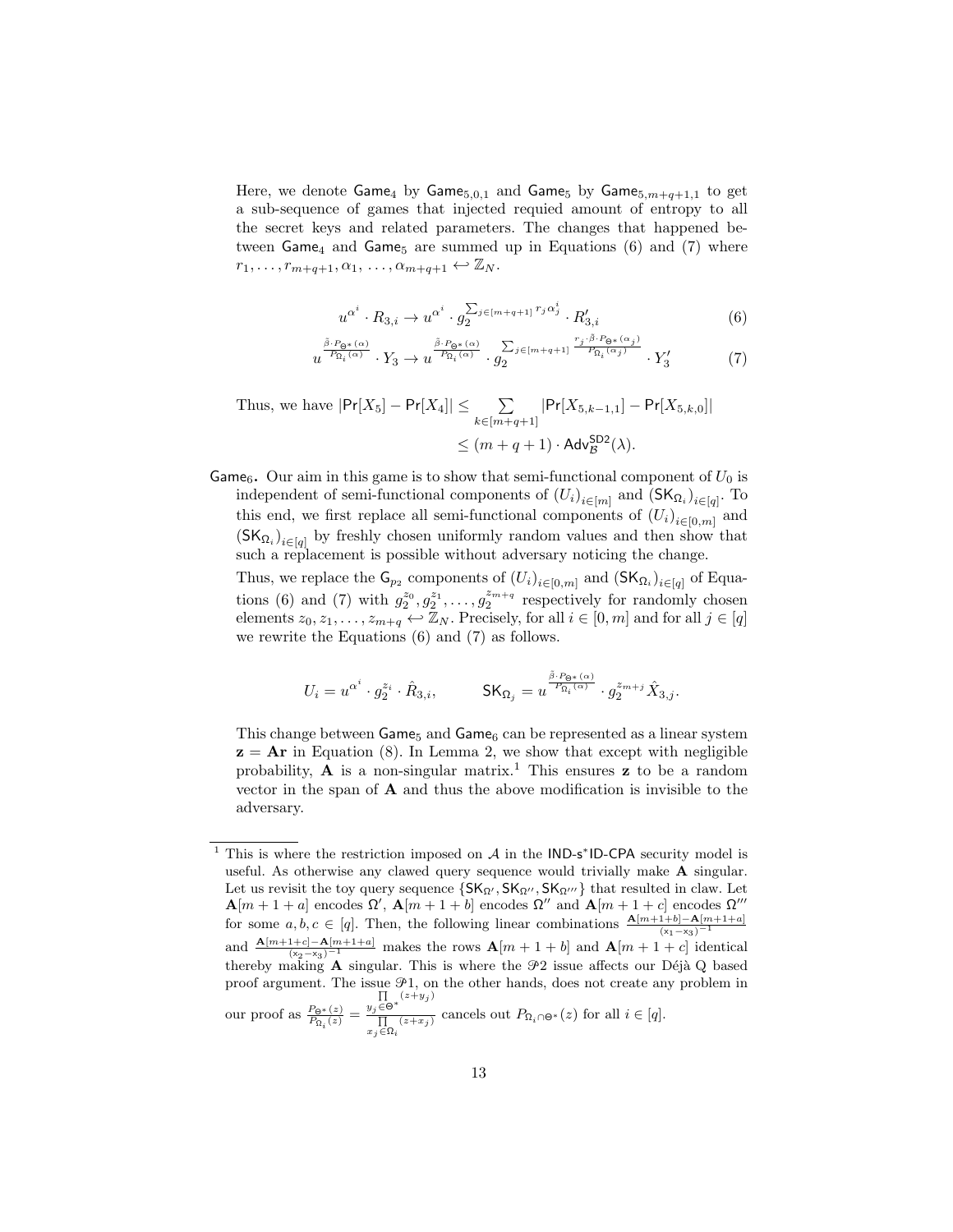$$
\begin{pmatrix}\nz_0 \\
z_1 \\
z_1 \\
z_m \\
z_{m+1} \\
\vdots \\
z_{m+q}\n\end{pmatrix} = \begin{pmatrix}\n1 & 1 & \cdots & 1 \\
\alpha_1 & \alpha_2 & \cdots & \alpha_{m+q+1} \\
\alpha_1^2 & \alpha_2^2 & \cdots & \alpha_{m+q+1}^2 \\
\vdots & \vdots & \ddots & \vdots \\
\alpha_1^m & \alpha_2^m & \cdots & \alpha_{m+q+1}^m \\
\frac{\beta \cdot P_{\Theta^*}(\alpha_1)}{P_{\Omega_1}(\alpha_1)} & \frac{\beta \cdot P_{\Theta^*}(\alpha_2)}{P_{\Omega_1}(\alpha_2)} & \cdots & \frac{\beta \cdot P_{\Theta^*}(\alpha_{m+q+1})}{P_{\Omega_1}(\alpha_{m+q+1})} \\
\vdots & \vdots & \ddots & \vdots \\
\frac{\beta \cdot P_{\Theta^*}(\alpha_1)}{P_{\Omega_2}(\alpha_1)} & \frac{\beta \cdot P_{\Theta^*}(\alpha_2)}{P_{\Omega_2}(\alpha_2)} & \cdots & \frac{\beta \cdot P_{\Theta^*}(\alpha_{m+q+1})}{P_{\Omega_2}(\alpha_{m+q+1})}\n\end{pmatrix} \begin{pmatrix}\nr_1 \\
r_2 \\
\vdots \\
r_{m+q+1}\n\end{pmatrix}.
$$
\n(8)

As a result, we get that  $|\Pr[X_6] - \Pr[X_5]| \le (m+q)(m+q+1)/p_2$ . **Game**<sub>7</sub>. Now we replace  $\kappa_0 = H(e(C_0, U_0))$  by a uniform random choice from *K*. The reason behind this is  $U_0$  now is  $u \cdot g_2^{z_0} \cdot R_3$ . As we saw in the last game,  $z_0$  is a uniformly random quantity independent of all  $(z_i)_{i \in [q+m]}$ . Thus  $e(C_0, U_0)$  =  $e(\mathsf{C}_0, u) \cdot e(\mathsf{C}_0, g_2^{z_0})$  has  $\log p_2$  bits of min-entropy due to  $z_0 \mod p_2$ . Due to left-over hash lemma [20],  $\kappa_0 = H(e(\mathsf{C}_0, U_0))$  is at most  $2^{-\lambda}$  distance from the uniform distribution on  $\mathcal K$  provided  $\mathsf G_{p_2}$  component in  $\mathsf C_0$  is not 1. The probability that the  $\mathsf{G}_{p_2}$  component of  $\mathsf{C}_0$  is 1 is  $1/p_2$ . Therefore  $|\Pr[X_7] - \Pr[X_6]| \leq 1/p_2 + 2^{-\lambda}$ .  $\kappa_0$  now is a random choice and it hides b completely i.e.  $Pr[X_7] = 1/2$ .

This completes the proof of Theorem 1 assuming Lemmas 1 to 3 holds.  $\Box$ 

**Lemma 1.** There exists PPT adversary B such that,  $|\Pr[X_{5,k-1,1}] - \Pr[X_{5,k,0}]|$  $\leq$  Adv $_{\mathcal{B}}^{\mathsf{SD2}}(\lambda)$ .

*Proof.* The solver B is given the problem instance  $D = (g_1, g_3, g_{12}, g_{23})$  and the target T.

**Setup.** The adversary A sends the challenger target set  $\Theta^*$ . B chooses  $\alpha, \tilde{\beta} \leftrightarrow \tilde{\beta}$  $\mathbb{Z}_N^2$  to generate the public parameters  $g_1^{\beta}$ ,  $(G_i)_{i \in [m]}$  efficiently where  $\beta =$  $\tilde{\beta} \cdot P_{\Theta^*}(\alpha) \mod N$ ,  $G_i = g_1^{\alpha^i}$ . It then chooses  $\{\hat{r}_j, \alpha_j\}_{j \in [k-1]} \leftrightarrow \mathbb{Z}_N$ . The public parameters  $(U_i)_{i \in [m]}$  are generated as follows along with  $U_0$  which is used to compute  $e(g_1, u)^\beta = e(g_1, U_0)^\beta$ . For  $R'_{3,i} \leftrightarrow \mathsf{G}_{p_3}$ ,

$$
U_i = T^{\alpha^i} g_{23}^{\sum_{j \in [k-1]} \hat{r}_j \alpha_j^i} R'_{3,i}.
$$

B then outputs public parameter

$$
\mathsf{mpk} = (g_1, g_1^{\beta}, (G_i, U_i)_{i \in [m]}, e(g_1, U_0)^{\beta}, \mathsf{H}),
$$

where  $H$  is randomly chosen universal hash function.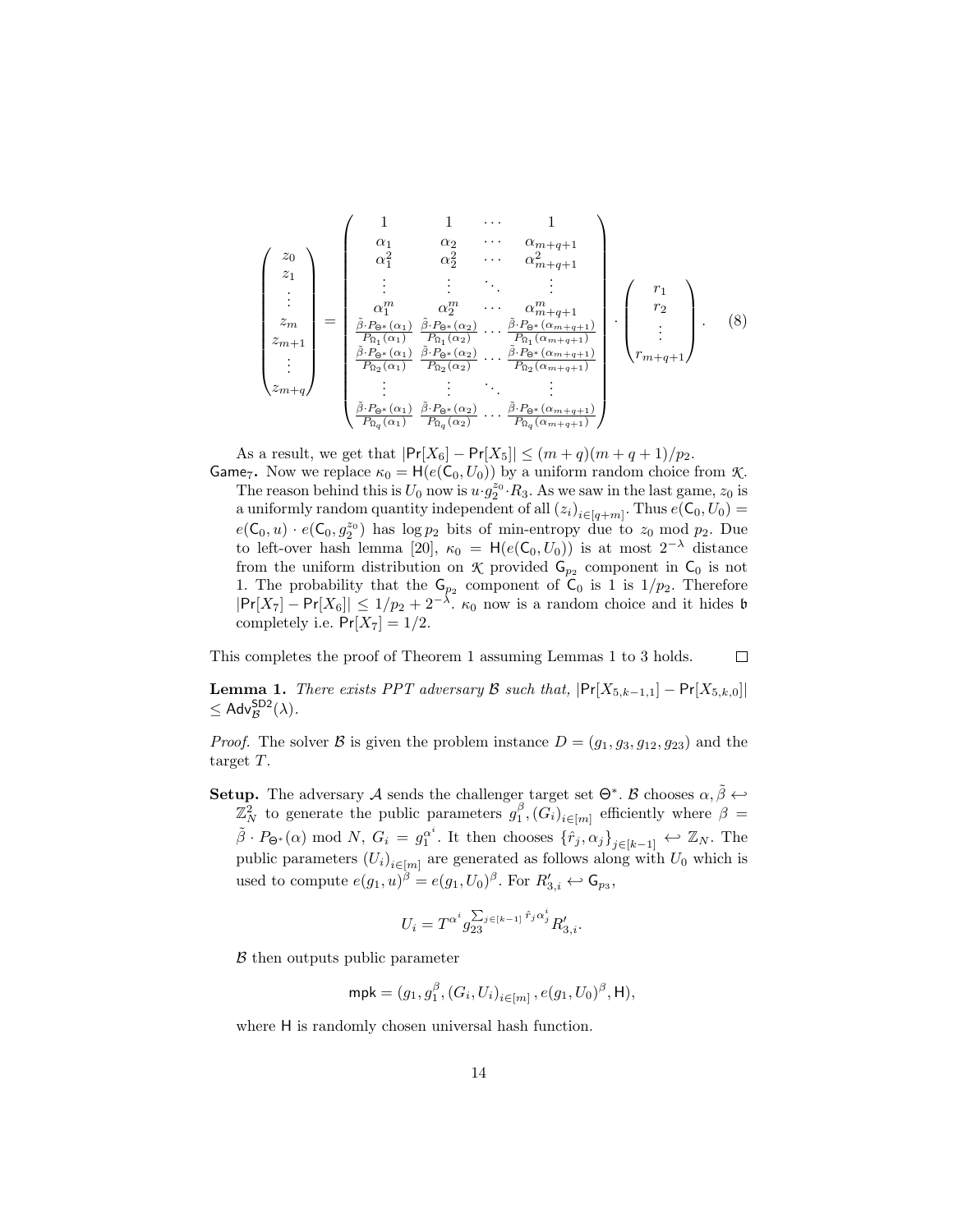**Phase-I Queries.** On a secret key query on  $\Omega_i$ ,  $\mathcal{B}$  chooses  $Y'_3 \leftrightarrow \mathsf{G}_{p_3}$  and sets

$$
\textsf{SK}_{\Omega_i}=T^{\frac{\tilde{\beta}\cdot P_{\Theta^*}(\alpha)}{P_{\Omega_i}(\alpha)}}\cdot g_{23}^{\sum_{j\in [k-1]}\frac{\hat{r}_j\cdot \tilde{\beta}\cdot P_{\Theta^*}(\alpha_j)}{P_{\Omega_i}(\alpha_j)}}Y_3'.
$$

**Challenge.** B here computes  $\kappa_0$  and  $CT_{\Theta^*} = (C_0, C_1)$  where  $C_0 = g_{12}, C_1 =$ 

 $C_0^{1/\tilde{\beta}}$  and  $\kappa_0 = H(e(C_0, U_0))$ . *B* chooses  $\kappa_1 \leftrightarrow \mathcal{K}$  and outputs  $(\kappa_0, C_0, C_1)$  for  $\mathfrak{b} \leftarrow \{0,1\}.$ 

Phase-II Queries. Same as Phase-I queries.

Guess. B outputs 1 if  $A$ 's guess  $\mathfrak{b}'$  is same as  $\mathcal{B}'$ 's choice  $\mathfrak{b}$ .

If  $T \in \mathsf{G}_{p_1p_3}$ , then the game distribution is same as  $\mathsf{Game}_{5,k-1,1}$ . On the other hand, if  $T \in G$ , then the game distribution is same as  $\mathsf{Game}_{5,k,0}$  (see Equations  $(4)$  and  $(5)$ ).  $\Box$ 

**Lemma 2.** The matrix  $\bf{A}$  in Equation (8) is non-singular except with probability  $(m+q)(m+q+1)/p_2.$ 

*Proof.* We rephrase the matrix **A** from Equation (8) as  $\mathbf{A} = \begin{pmatrix} \mathbf{B} \\ \mathbf{D} \end{pmatrix}$ P where  $\mathbf{B} \in$  $\mathbb{Z}_{p_2}^{(m+1)\times(m+q+1)}$  denotes the first  $(m+1)$  rows of **A** and  $\mathbf{P}\in \mathbb{Z}_{p_2}^{q\times (m+q+1)}$  denotes the last q rows of **A**. Each entry of **B** and **P** are respectively evaluation of following polynomials with the indeterminant z taking values  $(\alpha_1, \alpha_2, \dots, \alpha_{m+q+1})$ . Therefore for any  $\ell \in [m+q+1]$ , each  $[i, \ell]^{th}$  entry of **B** and **P** are respectively:

$$
\mathbf{B}[i, \ell] = z^i \quad \text{for } i \in [0, m],
$$
  

$$
\mathbf{P}[i, \ell] = \frac{\tilde{\beta} \cdot P_{\Theta^*}(z)}{P_{\Omega_i}(z)} \quad \text{for } i \in [q].
$$
 (9)

We simplify the  $P[i, \ell]$  entry next for arbitrary  $i \in S_A$ ,  $\ell \in [m + q + 1]$ . By natural restriction, for all queries,  $\Omega_i \not\subset \Theta^*$ . Therefore, the polynomial  $P_{\Omega_i}(z)/P_{\Theta^*}(z)$  for all  $i \in S_A$  where z is the indeterminant. Notice that,  $P_{\Theta^*}(z)$  =  $\Pi$  $\prod_{j\in[\ell]}(z+y_j)$  and  $P_{\Omega_i}(z)=\prod_{j\in[\hat{k}]}$  $j\in[\kappa_i]$  $(z + x_j)$  are splitting polynomials. Then, the rational function

$$
\mathfrak{R} = \frac{P_{\Theta^*}(z)}{P_{\Omega_i}(z)} = \frac{\prod\limits_{y_j \in \Theta^*} (z + y_j)}{\prod\limits_{x_j \in \Omega_i} (z + x_j)} = \frac{\prod\limits_{y_j \in C'_i} (z + y_j)}{\prod\limits_{x_j \in C_i} (z + x_j)} = \mathfrak{A} \cdot \mathfrak{B}
$$
(10)

where  $\mathfrak{A} = \prod$  $y_j \in C'_i$  $(z + y_j) = P_{C_i'}(z)$  and  $\mathfrak{B} = \frac{1}{\prod_{i=1}^{n} (z_i - z_j)}$  $\frac{1}{\prod_{x_j \in C_i} (z+x_j)}$ . It is easy to see that, **3** can be rewritten as  $\frac{1}{\prod_{i=1}^{n}$  $\frac{1}{\prod\limits_{x_j \in C_i} (z+x_j)} = \sum\limits_{x_j \in C_i}$  $\sum_{x_j \in C_i} \frac{1}{\prod_{x_k \in C_i} (x_i)}$  $\frac{1}{\prod\limits_{x_k \in C_i} (x_k - x_j)} \cdot \frac{1}{z + x_j}$  [21]. In other  $j{\neq}k$ 

words,  $\mathfrak{B} = \sum$  $\sum_{x_j \in C_i} R_{j,i} \cdot \frac{1}{z+x_j}$  where  $R_{j,i}$  are non-zero scalar values that can be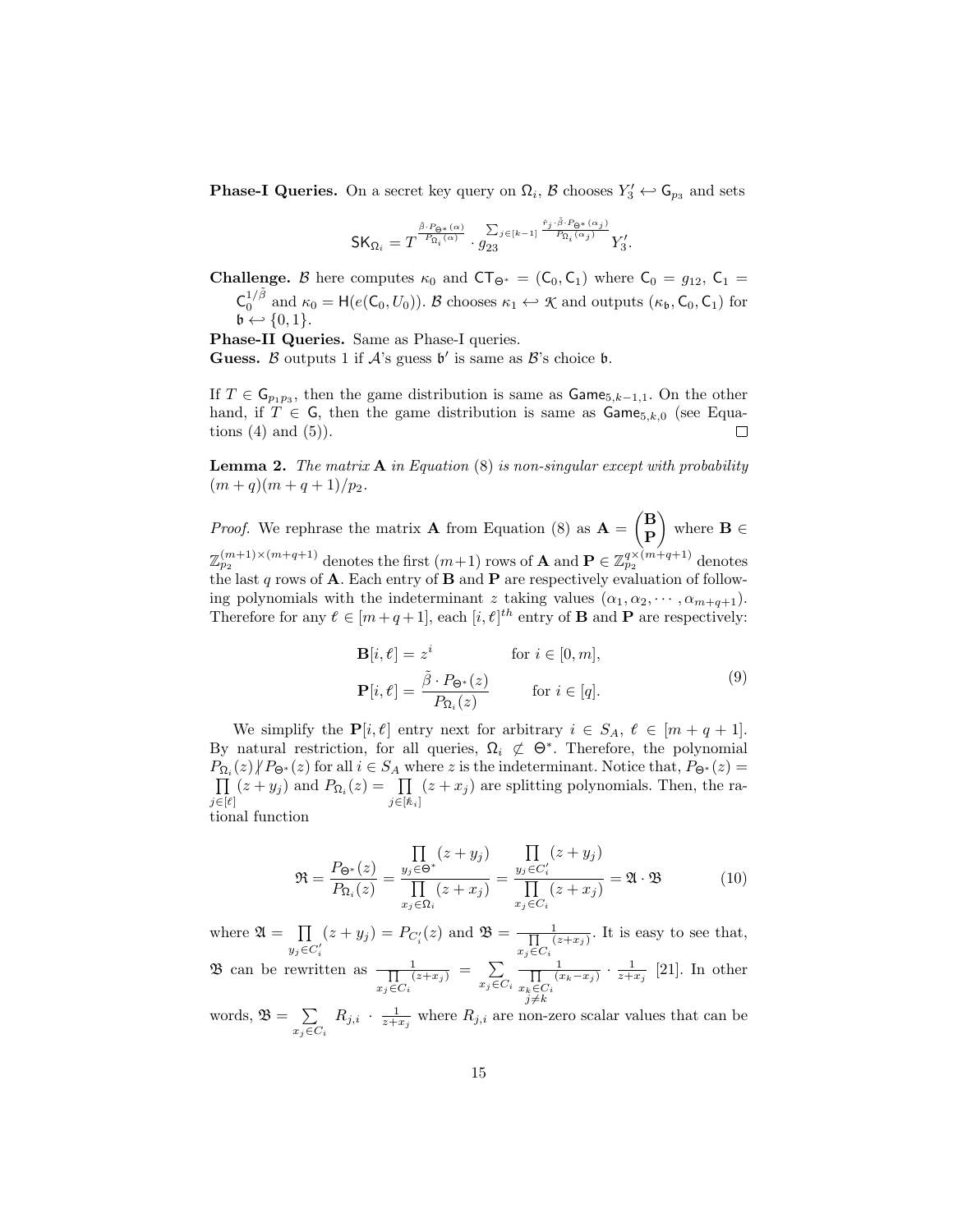computed from the set  $C_i$ . The rational fraction  $\Re$  from Equation (10) therefore is

$$
\mathfrak{R} = \sum_{x_j \in C_i} R_{j,i} \cdot \frac{P_{C'_i}(z)}{z + x_j}.
$$
\n(11)

For any  $i \in S_A$  and  $\ell \in [m+q+1]$ ,

$$
\mathbf{P}[i,\ell] = \tilde{\beta} \cdot \sum_{x_j \in C_i} R_{j,i} \cdot \frac{P_{C_i'}(z)}{z+x_j} \qquad \text{(from Equation (9) and Equation (11))}
$$
\n
$$
= \tilde{\beta} \cdot \sum_{x_j \in C_i} R_{j,i} \left( K_{C_i',x_j}(z) + \frac{t_j}{z+x_j} \right) \qquad (t_j \text{ is scalar})
$$
\n
$$
= \sum_{x_j \in C_i} \left( \tilde{R}_{j,i} K_{C_i',x_j}(z) + \frac{R'_{j,i}}{z+x_j} \right) \qquad (t_j \text{ is scalar})
$$
\n
$$
= \sum_{x_j \in C_i} \left( \sum_{k \in [0,\ell'_i]} \tilde{R}_{j,i} \cdot b_k^{j,i} z^k + \frac{R'_{j,i}}{z+x_j} \right)
$$
\n
$$
\left( K_{C_i',x_j}(z) = \sum_{k \in [0,\ell'_i]} b_k^{j,i} z^k \text{ is polynomial expansion} \right)
$$
\n
$$
= \sum_{x_j \in C_i} \left( \sum_{k \in [0,\ell'_i]} \tilde{R}'_{j,i,k} z^k + \frac{R'_{j,i}}{z+x_j} \right) \qquad \left( \tilde{R}'_{j,i,k} = \tilde{R}_{j,i} \cdot b_k^{j,i} \text{ is scalar} \right).
$$
\n
$$
= \sum_{x \in [0,\ell'_i]} \tilde{R}'_{j,i,k} z^k + \sum_{x \in C_i} \frac{R'_{j,i}}{z+x_j} \qquad \left( \tilde{R}'_{j,i,k} = \tilde{R}_{j,i} \cdot b_k^{j,i} \text{ is scalar} \right).
$$

We rewrite Equation (9) as, for any  $\ell \in [m+q+1],$ 

$$
\mathbf{B}[i, \ell] = z^{i} \quad \text{for } i \in [0, m],
$$
  
\n
$$
\mathbf{P}[i, \ell] = \sum_{k \in [0, \ell'_{i}]} \hat{R}'_{j, i, k} z^{k} + \sum_{x_{j} \in C_{i}} \frac{R'_{j, i}}{z + x_{j}} \quad \text{for } i \in [q].
$$
\n(12)

Notice that, in Equation (12), each  $\hat{\tilde{R}}'_{j,i,k}z^k$  in  $\mathbf{P}[i,\ell]$  is in the linear span of  ${\{\mathbf B}[i, t]\}_{j \in [0,m]}$  as  $\ell_i \leq t \leq m$ . Therefore, elementary row operations remove such dependency to define a new matrix  $\mathbf{A}' = \begin{pmatrix} \mathbf{B} \\ \mathbf{D} \end{pmatrix}$  $\mathbf{P}'$ ) such that  $\bf{A}$  and  $\bf{A}'$  are similar matrices (i.e.  $|\det(A)| = |\det(A')|$ ) where for any  $\ell \in [m + q + 1], z$ takes value from the set  $\{\alpha_1, \ldots, \alpha_{m+q+1}\}\$  and each  $[i, \ell]^{th}$  entry of **B** and **P'** are respectively

$$
\mathbf{B}[i, \ell] = z^i \quad \text{for } i \in [0, m],
$$
  

$$
\mathbf{P}'[i, \ell] = \sum_{x_j \in C_i} \frac{R'_{j,i}}{z + x_j} \quad \text{for } i \in [q].
$$
 (13)

To complete this proof, it is now sufficient to show the following claim holds. *Claim.* The matrix  $\mathbf{A}' = \begin{pmatrix} \mathbf{B} \\ \mathbf{D} \end{pmatrix}$  $\mathbf{P}'$ ), where **B** and  $\mathbf{P}'$  are as defined in Equation (13), is non-singular except with probability  $(m+q)(m+q+1)/p_2$ .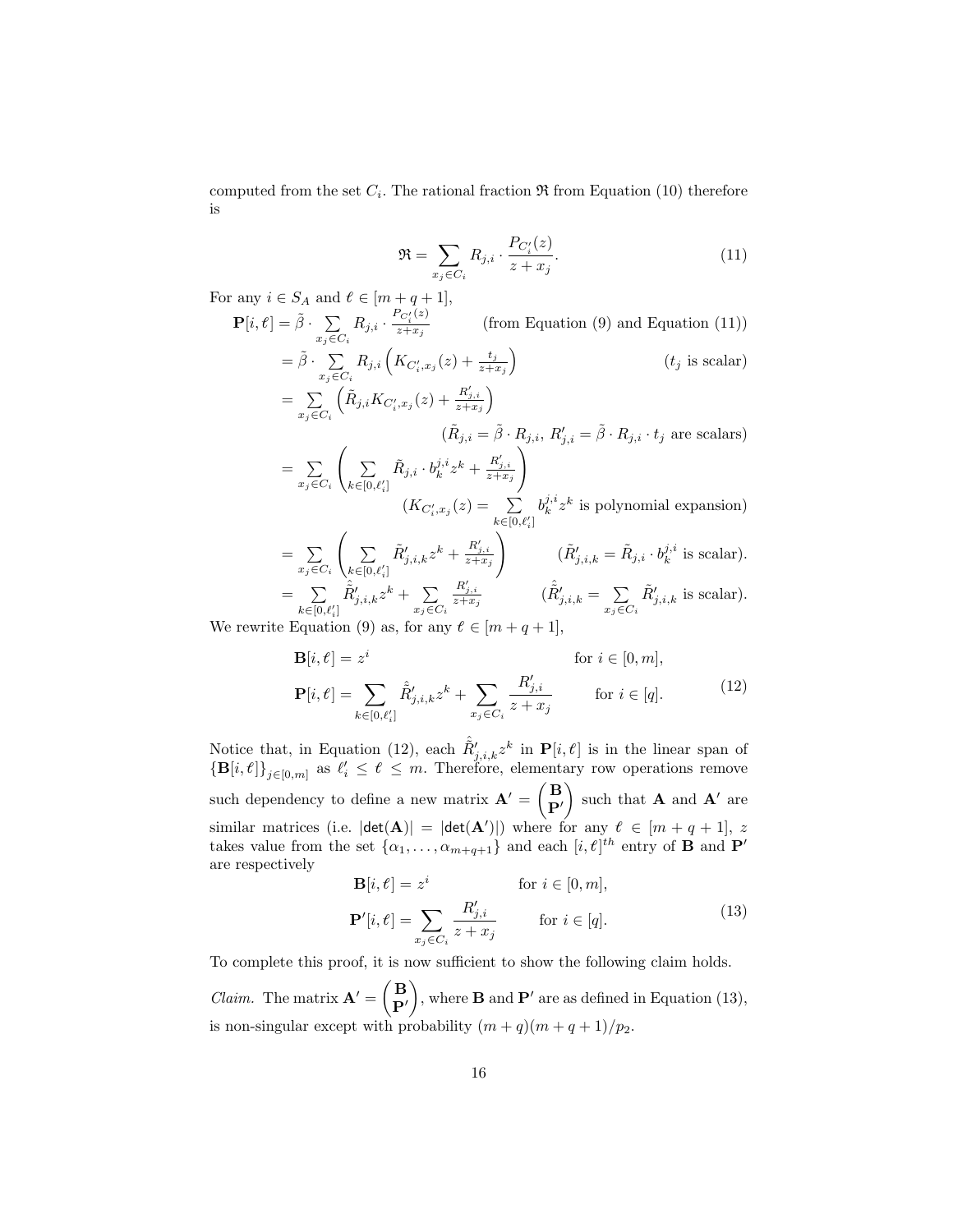To prove that  $A'$  as defined above is non-singular, we start from the claim that the matrix **D** (in Equation (14)) is non-singular if all  $x_j \neq x_t$  for  $t, j \in [Q]$ for  $t \neq j$  and all  $\gamma_i \neq \gamma_k$  for  $i, k \in [m + Q + 1]$  for  $i \neq k$ . The non-singularity of  $D$  was proved in [18, Lemma 3] where  $Q$  was the number of key-queries (i.e. distinct  $x_j$ ). We here set Q to be cardinality of  $\left(\begin{array}{c} \bigcup \end{array}\right)$  $\bigcup_{i\in S_A}\Omega_i$  $\setminus$ i.e. total number of distinct  $x_j$  that is queried as a part of some key query  $\Omega$ .

$$
\mathbf{D} = \begin{pmatrix} 1 & 1 & \cdots & 1 \\ \gamma_1 & \gamma_2 & \cdots & \gamma_{m+Q+1} \\ \gamma_1^2 & \gamma_2^2 & \cdots & \gamma_{m+Q+1}^2 \\ \vdots & \vdots & \ddots & \vdots \\ \gamma_1^m & \gamma_2^m & \cdots & \gamma_{m+Q+1}^m \\ \frac{1}{\gamma_1 + x_1} & \frac{1}{\gamma_2 + x_1} & \cdots & \frac{1}{\gamma_{m+Q+1} + x_1} \\ \vdots & \vdots & \ddots & \vdots \\ \frac{1}{\gamma_1 + x_2} & \frac{1}{\gamma_2 + x_2} & \cdots & \frac{1}{\gamma_{m+Q+1} + x_2} \end{pmatrix}
$$
(14)

Performing elementary row operations on each  $x_j \in C_i$  using  $R'_{j,i}$  as scalar, one can get the polynomial  $\mathbf{P}'[i, \ell]$  in Equation (13). One can perform such transformation if  $Q > q$  which is the case due to the restriction we imposed on the relation between query sets. Precisely, the cover-free property of the query sets ensures that  $Q \geq q$  as informally speaking each  $\Omega_i$  contains some new  $x_j$ . In other words, we perform elementary row operations on  $D$  in Equation (14) to get to the matrix  $\mathbf{D}'$  such that all the rows in  $\mathbf{A}'$  are also present in  $\mathbf{D}'$ . Since,  **is non-singular due to Lemma 3,**  $**D'**$  **is also non-singular and therefore all the**  $(m+Q+1)$  rows of D' are linearly independent. Let us denote the last Q rows of D' by  $\mathbf{d} = (\mathbf{d}_1, \mathbf{d}_2, \dots, \mathbf{d}_Q)$ . Notice that, there are  $(Q - q)$  many rows in d that are not present in  $\mathbf{A}'$  (Equation (13)). We remove these rows to get a matrix  $\tilde{\mathbf{D}}' \in \mathbb{Z}_{p_2}^{(m+q+1)\times(m+Q+1)}$  of rank  $(m+q+1)$  as  $\tilde{\mathbf{D}}'$  has  $m+q+1$  many linear independent rows. Among the  $m + Q + 1$  many columns of  $\tilde{\mathbf{D}}'$ ,  $m + q + 1$  many will be linearly independent as rank of  $\tilde{\mathbf{D}}'$  is  $m + q + 1$ . These columns form a full-rank matrix of order  $(m + q + 1) \times (m + q + 1)$ . Notice that, this matrix is exactly the same as  $A'$ . This proves our claim that  $A'$  is non-singular except with probability  $(m+q)(m+q+1)/p_2$ .

This, at the same time ensures that the matrix  $A$  in Equation  $(8)$  is also nonsingular. Due to the fact that each  $\Omega_i$  where  $i \in S_A$  will have at least one new  $x_j$ , it is evident that  $\det(A) \neq 0$  as long as  $\alpha_s \neq \alpha_k \mod p_2$  for  $s, k \in [m+q+1]$  and  $s \neq k$ . Thus **A** is non-singular except with probability  $(m+q)(m+q+1)/p_2$ .  $\Box$ 

**Lemma 3.** det(D) =  $\delta \cdot \frac{\prod_{1 \leq t < j \leq Q} (x_t - x_j) \prod_{1 \leq i < k \leq m+Q+1} (\gamma_i - \gamma_k)}{\prod_{m=Q+1}^{m+Q+1} \prod_{i=Q}^{Q} (x_i - x_j)}$  $\frac{\prod_{k=1}^{(kt-x_j)}\prod_{1\leq i\leq k\leq m+Q+1}(n-ik)}{\prod_{k=1}^{m+Q+1}\prod_{i=1}^{Q}(\gamma_k+x_t)}$  where  $\delta$  is some non-zero scalar in  $\mathbb{Z}_{p_2}$  where **D** is given in Equation (14).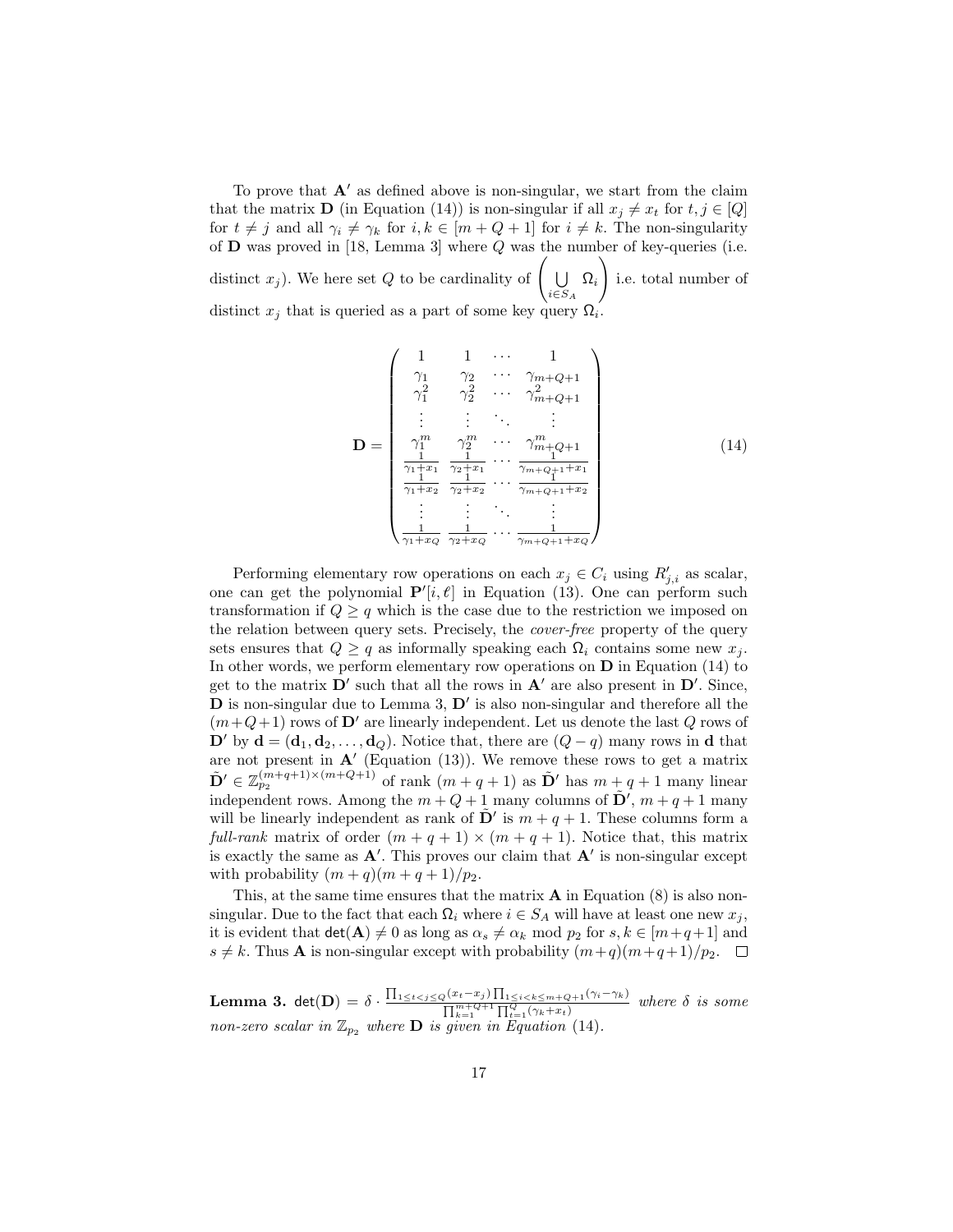Proof. Gong et al. [18, Lemma 3] proved this statement. For the sake of completeness, we reproduce it here. The matrix in Equation  $(14)$  is of order  $(m +$  $Q + 1 \times (m + Q + 1).$ 

Each of the monomials of  $P = det(D) \cdot \prod_{k=1}^{m+Q+1} \prod_{t=1}^{Q} (\gamma_k + x_t)$  is of degree

$$
\frac{m(m+1)}{2} + Q(m+Q+1) - Q = \frac{m(m+1)}{2} + Q(m+Q).
$$

Notice that,  $det(\mathbf{D}) = 0$  if

- $-$  ∃*i*, *j* ∈ [*m* + *Q* + 1] such that  $\alpha_i = \alpha_j$  for  $i \neq j$  then columns *i* and *j* are same.
- $\exists i, j \in [m+2, m+Q+1]$  such that  $x_i = x_j \mod p_2$  for  $i \neq j$  then rows i and  $j$  are same.

Therefore, the polynomial  $P$  must be a multiple of  $\mathcal{T} = \prod_{1 \leq t < j \leq Q} (x_t - x_j)$ .  $\prod_{1 \leq i < k \leq m+Q+1} (\gamma_i - \gamma_k)$  of degree  $\frac{Q(Q-1)}{2} + \frac{(Q+m+1)(Q+m)}{2}$  $\frac{1}{2}$  (*Q*+*m*) same as deg(*P*). The proof of lemma thus follows.  $\Box$ 

# 5 SPE2: An Adaptive Secure Construction

Our second and main construction is instantiated in the prime order bilinear groups and achieves adaptive security under the SXDH assumption.

#### 5.1 Construction

 $SPE<sub>2</sub>$  is defined as the following four algorithms.

- Setup $(1^{\lambda}, m)$ : The asymmetric bilinear group generator outputs  $(p, G_1, G_2,$  $\mathsf{G}_T, e) \leftarrow \mathcal{G}_{\mathsf{a}\mathsf{b}\mathsf{g}}(1^{\lambda})$  where  $\mathsf{G}_1, \mathsf{G}_2, \mathsf{G}_T$  are cyclic groups of order p. Choose generators  $g_1 \leftrightarrow G_1$  and  $g_2 \leftrightarrow G_2$  and define  $g_T = e(g_1, g_2)$ . Choose  $\alpha_1, \alpha_2, c, d$ ,  $(u_j, v_j)_{j \in [0, 2m]} \leftrightarrow \mathbb{Z}_p$  and  $b \leftrightarrow \mathbb{Z}_p^{\times}$ . For  $j \in \{0, \ldots, 2m\}$ , define  $g_1^{w_j} =$  $g_1^{u_j+bv_j}$  and  $g_1^w = g_1^{c+bd}$ . Then define  $\alpha = (\alpha_1 + b\alpha_2)$  and therefore  $g_T^{\alpha} =$  $e(g_1, g_2)^{\alpha_1 + b\alpha_2}$ . Define the msk =  $(g_2, g_2^c, \alpha_1, \alpha_2, d, (u_j, v_j)_{j \in [0, 2m]})$  and the public parameter is defined as

$$
\mathsf{mpk} = \left(g_1, g_1^b, \left(g_1^{w_j}\right)_{j \in [0, 2m]}, g_1^w, g_\mathrm{T}^\alpha\right).
$$

– KeyGen(msk, Ω) : Given a set Ω, such that  $|\Omega| = \kappa \leq m$  choose  $r \leftrightarrow \mathbb{Z}_p$ . Compute the secret key as  $SK_{\Omega} = (K_1, K_2, K_3, K_4, K_5)$  where

$$
\begin{aligned} \mathsf{K}_1 &= g_2^r, \mathsf{K}_2 = g_2^{cr}, \mathsf{K}_3 = g_2^{}\quad \xrightarrow{x \in \Omega} \quad \mathsf{K}_4 = g_2^{dr}, \mathsf{K}_5 = g_2^{}\quad \xrightarrow{x \in \Omega} \quad \mathsf{K}_5 = g_2^{(v_0 + v_1 x + v_2 x^2 + \ldots + v_{2m} x^{2m})} \end{aligned}
$$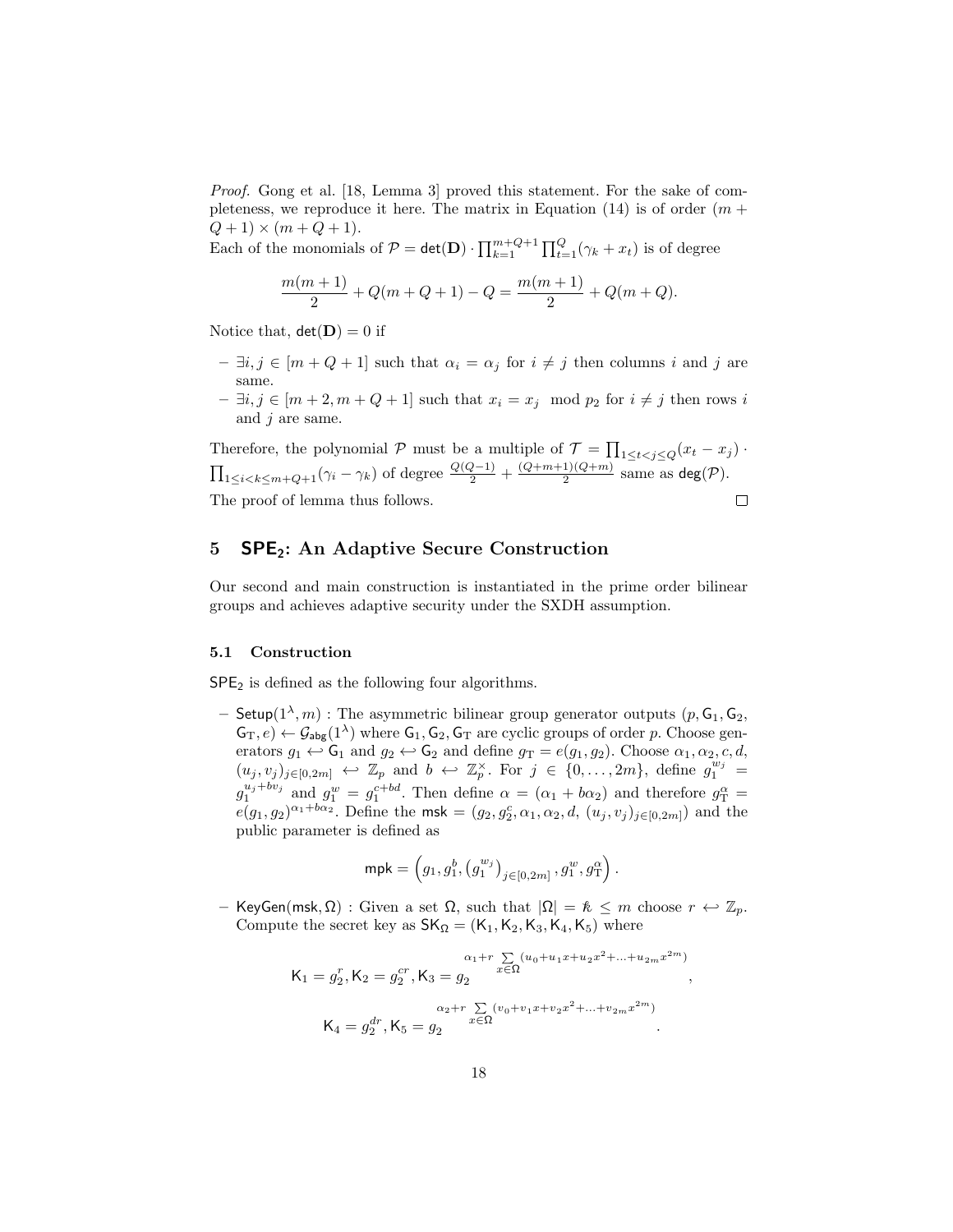- Encrypt(mpk,  $\Theta$ ) : Given a set  $\Theta = \{y_1, \ldots, y_\ell\}$  where  $\ell \leq m$ , choose  $s \leftarrow \mathbb{Z}_p$ and compute  $\kappa$  and  $CT_{\Theta} = (C_0, C_1, (C_{2,i}, t_i)_{i \in [\ell]})$  where  $(t_i)_{i \in [\ell]} \leftrightarrow \mathbb{Z}_p$  and

$$
\kappa = e(g_1, g_2)^{\alpha s}, \mathsf{C}_0 = g_1^s, \mathsf{C}_1 = g_1^{bs}, \mathsf{C}_{2,i} = g_1^{s(w_0 + w_1 y_i + w_2 y_i^2 + \ldots + w_{2m} y_i^{2m} + w t_i)}.
$$

– Decrypt( $(SK_{\Omega}, \Omega)$ ,  $(CT_{\Theta}, \Theta)$ ): Compute  $\kappa = B/A$  where

$$
A = e\left(\prod_{y_i \in \Omega} \mathsf{C}_{2,i}, \mathsf{K}_1\right), B = e\left(\mathsf{C}_0, \mathsf{K}_3 \prod_{y_i \in \Omega} \mathsf{K}_2^{t_i}\right) e\left(\mathsf{C}_1, \mathsf{K}_5 \prod_{y_i \in \Omega} \mathsf{K}_4^{t_i}\right).
$$

Correctness. As  $\Omega \subseteq \Theta$ ,

$$
A = e \left( \prod_{y_i \in \Omega} C_{2,i}, K_1 \right)
$$
  
\n
$$
= e \left( g_1^{g_1} \sum_{y_i \in \Omega} (w_0 + w_1 y_i + w_2 y_i^2 + \dots + w_{2m} y_i^{2m} + wt_i) , g_2^r \right)
$$
  
\n
$$
B = e \left( C_0, K_3 \prod_{y_i \in \Omega} K_2^{t_i} \right) e \left( C_1, K_5 \prod_{y_i \in \Omega} K_4^{t_i} \right),
$$
  
\n
$$
= e \left( C_0, g_2^{g_1} \right) e^{g_2 + \dots + g_{2m} y_i^{2m}} \cdot \prod_{y_i \in \Omega} g_2^{rct_i} \right)
$$
  
\n
$$
\cdot e \left( C_1, g_2^{g_2} \right) e^{g_3 + \dots + g_{2m} y_i^{2m}} \cdot \prod_{y_i \in \Omega} g_2^{rct_i} \right)
$$
  
\n
$$
= e \left( C_0, g_2^{g_1} \right)
$$
  
\n
$$
= e \left( C_0, g_2^{g_2} \right)
$$
  
\n
$$
\cdot e \left( C_0, g_2^{g_3} \right)
$$
  
\n
$$
\cdot e \left( C_0, g_2^{g_3} \right)
$$
  
\n
$$
\cdot e \left( C_0, g_2^{g_3} \right)
$$
  
\n
$$
\cdot e \left( C_0, g_2^{g_3} \right)
$$
  
\n
$$
\cdot e \left( C_0, g_2^{g_3} \right)
$$
  
\n
$$
\cdot e \left( C_0, g_2^{g_3} \right)
$$
  
\n
$$
= e \left( C_0, g_2^{g_3} \right)
$$
  
\n
$$
= e \left( C_0, g_2^{g_3} \right)
$$
  
\n
$$
= e \left( C_0, g_2^{g_3} \right)
$$
  
\n
$$
= e \left( C_0, g_2^{g_3} \right)
$$
  
\n
$$
= e \left( C_0, g_2^{g_3} \right)
$$
  
\n
$$
= e \left( C_0, g_2^{g
$$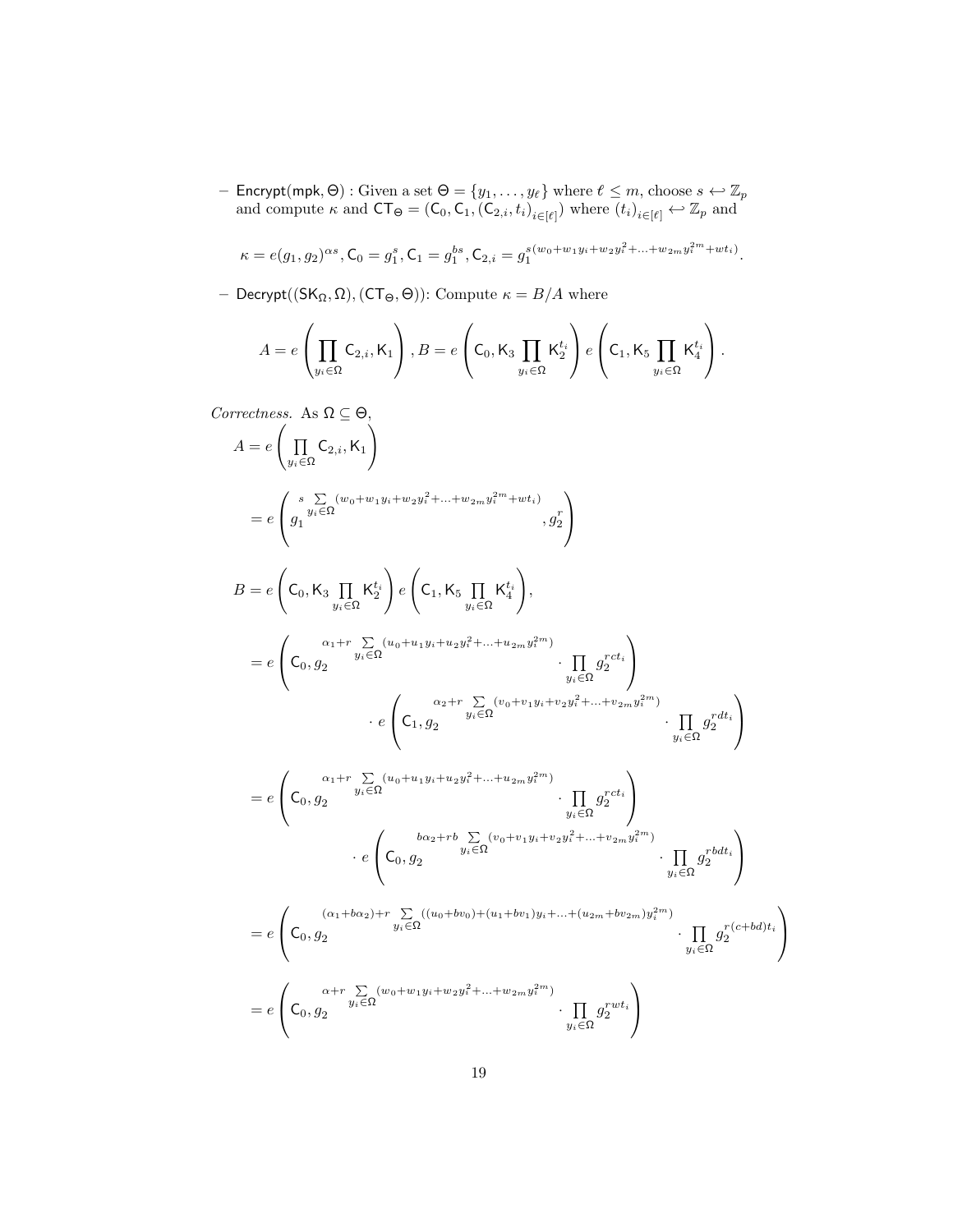$$
= e \left( g_1^s, g_2^{x+r} \sum_{y_i \in \Omega} (w_0 + w_1 y_i + w_2 y_i^2 + \dots + w_{2m} y_i^{2m} + w t_i) \right)
$$

Then  $B/A = e(g_1^s, g_2^\alpha) = \kappa$ .

Remark 2. Our SPE<sub>2</sub> construction has a *pair encoding* [4] embedded implicitly. One can utilize the generic technique of Chen et al. [13] to get corresponding predicate encryption. Compared to  $\mathsf{SPE}_2$ , the generic construction has significantly larger (almost double) public parameter and ciphertext and requires one additional pairing during decryption. On the other hand, the secret key in generic construction contains one less group element. As an alternative, Chen and Gong [14] compiler can be applied on such pair encoding to construct SPE with adaptive CPA-security under k-Linear assumption [13]. For SXDH/1-Linear, the resulting construction and  $SPE<sub>2</sub>$  will have similar parameter size and computational complexity. However, for  $k \geq 2$ , all of mpk, SK and CT grow in size. For example, for 2-Lin, corresponding construction of SPE makes all of mpk, SK and CT almost double with an associated increase in computational cost.

## 5.2 Security

**Theorem 2.** For any adversary  $A$  of SPE construction  $SPE_2$  in the IND-ID-CPA security model that makes at most q many secret key queries, there exist adversary  $\mathcal{B}_1$ ,  $\mathcal{B}_2$  such that

$$
\mathsf{Adv}_{\mathcal{A},\mathsf{SPE}_2}^{\mathsf{ind-id-cpa}}(\lambda) \leq \mathsf{Adv}_{\mathcal{B}_1}^{\mathsf{DDH}_{\mathsf{G}_1}}(\lambda) + q \cdot \mathsf{Adv}_{\mathcal{B}_2}^{\mathsf{DDH}_{\mathsf{G}_2}}(\lambda) + 2/p.
$$

Proof Idea. We propose a hybrid argument based proof that uses dual system proof technique [28] at its core. This hybrid argument follows the proof strategy of [25]. In this sequence of game-based argument, in the first game,  $(Game<sub>0</sub>)$ both the challenge ciphertext and secret keys are normal. The ciphertext is changed first to semi-functional in  $Game_1$ . Then all the keys are changed to semi-functional via a series of games  $(\text{Game}_{2,k})_k$  for  $k \in [q]$ . Precisely, in any Game<sub>2,k</sub> where  $k \in [q]$ , all the previous (i.e.  $1 \leq j \leq k$ ) secret keys are semifunctional whereas all the following (i.e.  $k < j \le q$ ) secret keys are normal. We continue this till  $Game_{2,q}$  where all the keys are semi-functional. In the final game Game<sub>3</sub>, the encapsulation key  $\kappa$  is replaced by a uniformly random choice from *K* . We show that the semi-functional components of challenge ciphertext and secret keys in Game<sub>3</sub> supply enough entropy to hide the encapsulation key  $\kappa$ ; hence it is distributionally same as a random choice from  $K$ . Note that, we denote Game<sub>1</sub> by Game<sub>2,0</sub>. Suppose we use  $X_i$  to denote the event that adversary wins Game<sub>i</sub>. Then, for any efficient adversary  $A$  of the IND-ID-CPA security model, we compute its advantage using Lemmas 4 to 6 thereby completing the proof of Theorem 2.

$$
\begin{aligned} \mathsf{Adv}_{\mathcal{A}, \mathsf{SPE}_2}^{\mathsf{ind-id-cpa}}(\lambda) &= |\mathsf{Pr}[X_0] - 1/2| \\ &= |\mathsf{Pr}[X_0] - \mathsf{Pr}[X_3]| \end{aligned}
$$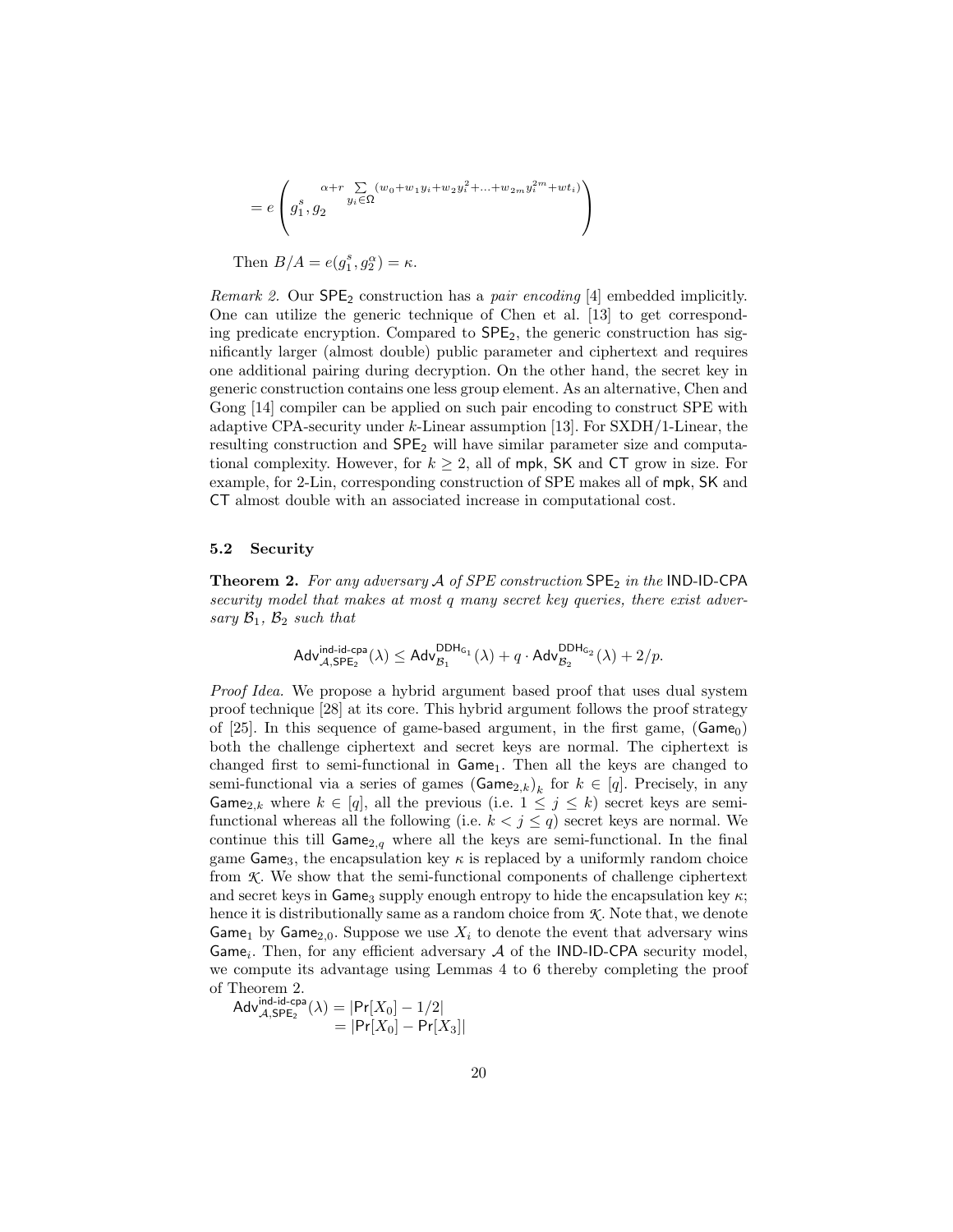$$
\leq |\mathsf{Pr}[X_0] - \mathsf{Pr}[X_1]| + |\mathsf{Pr}[X_1] - \mathsf{Pr}[X_{2,0}]| + \sum_{k \in [q]} |\mathsf{Pr}[X_{2,k-1}] - \mathsf{Pr}[X_{2,k}]| + |\mathsf{Pr}[X_{2,q}] - \mathsf{Pr}[X_3]| \leq \mathsf{Adv}_{\mathcal{B}_1}^{\mathsf{DDH}_{\mathsf{G}_1}}(\lambda) + \sum_{k \in [q]} \mathsf{Adv}_{\mathcal{B}_2}^{\mathsf{DDH}_{\mathsf{G}_2}}(\lambda) + 2/p.
$$

We already have mentioned that our large universe  $\text{SPE}_2$  construction uses IBBE [25] as a starting point. Therefore, before giving the formal presentation of the above mentioned lemmas, let us first recall the crucial tactics Ramanna and Sarkar [25] used to prove their IBBE adaptive CPA-secure. The crux of the proof of IBBE in [25] is a linear map that reflects the relation between tags  $(t_1, \ldots, t_\ell)$  which encoded the challenge data-index set  $\Theta^* = \{y_1, \ldots, y_\ell\}$  and semi-functional component  $(\pi)$  in the secret key  $\mathsf{SK}_x$  that encoded queried keyindex (i.e. the identity) x. This scenario occurs when a normal secret key is translated into corresponding semi-functional form. At this point, [25] showed that such linear map is non-singular following Attrapadung and Libert [6]. Such a property of the linear map effectively ensures that the semi-functional component of the key has enough entropy to hide the encapsulation key  $\kappa$ .

Next, we define the semi-functional ciphertext and semi-functional secret keys.

#### 5.2.1 Semi-functional Algorithms

– SFKeyGen(msk, Ω): Let the normal secret key be  $\mathsf{SK}'_{\Omega} = (\mathsf{K}'_1, \mathsf{K}'_2, \mathsf{K}'_3, \mathsf{K}'_4, \mathsf{K}'_5, \mathsf{K}'_6)$  $K'_{5}$ )  $\leftarrow$  KeyGen(msk,  $\Omega$ ) where r is the randomness used in KeyGen. Choose  $\hat{r}, \pi \leftrightarrow \mathbb{Z}_p$ . Compute the semi-functional trapdoor as  $\mathsf{SK}_{\Omega} = (\mathsf{K}_1, \mathsf{K}_2, \mathsf{K}_3, \mathsf{K}_4)$  $K_4, K_5$ ) such that

$$
\begin{aligned} \mathsf{K}_1 &= \mathsf{K}_1' = g_2^r, \mathsf{K}_2 = \mathsf{K}_2' \cdot g_2^{\hat{r}} = g_2^{cr+\hat{r}}, \\ \mathsf{K}_3 &= \mathsf{K}_3' \cdot g_2^{\hat{r}\pi} = g_2 \qquad \qquad \mathbf{x} \in \Omega \\ \mathsf{K}_4 &= \mathsf{K}_4' \cdot g_2^{-\hat{r}b^{-1}} = g_2^{dr-\hat{r}b^{-1}}, \\ \mathsf{K}_5 &= \mathsf{K}_5' \cdot g_2^{-\hat{r}\pi b^{-1}} = g_2 \qquad \qquad \mathbf{x} \in \Omega \\ \end{aligned},
$$

– SFEncrypt(mpk, msk,  $Θ$ ): Let the normal encapsulation key and normal ciphertext be  $(\kappa', C\mathsf{T}'_{\Theta}) \leftarrow$  Encrypt(mpk, msk,  $\Theta$ ) where s is the randomness and  $(t_i)_{i \in [\ell]}$  are the random tags used in Encrypt such that  $CT'_\Theta = (C'_0, C'_1, C'_1)$  $(C'_{2,i}, t_i)_{i \in [\ell]}$ . Choose  $s \leftrightarrow \mathbb{Z}_p$ . Compute the semi-functional encapsulation key  $\kappa$  and semi-functional ciphertext  $CT_{\Theta} = (C_0, C_1, (C_{2,i}, t_i)_{i \in [\ell]})$  as follows:

$$
\begin{split} \kappa &= \kappa' \cdot g_{\text{T}}^{\alpha_1 \hat{s}} = e(g_1, g_2)^{\alpha s + \alpha_1 \hat{s}}, \mathsf{C}_0 = \mathsf{C}'_0 \cdot g_1^{\hat{s}} = g_1^{s + \hat{s}}, \mathsf{C}_1 = g_1^{bs}, \\ \mathsf{C}_{2,i} &= \mathsf{C}'_{2,i} \cdot g_1^{\hat{s}(u_0 + u_1 y_i + u_2 y_i^2 + \ldots + u_{2m} y_i^{2m} + ct_i)}, \\ &= g_1^{s(w_0 + w_1 y_i + w_2 y_i^2 + \ldots + w_{2m} y_i^{2m} + wt_i) + \hat{s}(u_0 + u_1 y_i + u_2 y_i^2 + \ldots + u_{2m} y_i^{2m} + ct_i)} \end{split}
$$

.

.

**5.2.2** Intuition of Proof Recall that, both  $\ell, \ell \leq m$  where  $\ell = |\Omega|$  and  $\ell = |\Theta^*|$  for queried key-index set  $\Omega$  and challenge data-index set  $\Theta^*$ . In the following, we consider the upper bound i.e.  $\mathcal{R} = \ell = m$ . As mentioned earlier,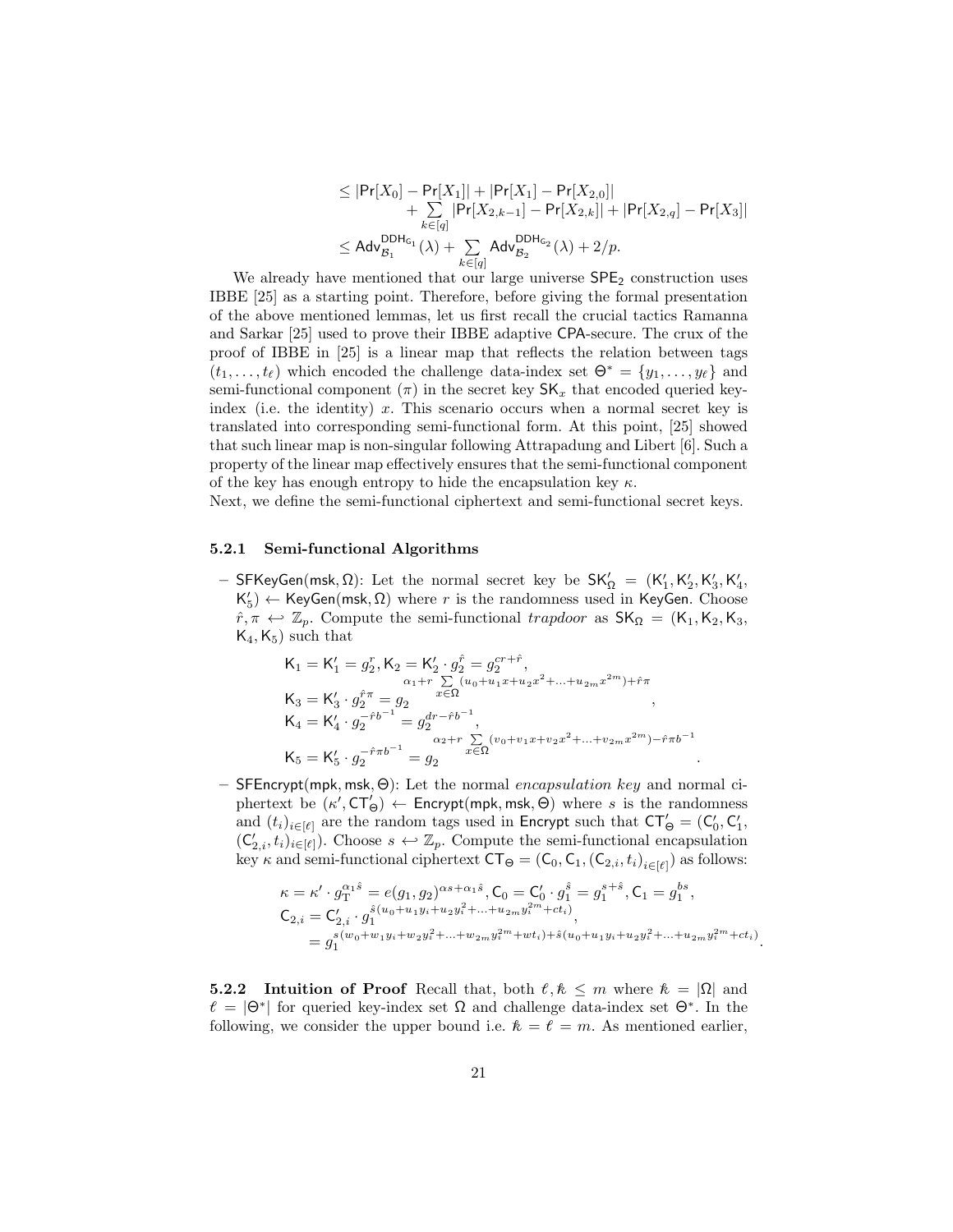the crux of the proof lies in establishing that the tags used in the challenge ciphertext (i.e.  $t_1, \ldots, t_m$ ) and that used in the secret key ( $\pi$ ) are independent. Following [25], these tags basically imitate the polynomials used to define the challenge ciphertext and the secret key in the semi-functional domain. Informally speaking, [25] defined a polynomial  $\sigma(z) = w_0 + w_1 z + w_2 z^2 + \dots + w_m z^m$  and computed the tags in the ciphertext as  $t_i = \sigma(y_i)$  for all  $y_i \in \Theta^*$  and the semifunctional secret key tag  $\pi = \sigma(x)$ . Then, they proved the required independence by representing these polynomial evaluations as a linear system of equations involving an invertible Vandermonde matrix of order  $(m + 1) \times (m + 1)$ . The independence followed from the fact that all  $y_i$  in the challenge data-index set  $\Theta^*$ were distinct and the queried key-index (element)  $x \notin \Theta^*$ . Informally speaking, their proof required a Vandermonde matrix of rank  $(m + 1)$  as they dealt with  $(m+1)$  of  $\sigma(\cdot)$  evaluations namely  $(t_1,\ldots,t_m,\pi)$ .

In our case, observe that  $\pi$  will imitate the polynomial in secret key which basically is the summation of  $\hbar = m$  polynomial evaluations each encoding an element of queried key-index set (i.e.  $x \in \Omega$ ). Thus, we are dealing with  $2m$  evaluations of the corresponding polynomial  $(t_1, \ldots, t_m$  to encode  $\Theta^*$  and m more for encoding  $\Omega$ ). Our construction, therefore, requires a 2m degree polynomial (i.e.  $w_0 + w_1 z + w_2 z^2 + \ldots + w_{2m} z^{2m}$ ) to ensure the independence of the tags used. The details are given in the proof.

5.2.3 Sequence of Games The idea is to change each game only by a small margin and prove indistinguishability of two consecutive games.

**Lemma 4.** (Game<sub>0</sub> to Game<sub>1</sub>) For any efficient adversary A that makes at most q key queries, there exists a PPT algorithm B such that  $|\Pr[X_0] - \Pr[X_1]| \leq$  $\mathsf{Adv}_{\mathcal{B}}^{\mathsf{DDH}_{\mathsf{G}_1}}(\lambda).$ 

*Proof.* The solver B is given the DDH<sub>G<sub>1</sub></sub> problem instance  $D = (g_1, g_2, g_1^b, g_1^{bs})$ and the target  $T = g_1^{s+\tilde{s}}$  where  $\hat{s} = 0$  or chosen uniformly at random from  $\mathbb{Z}_p^{\times}$ .

- Setup. B chooses  $\alpha_1, \alpha_2, (u_i, v_i)_{i \in [0, 2m]}$ ,  $c, d \leftrightarrow \mathbb{Z}_p$ . As both  $\alpha_1$  and  $\alpha_2$  are available to B, it can generate  $g_T^{\alpha} = e(g_1^{\alpha_1} \cdot (g_1^b)^{\alpha_2}, g_2)$ . Hence, B outputs the public parameter mpk. Notice that the master secret key msk is available to B.
- **Phase-I Queries.** Since  $\beta$  knows msk, it can answer with normal secret keys on any query of  $Ω$ .
- **Challenge.** Given the challenge data-index set  $\Theta^* = (y_1, \ldots, y_\ell)$  for  $\ell \leq m$ ,  $\beta$ chooses  $(t_i)_{i\in[\ell]} \leftrightarrow \mathbb{Z}_p$ . It then computes the challenge as  $\kappa_0$  and  $CT_{\Theta^*}$  $(C_0, C_1, (C_{2,i}, t_i)_{i \in [\ell]})$  using the problem instance as follows.

$$
\kappa_0 = e(C_0, g_2)^{\alpha_1} \cdot e(C_1, g_2)^{\alpha_2}, C_0 = T, C_1 = g_1^{bs},
$$
  

$$
C_{2,i} = C_0^{u_0 + u_1 y_i + u_2 y_i^2 + \dots + u_{2m} y_i^{2m} + ct_i} \cdot C_1^{v_0 + v_1 y_i + v_2 y_i^2 + \dots + v_{2m} y_i^{2m} + dt_i}
$$

where  $i \in [\ell]$ . B then chooses  $\kappa_1 \leftrightarrow \mathcal{K}$  and returns  $(\kappa_{\mathfrak{b}}, \mathsf{CT}_{\Theta^*})$  as the challenge for  $\mathfrak{b} \leftarrow \{0,1\}.$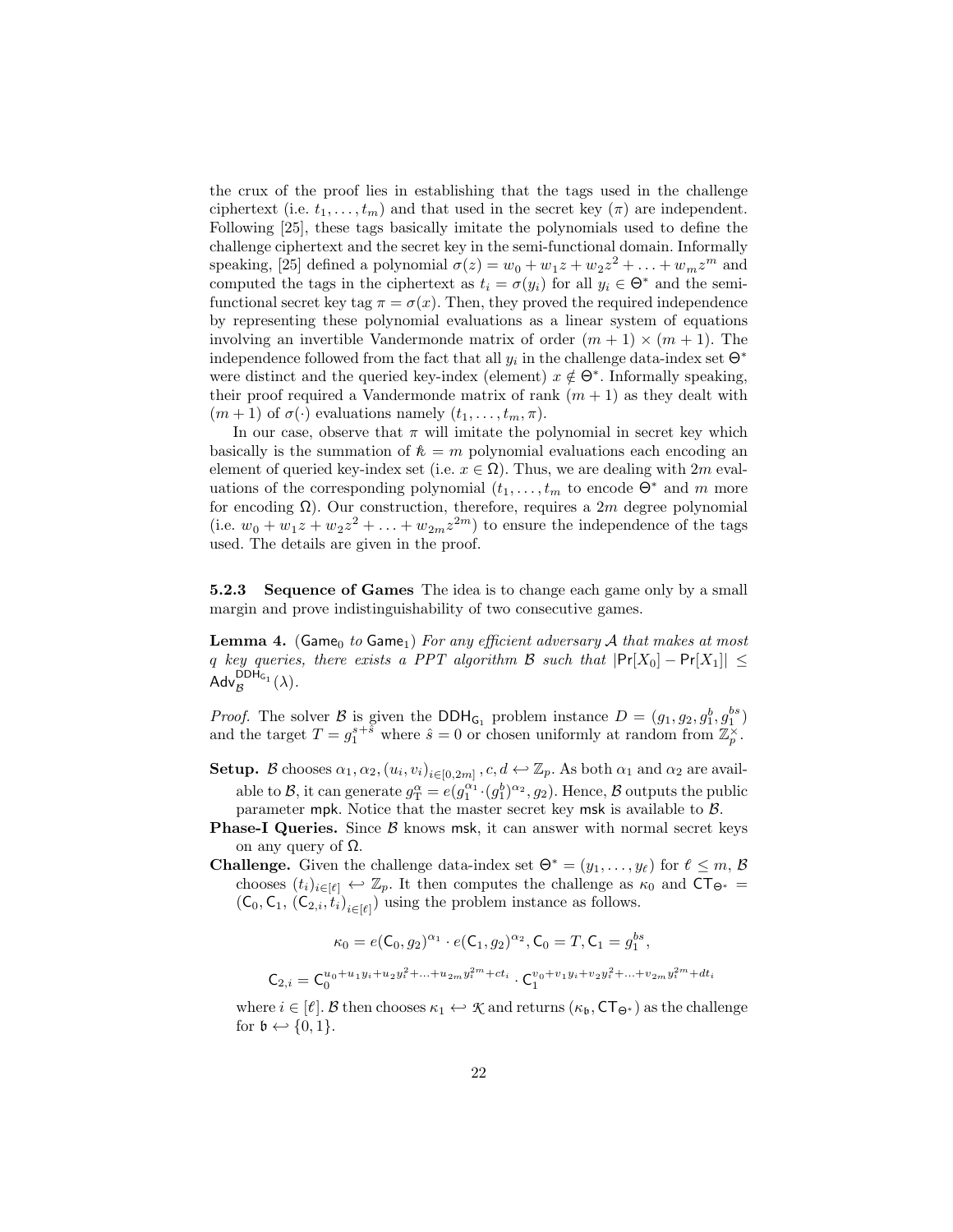Phase-II Queries. Same as Phase-I queries. **Guess.** A output  $\mathfrak{b}' \in \{0,1\}$ . B outputs 1 if  $\mathfrak{b} = \mathfrak{b}'$  and 0 otherwise.

Notice that, if  $\hat{s}$  in  $DDH_{G_1}$  problem instance is 0, then the challenge ciphertext  $CT_{\Theta^*}$  is normal. Otherwise the challenge ciphertext  $CT_{\Theta^*}$  is semi-functional. If A can distinguish these two scenarios, the solver B will use it to break  $DDH_{G_1}$ problem. Thus,  $|\Pr[X_0] - \Pr[X_1]| \leq \mathsf{Adv}_{\mathcal{B}_2}^{\mathsf{DDH}_{G_1}}(\lambda).$  $\Box$ 

**Lemma 5.** (Game<sub>2,k−1</sub> to Game<sub>2,k</sub>) For any efficient adversary A that makes at most q key queries, there exists a PPT algorithm B such that  $|\Pr[X_{2,k-1}]$  –  $\Pr[X_{2,k}]|\leq \mathsf{Adv}_{\mathcal{B}}^{\mathsf{DDH}_{\mathsf{G}_2}}(\lambda).$ 

*Proof.* The solver B is given the  $DDH_{G_2}$  problem instance  $D = (g_1, g_2, g_2^c, g_2^r)$ and the target  $T = g_2^{cr + \tilde{r}}$  where  $\hat{r} = 0$  or chosen uniformly random from  $\mathbb{Z}_p^{\times}$ .

- Setup. B chooses  $b \leftrightarrow \mathbb{Z}_p^{\times}$ ,  $\alpha, \alpha_1, w, (p_i, q_i, w_i)_{i \in [0, 2m]} \leftrightarrow \mathbb{Z}_p$ . It sets  $\alpha_2 =$  $b^{-1}(\alpha - \alpha_1), d = b^{-1}(w - c), u_i = p_i + cq_i, v_i = b^{-1}(w_i - u_i)$ . Note that, as c explicitly is unknown to  $\mathcal{B}$ , all but  $\alpha_2$  assignment has been done implicitly. The public parameters mpk are generated as  $(g_1, g_1^b, g_1^{w_i}, g_1^w, g_{\text{T}}^{\alpha})$  where  $g_T = e(g_1, g_2)$ . Here note that not all of msk is available to B. Still we show that, even without knowing  $(d, (u_i, v_i)_{i \in [0, 2m]})$  explicitly,  $\mathcal B$  can simulate the game.
- **Phase-I Queries.** Given the  $j^{th}$  key query on  $\Omega_j$  s.t.  $|\Omega_j| = \mathcal{R}_j \leq m$ ,
	- If  $j > k$ : B has to return a normal key. We already have mentioned that  $(d, (u_i, v_i)_{i \in [0, 2m]})$  of msk are unavailable to  $\mathcal{B}$ . Thus  $\mathcal{B}$  simulates the normal secret keys as follows.

B chooses  $r_j \leftrightarrow \mathbb{Z}_p$ . Computes the secret key  $\mathsf{SK}_{\Omega_j} = (\mathsf{K}_1, \mathsf{K}_2, \mathsf{K}_3, \mathsf{K}_4, \mathsf{K}_5)$ where,<br> $\kappa$  =  $e^{r_j}$ 

K<sup>1</sup> = g 2 ,K<sup>2</sup> = (g c 2 ) rj , K<sup>3</sup> = g α<sup>1</sup> 2 ·K P x∈Ω<sup>j</sup> (p0+p1x+p2x <sup>2</sup>+...+p2mx <sup>2</sup>m) 1 ·K P x∈Ω<sup>j</sup> (q0+q1x+q2x <sup>2</sup>+...+q2mx <sup>2</sup>m) 2 , = g α1+r<sup>j</sup> P x∈Ω<sup>j</sup> (u0+u1x+u2x <sup>2</sup>+...+u2mx <sup>2</sup>m) 2 , K<sup>4</sup> = K b <sup>−</sup>1w 1 · K −b −1 <sup>2</sup> = g dr<sup>j</sup> 2 , K<sup>5</sup> = g b <sup>−</sup>1α 2 · K b <sup>−</sup><sup>1</sup> P x∈Ω<sup>j</sup> (w0+w1x+w2x <sup>2</sup>+...+w2mx <sup>2</sup>m) 1 · K −b −1 3 = g b <sup>−</sup>1α+r<sup>j</sup> b <sup>−</sup><sup>1</sup> P x∈Ω<sup>j</sup> (w0+w1x+w2x <sup>2</sup>+...+w2mx <sup>2</sup>m) 2 · g −b −1 (α1+r<sup>j</sup> P x∈Ω<sup>j</sup> (u0+u1x+u2x <sup>2</sup>+...+u2mx <sup>2</sup>m)) 2 , = g α2+r<sup>j</sup> P x∈Ω<sup>j</sup> (v0+v1x+v2x <sup>2</sup>+...+v2mx <sup>2</sup>m) 2 .

Notice that  $\mathsf{SK}_{\Omega_j}$  is identically distributed to the output of  $\mathsf{KeyGen}(\mathsf{msk},\Omega_j).$ Hence  $\beta$  has managed to simulate the normal secret key without knowing the msk completely.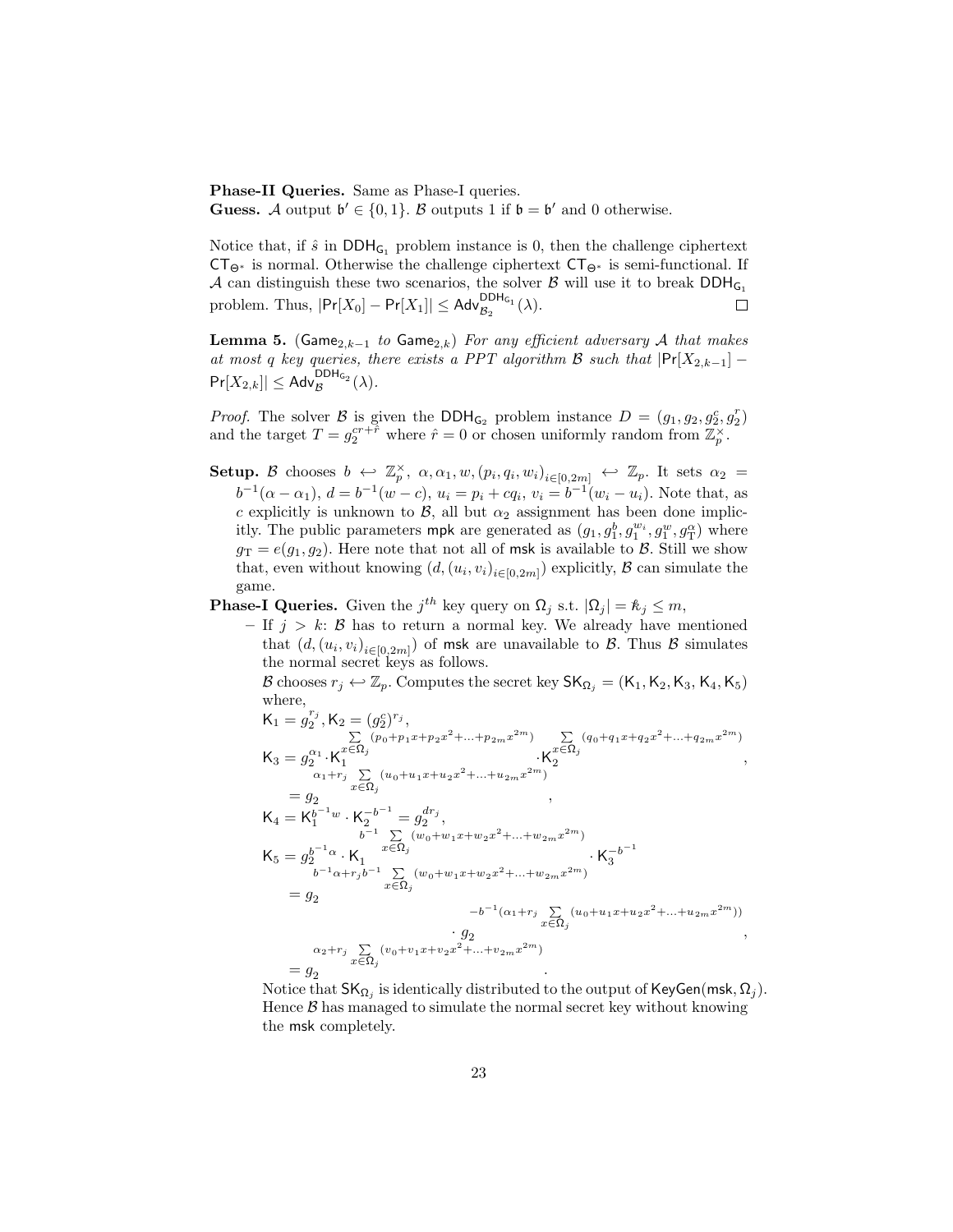- If  $j < k$ :  $\beta$  has to return a semi-functional secret key. It first creates normal secret keys as above and chooses  $\hat{r}, \pi \leftrightarrow \mathbb{Z}_p$  to create semifunctional secret keys following SFKeyGen.
- If  $j = k: \mathcal{B}$  will use DDH<sub>G<sub>2</sub></sub> problem instance to simulate the secret key. It sets,

$$
\begin{aligned} &\mathsf{K}_{1}=g_{2}^{r},\,\mathsf{K}_{2}=T=g_{2}^{c r+\hat{r}}=\mathsf{K}_{2}'\cdot g_{2}^{\hat{r}},\\ &\sum_{\alpha_{1}+r}\sum_{\sum_{\alpha_{2}}(u_{0}+u_{1}x+u_{2}x^{2}+\ldots +u_{2m}x^{2m})}\mathsf{K}_{2}^{2}(q_{0}+q_{1}x+q_{2}x^{2}+\ldots +q_{2m}x^{2m})\\ &\qquad \qquad \cdot\mathsf{K}_{2}^{\mathfrak{C}\Omega_{j}}\cdot\mathsf{K}_{2}^{\mathfrak{C}\Omega_{j}}\cdot\mathsf{K}_{2}^{\mathfrak{C}\Omega_{j}}\cdot\mathsf{K}_{2}^{\mathfrak{C}\Omega_{j}}\cdot\mathsf{K}_{2}^{\mathfrak{C}\Omega_{j}}\cdot\mathsf{K}_{2}^{\mathfrak{C}\Omega_{j}}\cdot\mathsf{K}_{2}^{\mathfrak{C}\Omega_{j}}\cdot\mathsf{K}_{2}^{\mathfrak{C}\Omega_{j}}\cdot\mathsf{K}_{2}^{\mathfrak{C}\Omega_{j}}\cdot\mathsf{K}_{2}^{\mathfrak{C}\Omega_{j}}\cdot\mathsf{K}_{2}^{\mathfrak{C}\Omega_{j}}\cdot\mathsf{K}_{2}^{\mathfrak{C}\Omega_{j}}\cdot\mathsf{K}_{2}^{\mathfrak{C}\Omega_{j}}\cdot\mathsf{K}_{2}^{\mathfrak{C}\Omega_{j}}\cdot\mathsf{K}_{2}^{\mathfrak{C}\Omega_{j}}\cdot\mathsf{K}_{2}^{\mathfrak{C}\Omega_{j}}\cdot\mathsf{K}_{2}^{\mathfrak{C}\Omega_{j}}\cdot\mathsf{K}_{2}^{\mathfrak{C}\Omega_{j}}\cdot\mathsf{K}_{2}^{\mathfrak{C}\Omega_{j}}\cdot\mathsf{K}_{2}^{\mathfrak{C}\Omega_{j}}\cdot\mathsf{K}_{2}^{\mathfrak{C}\Omega_{j}}\cdot\mathsf{K}_{2}^{\mathfrak{C}\Omega_{j}}\cdot\mathsf{K}_{2}^{\mathfrak{C}\Omega_{j}}\cdot\mathsf{K}_{2}^{\mathfrak{C}\Omega_{j}}\cdot\mathsf{K}_{2}^{\mathfrak{C}\Omega_{j}}\cdot\mathsf{K}_{2}^{\mathfrak{C}\Omega_{j}}\cdot\mathsf{K}_{2}^{\mathfrak{
$$

 $x\overline{\in}$ Ω<sub>j</sub> Notice that if  $\hat{r} = 0$  then the key is normal; otherwise it is semi-functional secret key.

**Challenge.** Given the challenge set  $\Theta^*$ , of size  $\ell \leq m$ ,  $\mathcal{B}$  chooses  $s, \hat{s} \leftrightarrow \mathbb{Z}_p$ . It then defines the challenge as  $\kappa_0$  and  $CT_{\Theta^*} = (C_0, C_1, (C_{2,i}, t_i)_{i \in [\ell]})$  such that,

$$
\begin{split} \kappa_0 &= g_{\mathrm{T}}^{(\alpha s + \alpha_1 \hat{s})}, \mathrm{C}_0 = g_1^{s+\hat{s}}, \mathrm{C}_1 = g_1^{bs}, \\ \mathrm{C}_{2,i} &= g_1^{s(w_0+w_1y_i+w_2y_i^2+\ldots+w_{2m}y_i^{2m}+wt_i)+\hat{s}(u_0+u_1y_i+u_2y_i^2+\ldots+u_{2m}y_i^{2m}+ct_i)} \\ &= g_1^{s(w_0+w_1y_i+w_2y_i^2+\ldots+w_{2m}y_i^{2m}+wt_i)+\hat{s}(p_0+p_1y_i+p_2y_i^2+\ldots+p_{2m}y_i^{2m})} \\ &\qquad \qquad \cdot g_{\mathrm{T}}^{c\hat{s}(q_0+q_1y_i+q_2y_i^2+\ldots+q_{2m}y_i^{2m}+t_i)} . \end{split}
$$

However,  $g_1^c$  is not available to  $\beta$ . We here implicitly set  $t_i = -(q_0 + q_1y_i +$  $q_2y_i^2 + \ldots + q_{2m}y_i^{2m}$  for each  $i \in [\ell]$ . Then,  $C_{2,i} = g_1^{s(w_0+w_1y_i+w_2y_i^2+...+w_{2m}y_i^{2m}+wt_i)+\hat{s}(p_0+p_1y_i+p_2y_i^2+...+p_{2m}y_i^{2m})}$  where  $i^{th}$  element of the challenge set  $\Theta^*$  is denoted by  $y_i$ . B then chooses  $\kappa_1 \leftarrow \mathcal{R}$ and returns  $(\kappa_{\mathfrak{b}}, \mathsf{C}_{0}, \mathsf{C}_{1}, (\mathsf{C}_{2,i}, t_i)_{i \in [\ell]} )$  as the challenge. Notice that, the challenge  $(\kappa_0, \mathsf{CT}_{\Theta^*})$  is identically distributed to the output of <code>SFEncrypt(mpk,msk, $\Theta^*)$ </code> (i.e. it is semi-functional).

Phase-II Queries. Same as Phase-I queries. **Guess.** A outputs  $\mathfrak{b}' \in \{0,1\}$ . B outputs 1 if  $\mathfrak{b} = \mathfrak{b}'$  and 0 otherwise.

As noted earlier, if  $\hat{r}$  in DDH<sub>G<sub>2</sub></sub> problem instance is 0, then the  $k^{th}$  secret key is normal. Otherwise the  $k^{th}$  secret key is semi-functional. Note that, the challenge ciphertext here is constructed semi-functional.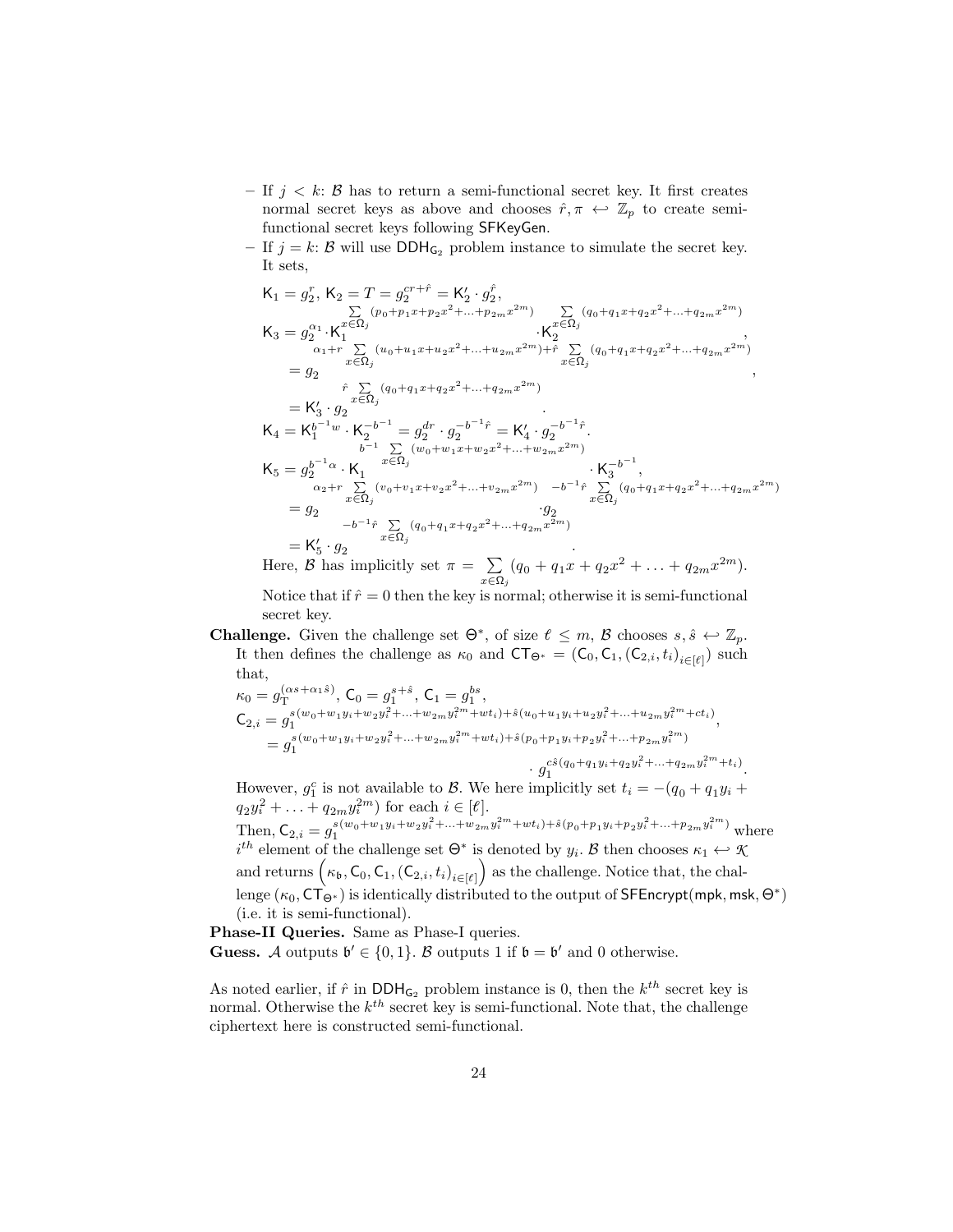However, we need to argue that the tags  $(t_i)_{i\in[\ell]}$  output as part of the challenge ciphertext are uniformly random to the view of adversary  $A$  who has got hold of the semi-functional  $k^{th}$  secret key containing  $\pi$ . As we already have defined the semi-functional distributions in Section 5.2.1, the tags that are used in the semi-functional secret key and semi-functional ciphertext, should also be uniformly random and independent. We confirm this in Lemma 7 and conclude that the challenge ciphertext and the  $k^{th}$  secret key are properly simulated.

If  $A$  can distinguish normal and semi-functional secret keys, the solver  $B$  will use it to break  $\text{DDH}_{G_2}$  problem. Thus,  $|\text{Pr}[X_{2,k-1}] - \text{Pr}[X_{2,k}]| \leq \text{Adv}_{\mathcal{B}_2}^{\text{DDH}_{G_2}}(\lambda)$ .  $\Box$ 

**Lemma 6.** (Game<sub>2,q</sub> to Game<sub>3</sub>) For any efficient adversary A that makes at most q key queries,  $|\Pr[X_{2,q}] - \Pr[X_3]| \leq 2/p$ .

*Proof.* In  $\textsf{Game}_{2,q}$ , all the queried secret keys and the challenge ciphertext are transformed into semi-functional. To argue that the challenge encapsulation key  $\kappa$  is identically distributed to uniformly random  $G_T$  element, we perform a conceptual change on the parameters of  $Game_{2,q}$ .

- Setup. Choose  $b \leftarrow \mathbb{Z}_p^{\times}$ ,  $\alpha_1, \alpha, c, w, (u_i, w_i)_{i \in [0, 2m]} \leftarrow \mathbb{Z}_p$ . Set  $\alpha_2 = b^{-1}(\alpha \alpha_1)$ ,  $d = b^{-1}(w - c)$ ,  $v_i = b^{-1}(w_i - u_i)$ . The public parameters are generated as  $(g_1, g_1^b, g_1^{w_i}, g_1^{\alpha}, g_1^{\alpha})$  where  $g_T = e(g_1, g_2)$ . Notice that  $g_T$  is independent of  $\alpha_1$  as  $\alpha$  was chosen independently.
- **Phase-I Queries.** Given key query on  $\Omega$ , choose  $r, \hat{r}, \pi' \leftrightarrow \mathbb{Z}_p$ . Compute the secret key  $SK_{\Omega} = (K_1, K_2, K_3, K_4, K_5)$  as follows.

$$
\begin{aligned} \mathsf{K}_1 &= g_2^r, \mathsf{K}_2 = g_2^{cr + \hat{r}}, \mathsf{K}_3 = g_2^{\pi'} \cdot g_2^{\frac{r}{2 \cdot \zeta \Omega} (u_0 + u_1 x + u_2 x^2 + \dots + u_{2m} x^{2m})}, \\ \mathsf{K}_4 &= g_2^{dr - \hat{r} b^{-1}}, \mathsf{K}_5 = g_2^{b^{-1} (\alpha - \pi')} \cdot g_2^{\frac{r}{2 \cdot \zeta \Omega} (v_0 + v_1 x + v_2 x^2 + \dots + v_{2m} x^{2m})}. \end{aligned}
$$

The reduction sets  $\pi' = \alpha_1 + \hat{r}\pi$ . We first argue that  $\pi$  is uniformly random which ensures that the secret key constructed here is semi-functional. Therefore, if  $\hat{r} = 0$ ,  $\pi$  can take any uniformly random value from  $\mathbb{Z}_p$ . On the other hand, if  $\hat{r} \neq 0$ , due to the independent random choice of both  $\pi'$  and  $\alpha_1$ ,  $\pi$  is uniformly random and independent. Therefore no matter what value  $\hat{r}$ takes,  $\pi$  is uniformly random and independent. As a result, the secret keys are simulated properly.

Now, we show that the secret key  $SK_{\Omega} = (K_1, K_2, K_3, K_4, K_5)$  is independent of  $\alpha$ . Notice that both K<sub>3</sub> and K<sub>5</sub> are generated using randomly chosen  $\pi'$  that is independent of  $\alpha_1$  as long as  $\hat{r} \neq 0$  and none of the other key components contain  $\alpha_1$ . The secret key  $\mathsf{SK}_\Omega$  therefore, is independent of  $\alpha_1$ if  $\hat{r} \neq 0$ . This happens with probability  $1 - 1/p$ .

**Challenge.** On challenge  $\Theta^*$ , choose  $s, \hat{s} \leftrightarrow \mathbb{Z}_p$  and  $(t_i)_{i \in [\ell]} \leftrightarrow \mathbb{Z}_p$ . Compute the ciphertext  $CT_{\Theta} = (\kappa_0, C_0, C_1, (C_{2,i}, t_i)_{i \in [\ell]})$  where,

$$
\kappa_0 = e(g_1, g_2)^{\alpha s + \alpha_1 \hat{s}} = g_{\mathrm{T}}^{\alpha s} \cdot g_{\mathrm{T}}^{\alpha_1 \hat{s}}, \mathsf{C}_0 = g_1^{s + \hat{s}}, \mathsf{C}_1 = g_1^{bs},
$$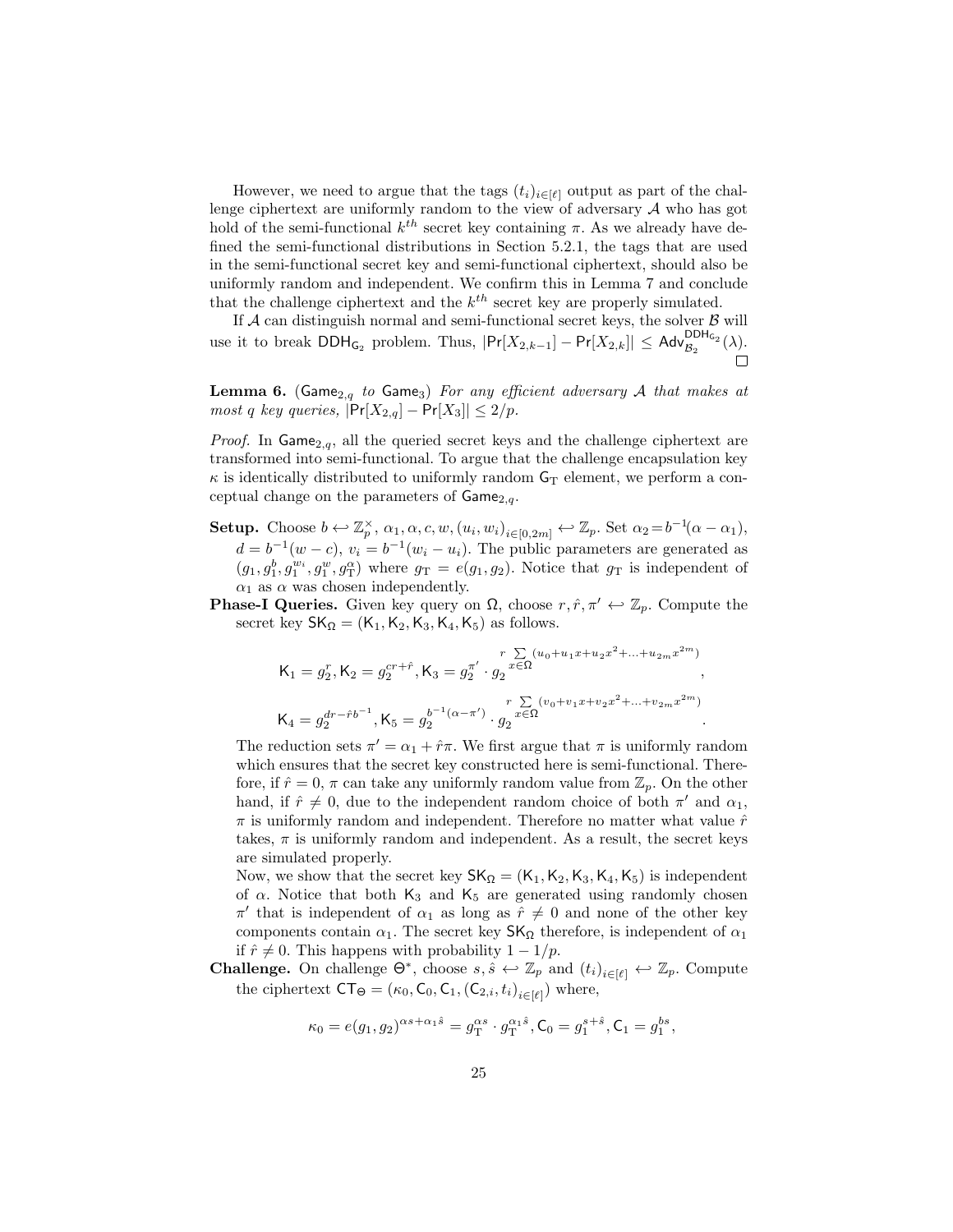$\mathsf{C}_{2,i} = g_1^{s(w_0+w_1y_i+w_2y_i^2+...+w_{2m}y_i^{2m}+wt_i)+\hat{s}(u_0+u_1y_i+u_2y_i^2+...+u_{2m}y_i^{2m}+ct_i)}.$ 

Phase-II Queries. Same as Phase-I queries. Guess. A outputs  $\mathfrak{b}' \in \{0,1\}$ . Output 1 if  $\mathfrak{b} = \mathfrak{b}'$  and 0 otherwise.

All the scalars used in mpk and  $(SK_{\Omega_i})_{i \in [q]}$  are independent of  $\alpha_1$  as we already have seen. Notice that none of the ciphertext components but  $\kappa_0$  contain  $\alpha_1$ . The entropy due to  $\alpha_1$  thus makes  $\kappa_0$  random as long as  $\hat{s} \neq 0$ . In fact, this allows the replacement of  $\kappa_0$  by a uniform random choice  $\kappa_1 \leftrightarrow \mathcal{K}$  provided  $\hat{s} \neq 0$ . Recall that, this exactly is the situation of Game<sub>3</sub>. Thus,  $|Pr[X_{2,q}] - Pr[X_3]| \leq$  $Pr[\hat{r} = 0] + Pr[\hat{s} = 0] \leq 2/p.$ 

Notice that,  $\kappa_{\mathfrak{b}}$  output in Game<sub>3</sub> completely hides  $\mathfrak{b}$ . Thus, for any adversary  $\mathcal{A}$ , the advantage  $Pr[X_3] = 1/2$ .  $\Box$ 

**Lemma 7.** Let  $(q_1, \ldots, q_{2m}) \leftrightarrow \mathbb{Z}_p^{2m}$ . Consider two non-empty sets  $\Omega_k, \Theta^*$  as described in the proof of Lemma 5 above. If  $\Omega_k \not\subset \Theta^*$ , then  $\pi$  is independent of all the tags  $(t_i)_{i \in [\ell]}$  where  $\pi = \sum_i$  $\sum_{x \in \Omega_k} (q_0 + q_1 x + q_2 x^2 + \ldots + q_{2m} x^{2m})$  and  $t_i = -(q_0 + q_1y_i + q_2y_i^2 + \ldots + q_{2m}y_i^{2m})$  for all  $y_i \in \Theta^*$ .

*Proof.* Let us define  $A = \Omega_k \setminus \Theta^*$ ,  $B = \Omega_k \cap \Theta^*$  and  $C = \Theta^* \setminus \Omega_k$  with  $|A| = \delta$ ,  $|B| = \eta$  and  $|C| = \gamma$ . Clearly,  $\delta + \eta = \ell$  and  $\eta + \gamma = \ell$ . Furthermore, let us define  $f(z) = q_0 + q_1 z + q_2 z^2 + \ldots + q_{2m} z^{2m}$ . Observe that, the polynomial evaluations  ${f(z)}_{z\in A\oplus B\oplus C}$  result in a system of linear equations  $f = Mq$  described in Equation (15) where **M** is a Vandermonde matrix of order  $(\delta + \eta + \gamma) \times 2m$  with  $(\delta + \eta + \gamma) \leq 2m$ . Note that, **M** contains a sub-matrix **M'** that is defined by the first  $(\delta + \eta + \gamma)$  columns of **M**. In other words, **M'** is a square vandermonde matrix of order  $(\delta + \eta + \gamma) \times (\delta + \eta + \gamma)$  with determinant  $x\neq x' \in A\uplus B\uplus C$  $(x-x') \neq 0.$ 

Thus **M'** is a full rank matrix of rank  $(\delta + \eta + \gamma)$  and the rank of  $\mathbf{M} \geq (\delta + \eta + \gamma)$ . As order of M is  $(\delta + \eta + \gamma) \times 2m$ , (row-)rank of  $M = (\delta + \eta + \gamma)$ . Thus, all the rows of M are linearly independent.

$$
\begin{pmatrix}\nf(a_1) \\
\vdots \\
f(a_\delta) \\
f(b_1) \\
\vdots \\
f(b_n) \\
f(c_1) \\
\vdots \\
f(c_\gamma)\n\end{pmatrix} = \begin{pmatrix}\n1 & a_1 (a_1)^2 \cdots (a_1)^{2m} \\
\vdots & \vdots & \ddots & \vdots \\
1 & a_\delta (a_\delta)^2 \cdots (a_\delta)^{2m} \\
1 & b_1 (b_1)^2 \cdots (b_1)^{2m} \\
\vdots & \vdots & \ddots & \vdots \\
1 & b_n (b_n)^2 \cdots (b_n)^{2m} \\
1 & c_1 (c_1)^2 \cdots (c_1)^{2m} \\
\vdots & \vdots & \vdots & \ddots & \vdots \\
1 & c_\gamma (c_\gamma)^2 \cdots (c_\gamma)^{2m}\n\end{pmatrix} \cdot \begin{pmatrix}\nq_0 \\
q_1 \\
q_2 \\
\vdots \\
q_{2m}\n\end{pmatrix}
$$
\n(15)

Notice that,  $\{f(b_1), \ldots, f(b_n), f(c_1), \ldots, f(c_\gamma)\} = \{t_1, \ldots, t_\ell\}$  and  $\pi = f(a_1) +$  $\dots+f(a_{\delta})+f(b_1)+\dots+f(b_n)$ . For easier comprehension, we rename the vectors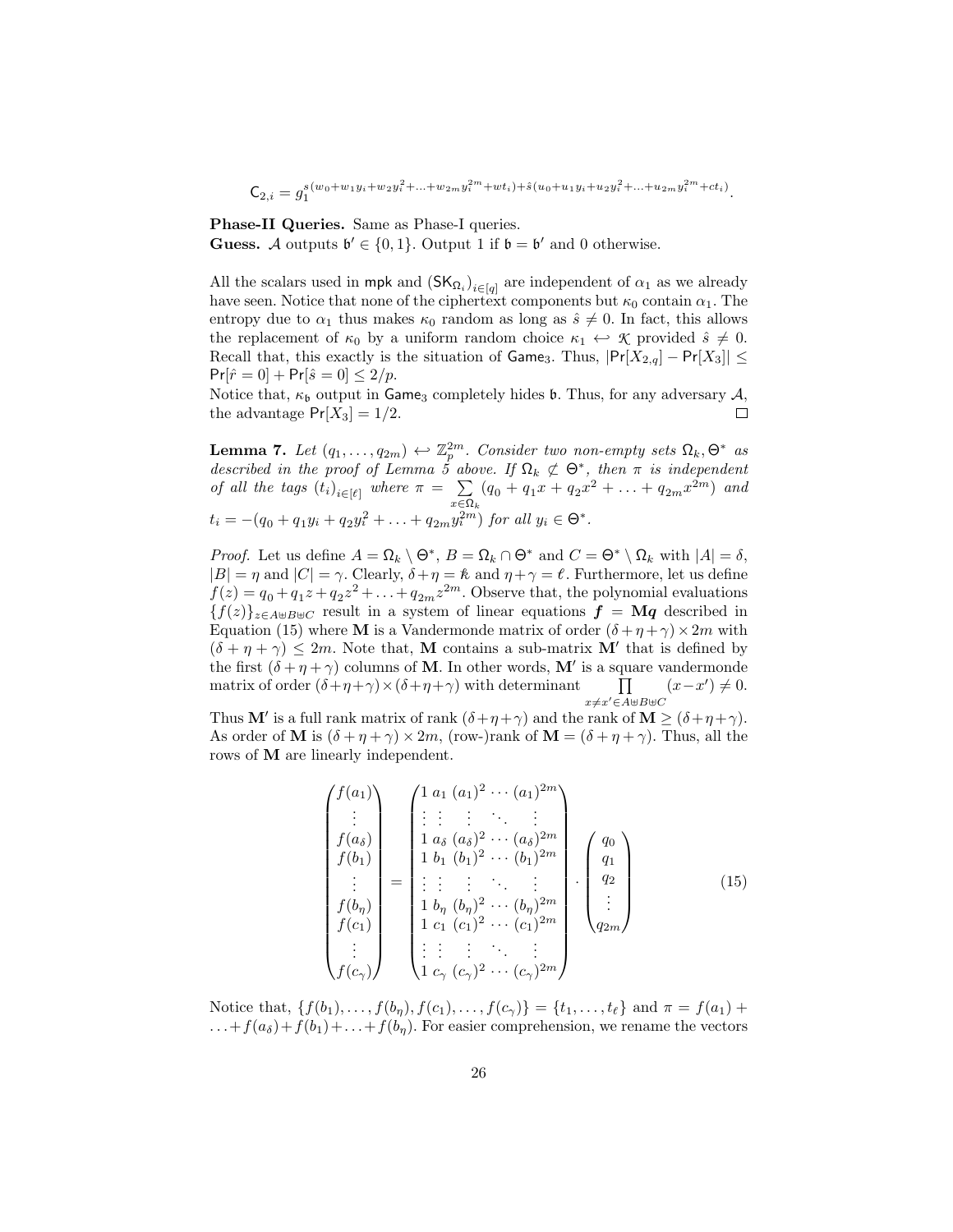in the above system of linear equation (Equation (15)) as the following:

$$
\begin{pmatrix}\nf(a_1) \\
\vdots \\
f(a_\delta) \\
f(b_1) \\
\vdots \\
f(b_\eta) \\
f(c_1) \\
\vdots \\
f(c_\gamma)\n\end{pmatrix} = \begin{pmatrix}\n\mathbf{a}_1 \\
\vdots \\
\mathbf{a}_\delta \\
\mathbf{b}_1 \\
\vdots \\
\mathbf{b}_\eta \\
\mathbf{c}_1 \\
\vdots \\
\mathbf{c}_\gamma\n\end{pmatrix} \cdot \begin{pmatrix}\nq_0 \\
q_1 \\
q_2 \\
\vdots \\
q_{2m}\n\end{pmatrix}
$$
\n(16)

Thus, to argue the independence of  $\pi$  and  $t_1, \ldots, t_{\ell}$ , it is sufficient to show that  $\{\mathbf{b}_1,\ldots,\mathbf{b}_\eta,\mathbf{c}_1,\ldots,\mathbf{c}_\gamma,\ \sum\limits$  $\sum\limits_{i \in [\delta]} \mathbf{a}_i + \sum\limits_{i \in [\eta]}$  $\sum_{i\in[\eta]}$  **b**<sub>i</sub>} are linearly independent vectors. Suppose that, there exists  $\tau_1, \ldots, \tau_{\eta}, \xi_1, \ldots, \xi_{\gamma}, \beta \in \mathbb{N}$  such that,

$$
\tau_1 \mathbf{b}_1 + \ldots + \tau_\eta \mathbf{b}_\eta + \xi_1 \mathbf{c}_1 + \ldots + \xi_\gamma \mathbf{c}_\gamma + \beta \left( \sum_{i \in [\delta]} \mathbf{a}_i + \sum_{i \in [\eta]} \mathbf{b}_i \right) = 0.
$$

Then,  $\beta$   $\Sigma$  $\sum\limits_{i \in [\delta]} \mathbf{a}_i + \sum\limits_{i \in [\eta]}$  $\sum_{i\in[\eta]}(\beta+\tau_i)\mathbf{b}_i+\sum_{i\in[\gamma]}$  $\sum_{i\in[\gamma]} \xi_i \mathbf{c}_i = 0$ . Since, **M** in Equation (15) (and

therefore in Equation (16)) is a full (row-)rank matrix,  $\{a_1, \ldots, a_\delta, b_1, \ldots, b_\eta,$  $c_1, \ldots, c_\gamma$  are linearly independent. Thus,  $\beta = 0$ , all the  $\tau_i$  are 0 and all the  $\xi_i$  are also 0. This proves that,  $\{\mathbf{b}_1,\ldots,\mathbf{b}_\eta,\mathbf{c}_1,\ldots,\mathbf{c}_\gamma,\ \sum\}$  $\sum\limits_{i \in [\delta]} \mathbf{a}_i + \sum\limits_{i \in [\eta]}$  $\sum_{i\in[\eta]}$ **b**<sub>i</sub>} are lin-

early independent vectors. As  $(q_1, \ldots, q_{2m}) \leftrightarrow \mathbb{Z}_p^{2m}$ , the independence of vectors ensures that  $\pi$  is independent of all the tags  $(t_i)_{i \in [\ell]}$ .

 $\Box$ 

#### 5.3 Applications

Katz et al. [23] described a few black-box transformations from small-universe SPE to well known cryptographic protocols. We use those transformations on our SPE<sup>2</sup> to construct new adaptively secure WIBE, WKD-IBE and DNF-ABE protocols. We define a function called Encode that formalizes the black-box transformations [23] and use **Encode** to construct protocol  $\Pi$  of different functionalities. Given a data-index (resp. key-index), Π.Encrypt (resp. Π.KeyGen) runs Encode to get modified data-index (resp. key-index) followed by  $\mathsf{SPE}_2$ . Encrypt (resp. SPE2.KeyGen) on the modified data-index (resp. key-index) to construct ciphertext (resp. secret key). The  $\Pi$ .Decrypt runs  $\mathsf{SPE}_2$ .Decrypt on given ciphertext and secret key.

IBE with Wildcard. The generic transformation of [23] allows construction of WIBE [1] and WKD-IBE [2]. Recall that, in WIBE the wildcard ∗ is present in the data-index and in WKD-IBE the wildcard ∗ is present in the key-index. To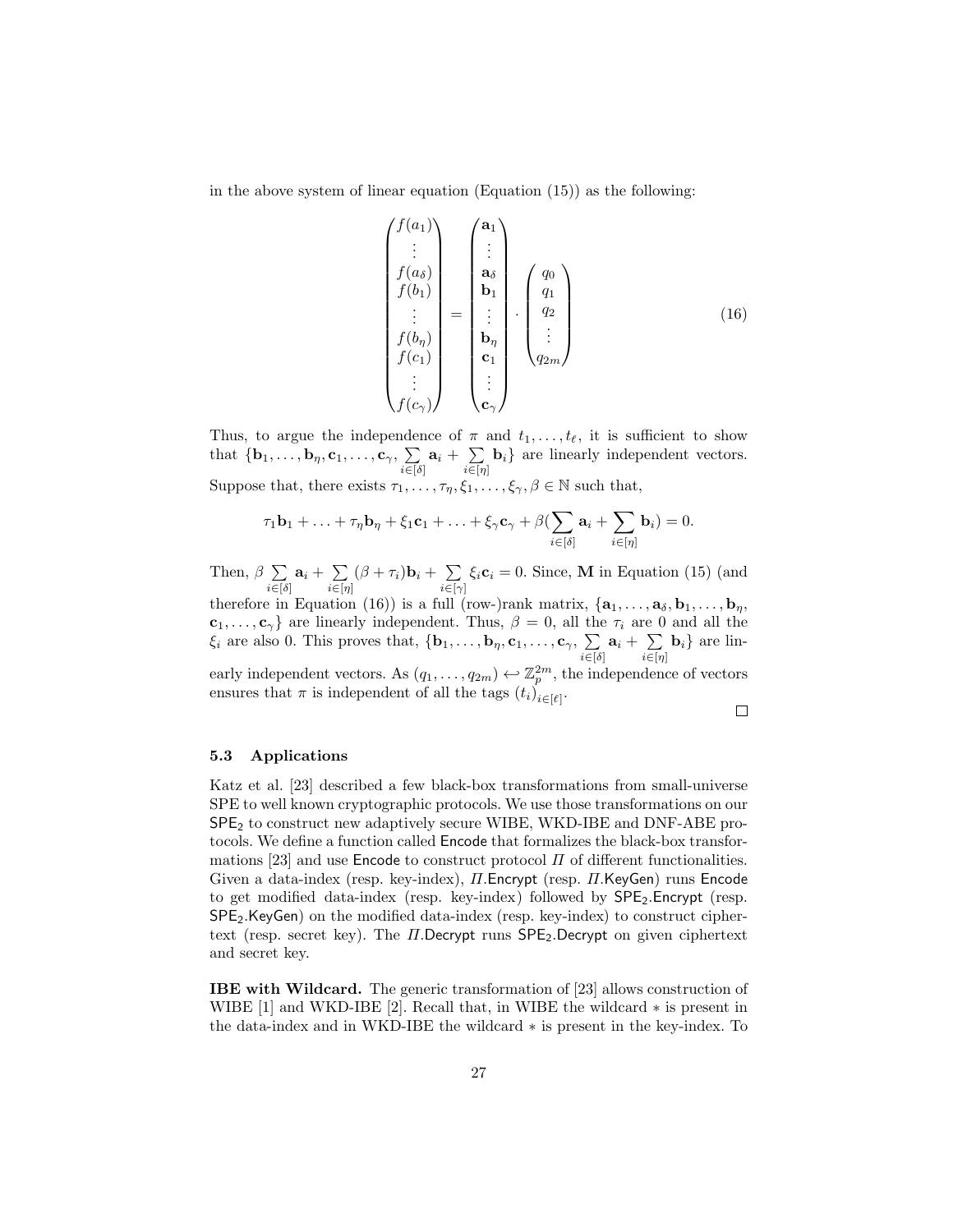construct a WIBE or WKD-IBE for  $n$ -bit identities, we define Encode to convert the *n*-bit identities into 2*n*-bit identities (i.e. identity space  $\mathcal{U}' = \{0, 1\}^{2n}$ ). Precisely, Encode takes  $z \in \{0, 1, *\}^n$  as input and outputs  $T_z^W \in \{0, 1\}^{2n}$  in case of WIBE and  $T_z^D \in \{0,1\}^{2n}$  in case of WKD-IBE.

$$
T_z^W[2i, 2i+1] = \begin{cases} 10 & \text{if } z[i] = 1 \\ 01 & \text{if } z[i] = 0 \\ 11 & \text{if } z[i] = * \end{cases} \text{ and } T_z^D[2i, 2i+1] = \begin{cases} 10 & \text{if } z[i] = 1 \\ 01 & \text{if } z[i] = 0 \\ 00 & \text{if } z[i] = * \end{cases}
$$

Then  $S_z^{(Q)}=\left\{i\in\mathcal{U}': T_z^Q[i]=1\right\}$  where  $Q\in\{W,D\}.$  The KeyGen and Encrypt of WIBE and WKD-IBE are simply SPE<sub>2</sub>.KeyGen and SPE<sub>2</sub>.Encrypt running on such set  $S_z^{(Q)}$  respectively. The correctness and security of the constructions follow from that of  $SPE<sub>2</sub>$ . Note that, other than the way  $*$  is processed, the encodings for WIBE and WKD-IBE are the same. Therefore, any SPE based WIBE or WKD-IBE for  $n$ -bit identity will have equal number of components in mpk. This also holds for secret key size |SK| and number of pairing required during Decrypt. Because of the way  $*$  is encoded in  $T^W$  and  $T^D$ , it's obvious that number of bits set to 1 in an 2n-bit data index will be in the range  $[n, 2n]$  and n respectively. This is clearly visible when Tables 1 and 2 are compared together with respect to SPE-based transformation.

CP-ABE. Most interesting application of SPE is that it can realize a secure CP-ABE for DNF formula with constant-size key [23]. Let  $F = (C_1 \vee C_2 \vee \cdots \vee C_t)$ be a DNF formula where each  $C_i$  is conjunction of attributes i.e.  $C_i = \bigwedge_j I_{i,j}$ where  $I_{i,j} \in \mathcal{U}$ . Since,  $C_i$  is conjunction of literals, we can interpret  $C_i$  by a set that contains all those literals i.e.  $C_i = \{I_{i,j}\}_j \subset \mathcal{U}$ . Then an attribute set A satisfies the formula F if  $\exists k \in [t]$  such that  $C_k \subseteq A$ .

This functionality is achieved by associating the clauses  $C_i$  as well as A to corresponding revocation list i.e.  $\mathcal{U} \setminus C_i$  and  $\mathcal{U} \setminus A$  and perform the subset predicate evaluation:  $U \setminus A \subseteq U \setminus C_i$  where U denotes the attribute universe of size n. Precisely, Encode takes input  $Z \in \{C_1, \dots, C_t, A\}$  and outputs  $S_Z =$  $\{i \in \mathcal{U}': T_Z[i] = 1\}$  where  $T_Z$  is defined as follows:

$$
T_Z[i] = \begin{cases} 0 & \text{if } i \in Z, \\ 1 & \text{if } i \notin Z. \end{cases}
$$

The KeyGen and Encrypt of CP-DNF is simply SPE<sub>2</sub>.KeyGen and SPE<sub>2</sub>.Encrypt running on such set  $S_Z$  respectively. The correctness and security of the construction follow from that of  $SPE<sub>2</sub>$ .

Above transformations give us new constructions of WIBE, WKD-IBE and  $CP$ -DNF schemes that we denote by  $SPE_2$ -WIBE,  $SPE_2$ -WKD and  $SPE_2$ -DNF respectively. We compare them with existing constructions in terms of size of public key ( $|mp\mathbf{k}|$ ), secret key ( $|\mathsf{SK}|$ ) and ciphertext ( $|\mathsf{CT}|$ ), and also in terms of the number of pairing evaluations ([P]) required in Decrypt. It is evident in Tables 1 and 2 that even if  $\mathsf{SPE}_2$ -WIBE and  $\mathsf{SPE}_2$ -WKD-IBE doubles the public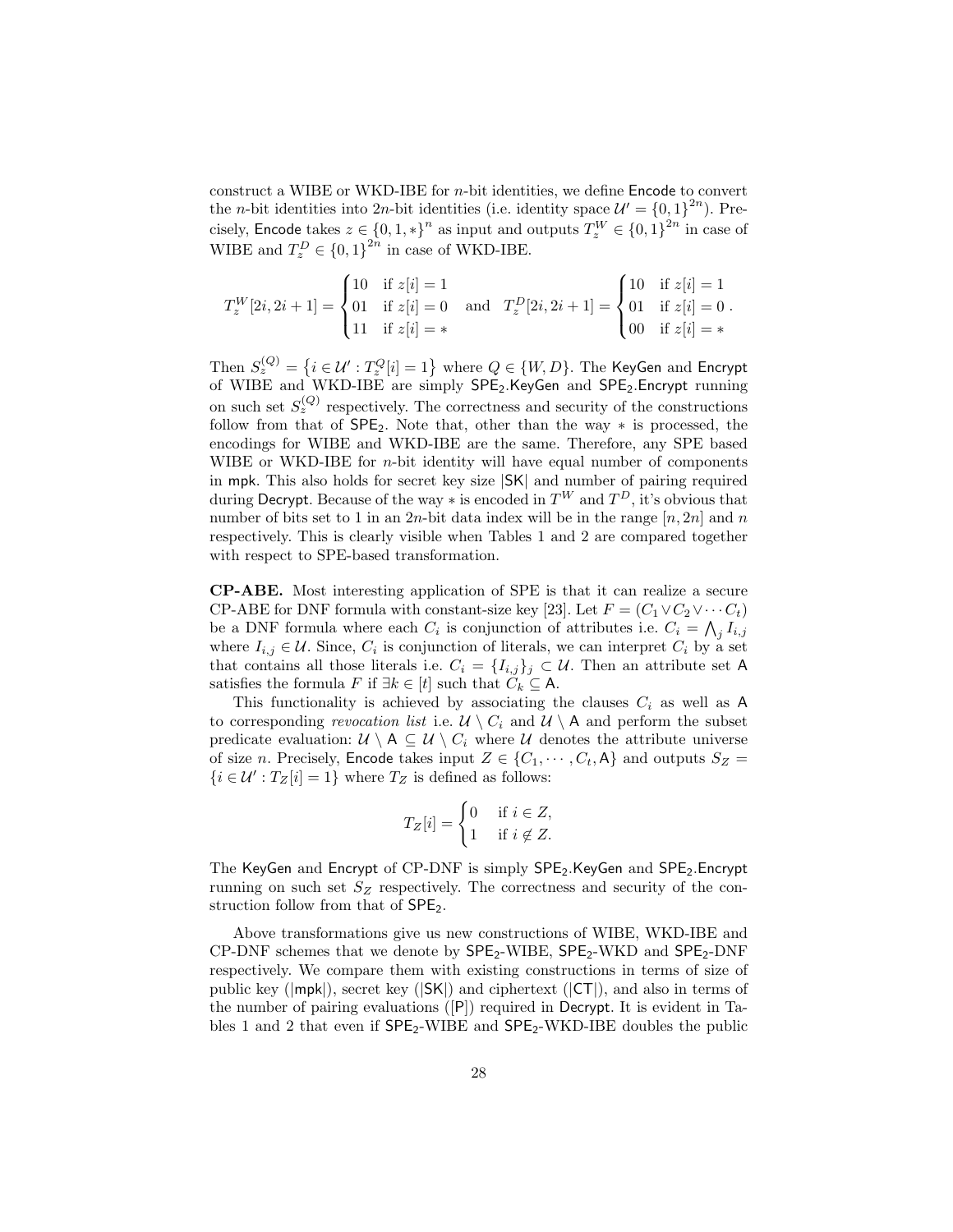parameter size, in terms of performance both are comparable to available selective secure realizations. In other words,  $SPE<sub>2</sub>$  leads us to adaptively CPA-secure WIBE and WKD-IBE constructions at a price for which previous constructions only achieved selectively CPA security. The only other adaptively CPA-secure WIBE and WKD-IBE constructions in the standard model are due to Abdalla et al. [1, 2] who used Water's IBE [27] to this end. We call these constructions as Wat-WIBE and Wat-WKD-IBE respectively in Tables 1 and 2.  $\text{SPE}_2$ -WIBE performs better than Wat-WIBE in all respect but the public parameter size. SPE2-WKD, on the other hand, performs better in terms of both parameter size and secret key size than Wat-WKD. Precisely,  $\mathsf{SPE}_2$ -WIBE achieves  $\mathcal{O}(n)$  sized master public key and ciphertext, constant-size secret key and only three pairing evaluations during Decrypt achieving an  $\mathcal{O}(n)$  improvement over Wat-WIBE [1] on almost all the fronts. On the other hand,  $\text{SPE}_2\text{-}\text{WKD-}IBE$  achieves  $\mathcal{O}(n)$  sized master public key and constant-size secret key as opposed to  $\mathcal{O}(n^2)$  sized master public key and secret key in Wa-WKD-IBE [2]. In case of CP-DNF as can be seen in Table 3, ours is the only scheme that achieves adaptive security under static assumption and still enjoys constant-size secret key.

| WIBE Schemes                                      | lmpkl                                      | ISKI            | C                                  |                     |           | Decrypt   Security   Assumption |
|---------------------------------------------------|--------------------------------------------|-----------------|------------------------------------|---------------------|-----------|---------------------------------|
| BBG-WIBE [1]                                      | $(n+4)$ G                                  | $(n+2)$ G       | $(n+2)G + G_T$                     | 2[P]                | selective | $n$ -BDHI                       |
| Wat-WIBE [1]                                      | $\left  \right.$ $((n+1)n+3)$ G $ (n+1)$ G |                 | $(n+1)n + 2$ G + G <sub>T</sub>    | $(n+1)[P]$ adaptive |           | DBDH                            |
| $SPE-1-WIBE [23] (2n+2)G_1 + G_T   G_2 + Z_p  $   |                                            |                 | $(2n+1)G_1 + G_T$                  | 1[P]                | selective | $q$ -BDHI                       |
| $[SPE-2-WIDE [23]   (2n + 1)G1 + 2G2   G1 + G2 ]$ |                                            |                 | $2nG_1 + G_2 + G_T$                | 2[P]                | selective | <b>DBDH</b>                     |
| SPE <sub>2</sub> -WIBE                            | $(4n+8)G_1+G_T$                            | 5G <sub>2</sub> | $(2n+2)G_1 + G_T + 2n\mathbb{Z}_p$ | 3[P]                | adaptive  | SXDH                            |

Table 1 Comparison of efficient standard model WIBE schemes for  $n$ -bit identity.

| WKD-IBE Schemes       | mpk                            | ISKI                 | ICTI                             |      |           | Decrypt Security Assumption |
|-----------------------|--------------------------------|----------------------|----------------------------------|------|-----------|-----------------------------|
| BBG-WKD [2]           | $(n+4)$ G                      | $(n+2)$ G            | $2G + G_T$                       | 2[P] |           | $ selective $ n-BDHE        |
| Wat-WKD [2]           | $((n+1)n+3)$ G $ (n(n+1)+2)$ G |                      | $2G + G_T$                       | 2[P] | adaptive  | DBDH                        |
| SPE-1-WKD [23]        | $(2n+2)G_1 + G_T$              | $G_2 + \mathbb{Z}_n$ | $(n+1)G_1 + G_T$                 | 1[P] | selective | $q$ -BDHI                   |
| $SPE-2-WKD$ [23]      | $(2n+1)G_1+2G_2$               | $G_1 + G_2$          | $nG_1 + G_2 + G_T$               | 2[P] | selective | DBDH                        |
| SPE <sub>2</sub> -WKD | $(4n+8)G_1+G_T$                | 5G <sub>2</sub>      | $(n+2)G_1 + G_T + n\mathbb{Z}_p$ | 3[P] | adaptive  | SXDH                        |

Table 2 Comparison of efficient standard model WKD-IBE schemes for n-bit identity.

| DNF Schemes                                             | lmpkl               | ISKI            | ICT                                                      |                    | Decrypt Security Assumption |
|---------------------------------------------------------|---------------------|-----------------|----------------------------------------------------------|--------------------|-----------------------------|
| $ SPE-1-DNF$ [23] $(n+2)G_1 + G_T  G_2 + \mathbb{Z}_p $ |                     |                 | $\gamma((n+1)\mathsf{G}_1+\mathsf{G}_\mathrm{T})$        | $1[P]$ selective   | $q$ -BDHI                   |
| $SPE-2-DNF$ [23] $(n+1)G_1 + 2G_2   G_1 + G_2  $        |                     |                 | $\gamma(2nG_1 + G_2 + G_T)$                              | 2P selective       | DBDH                        |
| $SPE2-DNF$                                              | $ (2n+4)G_1 + G_T $ | 5G <sub>2</sub> | $ \gamma((n+2)\mathsf{G}_1+\mathsf{G}_T+n\mathbb{Z}_p) $ | $ 3 P $   adaptive | ${\rm SXDH}$                |

Table 3 Comparison of efficient standard model DNF schemes. Here size of the universe is n and  $\gamma$  is the number of disjunctive clauses in a DNF formula.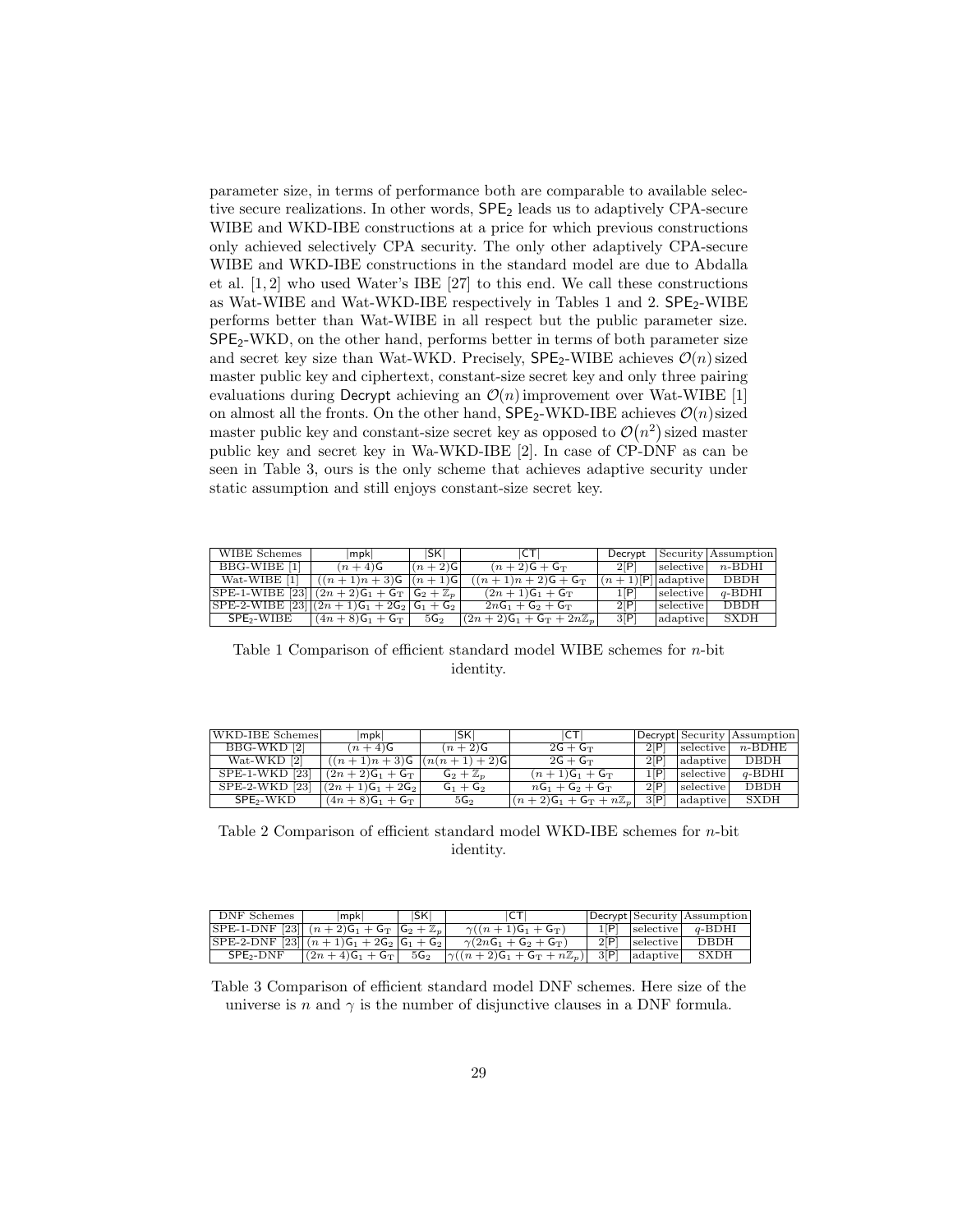# 6 Conclusion

We presented two constructions of large universe subset predicate encryption (SPE). Both the constructions achieve constant-size secret key and efficient decryption. First construction achieves constant-size ciphertext as well and is proven selectively secure in a restricted model. Our second and main construction achieves adaptive security in the asymmetric prime order bilinear group setting under the SXDH assumption. The ciphertext size in this construction is linear in the set size it is intended to. It is an interesting open problem to design an SPE with constant-size ciphertext without the kind of restriction we imposed in the selective security model so is any improvement of our second construction in terms of the ciphertext size.

Acknowledgement. We are grateful to Atsushi Takayasu for pointing out an error in the original security argument of  $SPE<sub>2</sub>$ .

# References

- 1. Abdalla, M., Catalano, D., Dent, A.W., Malone-Lee, J., Neven, G., Smart, N.P.: Identity-based encryption gone wild. In: International Colloquium on Automata, Languages, and Programming. LNCS, vol. 4052, pp. 300–311. Springer (2006)
- 2. Abdalla, M., Kiltz, E., Neven, G.: Generalized key delegation for hierarchical identity-based encryption. In: European Symposium on Research in Computer Security. LNCS, vol. 4734, pp. 139–154. Springer (2007)
- 3. Ateniese, G., Camenisch, J., Hohenberger, S., de Medeiros, B.: Practical group signatures without random oracles. IACR Cryptology ePrint Archive 2005, 385 (2005), https://eprint.iacr.org/2005/385
- 4. Attrapadung, N.: Dual system encryption via doubly selective security: Framework, fully secure functional encryption for regular languages, and more. In: EU-ROCRYPT. LNCS, vol. 8441, pp. 557–577. Springer (2014)
- 5. Attrapadung, N.: Dual System Encryption Framework in Prime-Order Groups. IACR Cryptology ePrint Archive 2015, 390 (2015), https://eprint.iacr.org/ 2015/390
- 6. Attrapadung, N., Libert, B.: Functional encryption for inner product: Achieving constant-size ciphertexts with adaptive security or support for negation. In: International Workshop on Public Key Cryptography. LNCS, vol. 6056, pp. 384–402. Springer (2010)
- 7. Boneh, D., Boyen, X.: Efficient selective-id secure identity-based encryption without random oracles. In: EUROCRYPT. LNCS, vol. 3027, pp. 223–238. Springer (2004)
- 8. Boneh, D., Franklin, M.: Identity-based encryption from the Weil pairing. In: CRYPTO. LNCS, vol. 2139, pp. 213–229. Springer (2001)
- 9. Boneh, D., Gentry, C., Waters, B.: Collusion resistant broadcast encryption with short ciphertexts and private keys. In: CRYPTO. LNCS, vol. 3621, pp. 258–275. Springer (2005)
- 10. Boneh, D., Goh, E.J., Nissim, K.: Evaluating 2-DNF formulas on ciphertexts. In: Theory of Cryptography Conference. LNCS, vol. 3378, pp. 325–341. Springer (2005)